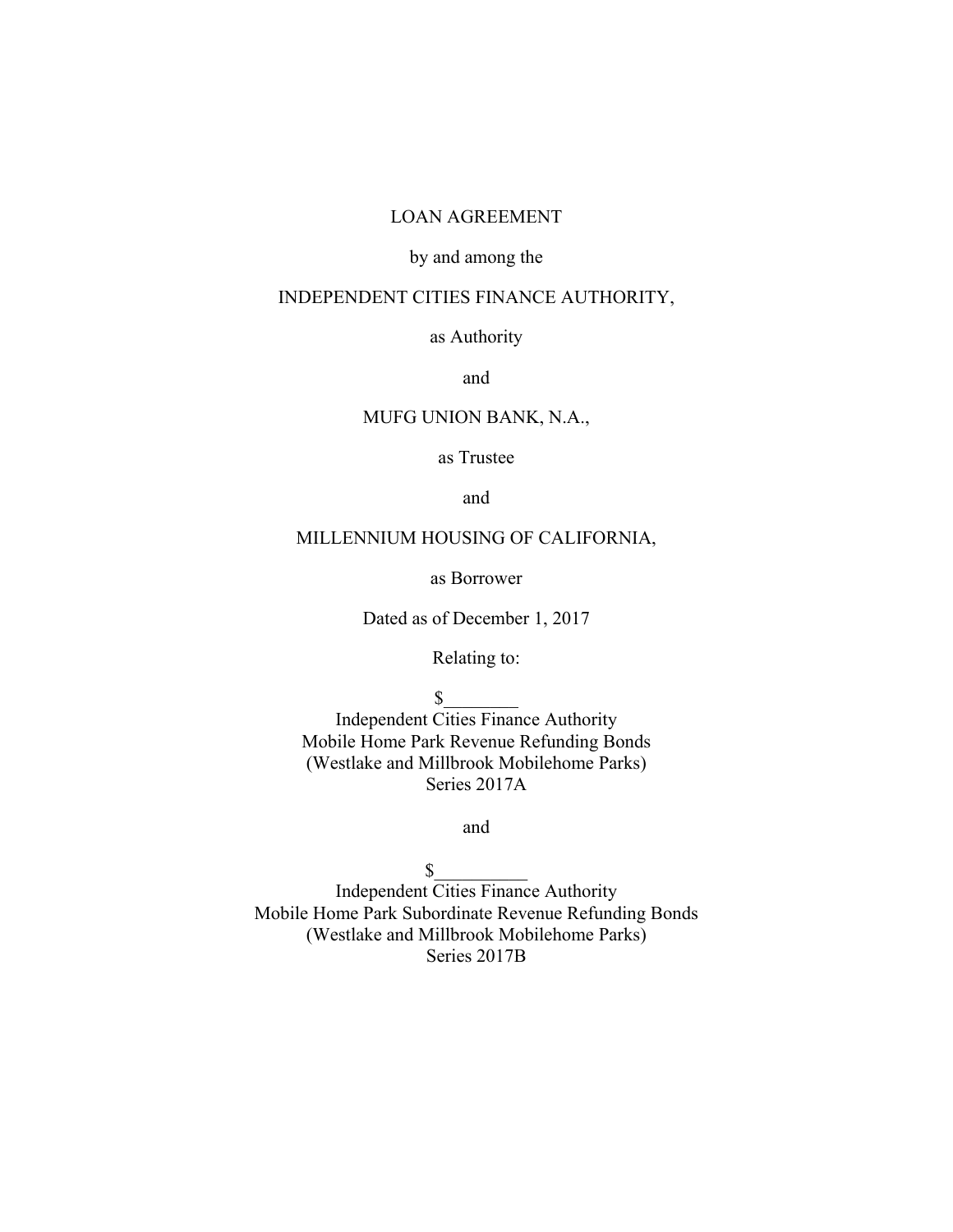| 1.1 |                                                                      |  |
|-----|----------------------------------------------------------------------|--|
| 1.2 |                                                                      |  |
| 1.3 |                                                                      |  |
|     |                                                                      |  |
|     |                                                                      |  |
| 2.1 |                                                                      |  |
| 2.2 |                                                                      |  |
|     |                                                                      |  |
|     |                                                                      |  |
| 3.1 |                                                                      |  |
| 3.2 |                                                                      |  |
| 3.3 |                                                                      |  |
| 3.4 |                                                                      |  |
| 3.5 |                                                                      |  |
| 3.6 |                                                                      |  |
|     |                                                                      |  |
| 4.1 |                                                                      |  |
|     |                                                                      |  |
| 5.1 |                                                                      |  |
| 5.2 |                                                                      |  |
| 5.3 |                                                                      |  |
| 5.4 |                                                                      |  |
| 5.5 |                                                                      |  |
| 5.6 | Prepayment of Note From Mandatory Sinking Account Payments (Series   |  |
|     |                                                                      |  |
|     |                                                                      |  |
|     |                                                                      |  |
| 6.1 |                                                                      |  |
| 6.2 | Borrower Not to Dispose of Assets; Conditions Under Which Exceptions |  |
|     |                                                                      |  |
| 6.3 |                                                                      |  |
| 6.4 |                                                                      |  |
| 6.5 |                                                                      |  |
| 6.6 |                                                                      |  |
| 6.7 |                                                                      |  |

## **TABLE OF CONTENTS**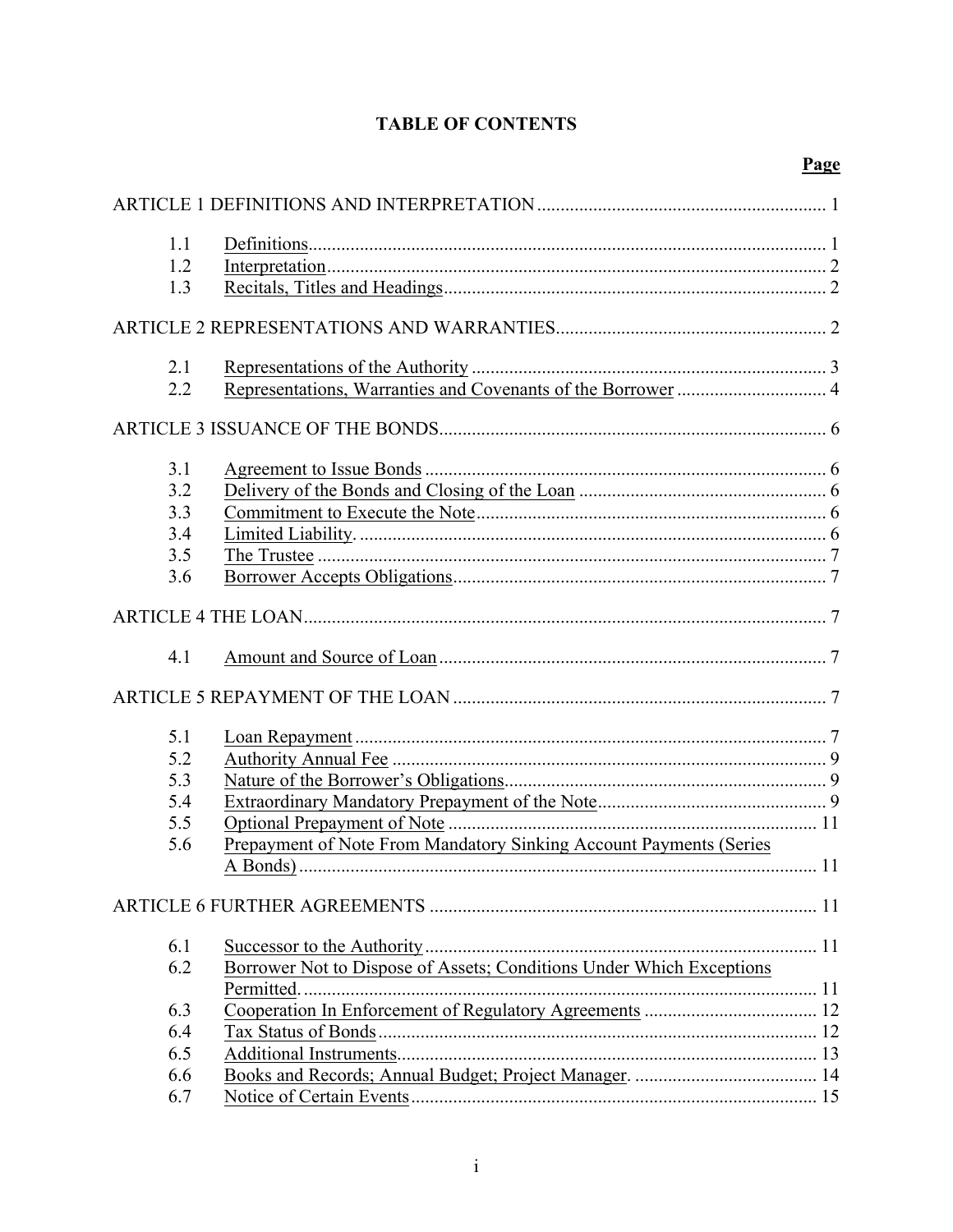| 6.8  | Indemnification of the Authority, the Oversight Agent and the Trustee  15 |  |
|------|---------------------------------------------------------------------------|--|
| 6.9  |                                                                           |  |
| 6.10 |                                                                           |  |
| 6.11 |                                                                           |  |
| 6.12 |                                                                           |  |
| 6.13 |                                                                           |  |
| 6.14 |                                                                           |  |
| 6.15 |                                                                           |  |
| 6.16 |                                                                           |  |
| 6.17 |                                                                           |  |
| 6.18 |                                                                           |  |
| 6.19 |                                                                           |  |
| 6.20 |                                                                           |  |
| 6.21 |                                                                           |  |
| 6.22 |                                                                           |  |
| 6.23 |                                                                           |  |
| 6.24 | Intentionally Omitted                                                     |  |
| 6.25 |                                                                           |  |
| 6.26 |                                                                           |  |
| 6.27 |                                                                           |  |
| 6.28 |                                                                           |  |
| 6.29 |                                                                           |  |
| 6.30 |                                                                           |  |
|      |                                                                           |  |
| 7.1  |                                                                           |  |
| 7.2  |                                                                           |  |
| 7.3  | Remedies.                                                                 |  |
| 7.4  |                                                                           |  |
| 7.5  |                                                                           |  |
| 7.6  |                                                                           |  |
|      |                                                                           |  |
|      |                                                                           |  |
| 8.1  |                                                                           |  |
| 8.2  |                                                                           |  |
| 8.3  |                                                                           |  |
| 8.4  |                                                                           |  |
| 8.5  |                                                                           |  |
| 8.6  |                                                                           |  |
| 8.7  |                                                                           |  |
| 8.8  |                                                                           |  |
| 8.9  |                                                                           |  |
| 8.10 |                                                                           |  |
| 8.11 |                                                                           |  |
| 8.12 |                                                                           |  |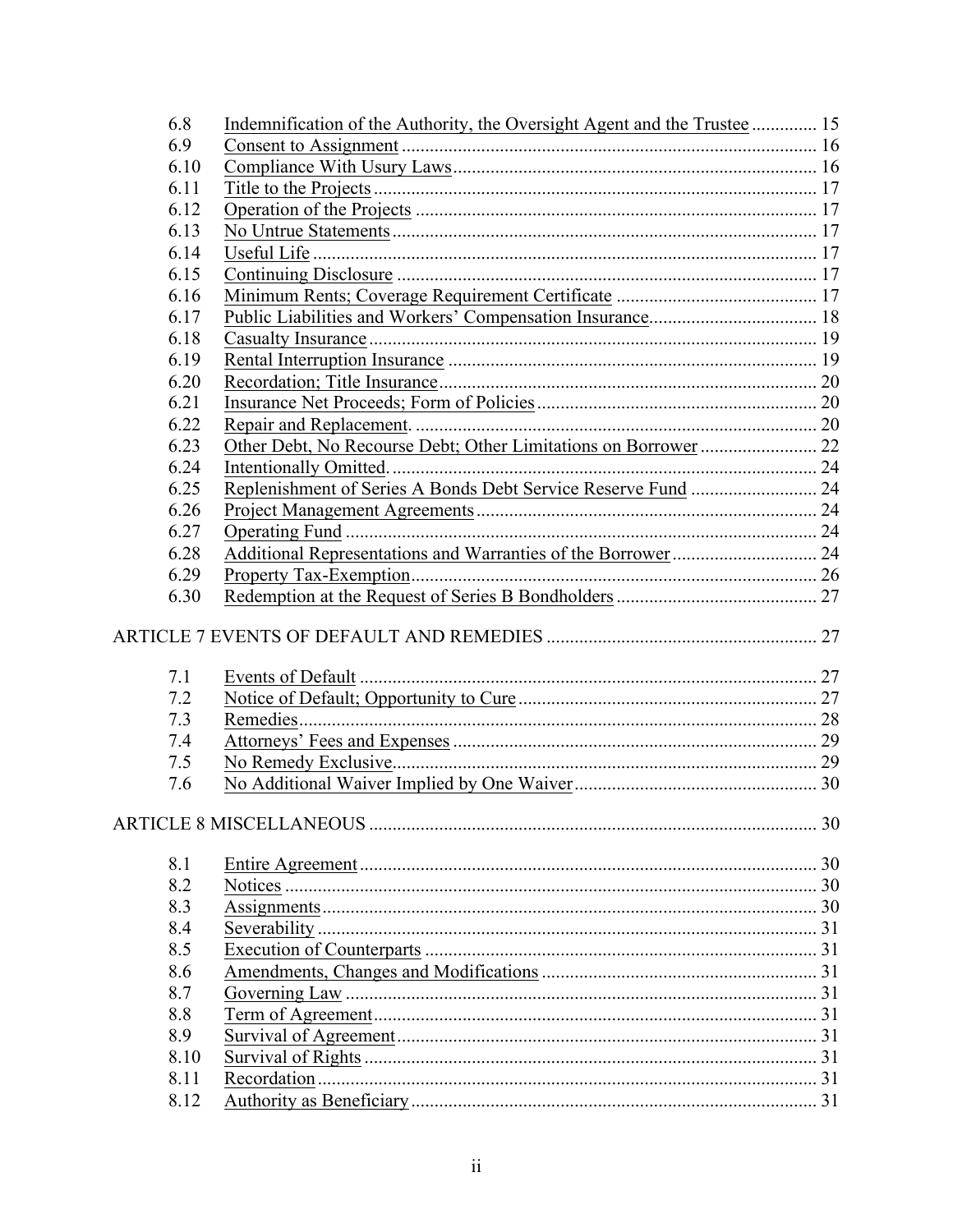| Appendix A |  |
|------------|--|
| Appendix B |  |
| Appendix C |  |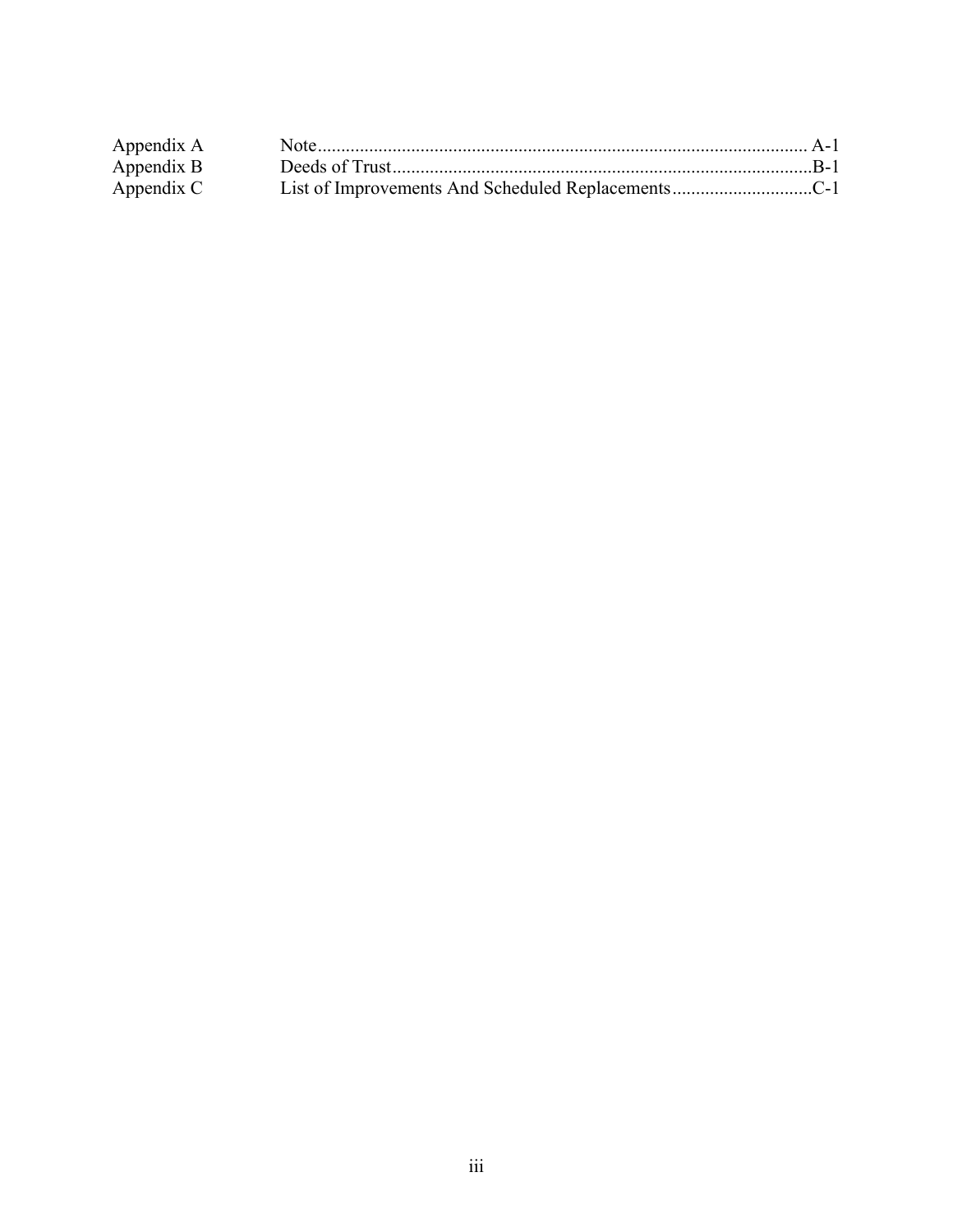#### **LOAN AGREEMENT**

THIS LOAN AGREEMENT (this "Agreement"), dated as of December 1, 2017, is by and among the Independent Cities Finance Authority, a joint powers authority organized and existing under the laws of the State of California (the "Authority"), Millennium Housing of California, a California nonprofit public benefit corporation (the "Borrower"), and MUFG Union Bank, N.A., a national banking association, as trustee (the "Trustee").

For and in consideration of the mutual agreements hereinafter contained, the parties hereto agree as follows:

## ARTICLE 1

#### DEFINITIONS AND INTERPRETATION

1.1 Definitions. The following words and terms as used in this Agreement shall have the following meanings. In addition, the capitalized terms used but not defined in this Agreement shall have the meanings specified in the Indenture and the Regulatory Agreements, as they may be supplemented or amended from time to time.

"Act of Bankruptcy" means any proceeding instituted under Title 11 of the United States Code, entitled "Bankruptcy" as in effect now and in the future, or any successor statute, or other applicable insolvency law by or against the Borrower.

"Authority Annual Fee" shall have the meaning set forth in the Regulatory Agreements.

"Coverage Requirement Certificate" means the certificate filed by the Borrower as required by Section 6.16 hereof.

"Event of Default" means any of the events described as an event of default in Section 7.1 hereof.

"Indenture" means the Indenture of Trust, dated as of the date hereof, by and between the Authority and the Trustee.

"Net Operating Revenues" means Operating Revenues, less the Operation and Maintenance Costs during such fiscal year or period.

"Operating Revenues" means, for any fiscal year or other period, all rents, income, receipts and other revenues derived by the Borrower arising from the operation of the Projects, including rental income from mobile home spaces and rental assistance provided to project tenants, determined in accordance with Generally Accepted Accounting Principles, interest earnings in funds held by the Trustee and all other money howsoever derived by the Borrower from the operation of the Projects or arising from the Projects, but not including resident security deposits.

"Operation and Maintenance Costs" means, for any fiscal year or other period, the reasonable and necessary costs and expenses of operating the common areas of the Projects and of managing and repairing and other expenses necessary to maintain and preserve the common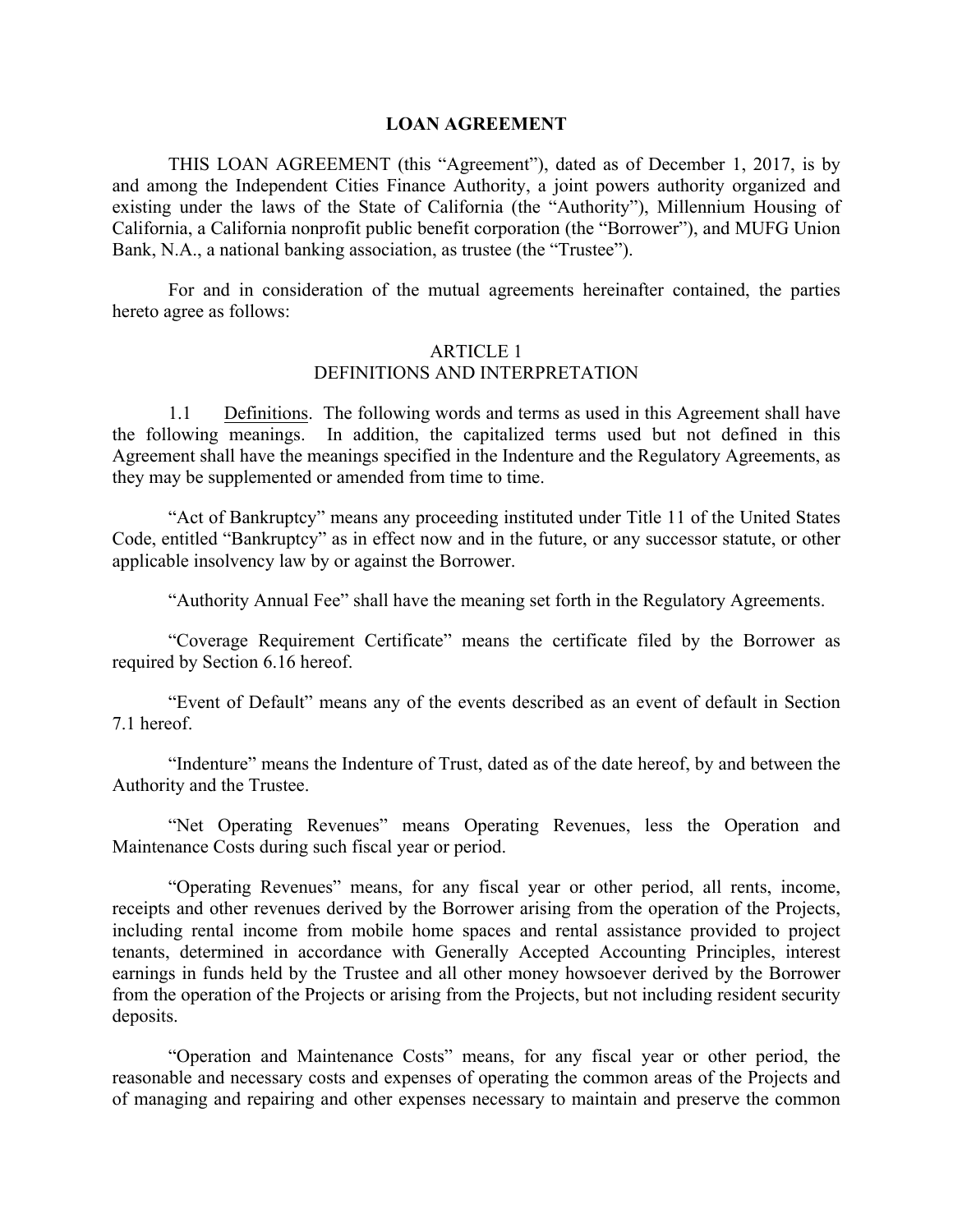areas of the Projects in good repair and working order, calculated in accordance with Generally Accepted Accounting Principles, including but not limited to (a) utility services supplied to the common areas of the Projects, which may include, without limitation, janitor service, security, power, gas, telephone, light, heating, water and all other utility services, (b) compensation to the management agent, salaries and wages of employees, payments to employee retirement systems, fees of auditors, accountants, attorneys or engineers, (c) monthly deposits to the Repair and Replacement Fund pursuant to Section 5.7(h) of the Indenture, and (d) all other reasonable and necessary costs of the Borrower or charges required to be paid by it related to the operation and maintenance of the common areas of the Projects, including, but not limited to, costs of insurance and property taxes, if any, but excluding in all cases (i) depreciation, replacement and obsolescence charges or reserves therefor, (ii) amortization of intangibles or other bookkeeping entries of a similar nature, (iii) costs of capital additions, replacements, betterments, extensions or improvements to the common areas of the Projects, which under Generally Accepted Accounting Principles are chargeable to a capital account or to a reserve for depreciation, (iv) debt service on the Loan, (v) the amount deposited in the Administration Fund, and (vi) expenses paid from the Repair and Replacement Fund, Surplus Fund or other Project reserves.

"Other Borrower Obligations" means, collectively, the Borrower's obligations under the Loan Agreement dated as of December 1, 2006, among the Authority (formerly known as Independent Cities Lease Finance Authority), the Borrower, and the Trustee (formerly known as Union Bank of California, N.A.), as trustee, relating to the Tropics Mobile Home Park located in Union City, the Loan Agreement dated as of November 1, 2007, among the Authority (formerly known as Independent Cities Lease Finance Authority), the Borrower, and the Trustee (formerly known as Union Bank of California, N.A.), as trustee, relating to the Santa Rosa Leisure Mobile Home Park, and the Loan Agreement dated as of August 1, 2016, among the Authority, the Borrower, and the Trustee, as trustee, relating to the Santa Rosa Leisure Mobile Home Park.

"Project Manager" means the manager of the Projects under management agreements entered into by the Borrower and such Project Manager.

1.2 Interpretation. Unless the context clearly requires otherwise, words of masculine gender shall be construed to include correlative words of the feminine and neuter genders and vice versa, and words of the singular number shall be construed to include correlative words of the plural number and vice versa. This Agreement and all the terms and provisions hereof shall be construed to effectuate the purpose set forth herein and to sustain the validity hereof.

1.3 Recitals, Titles and Headings. The terms and phrases used in the recitals of this Agreement have been included for convenience of reference only, and the meaning, construction and interpretation of all such terms and phrases for purposes of this Agreement shall be determined by references to Section 1.1 hereof. The titles and headings of the articles and sections of this Agreement have been inserted for convenience of reference only and are not to be considered a part hereof, and shall not in any way modify or restrict any of the terms or provisions hereof and shall never be considered or given any effect in construing this Agreement or any provision hereof or in ascertaining intent, if any question of intent should arise.

## ARTICLE 2 REPRESENTATIONS AND WARRANTIES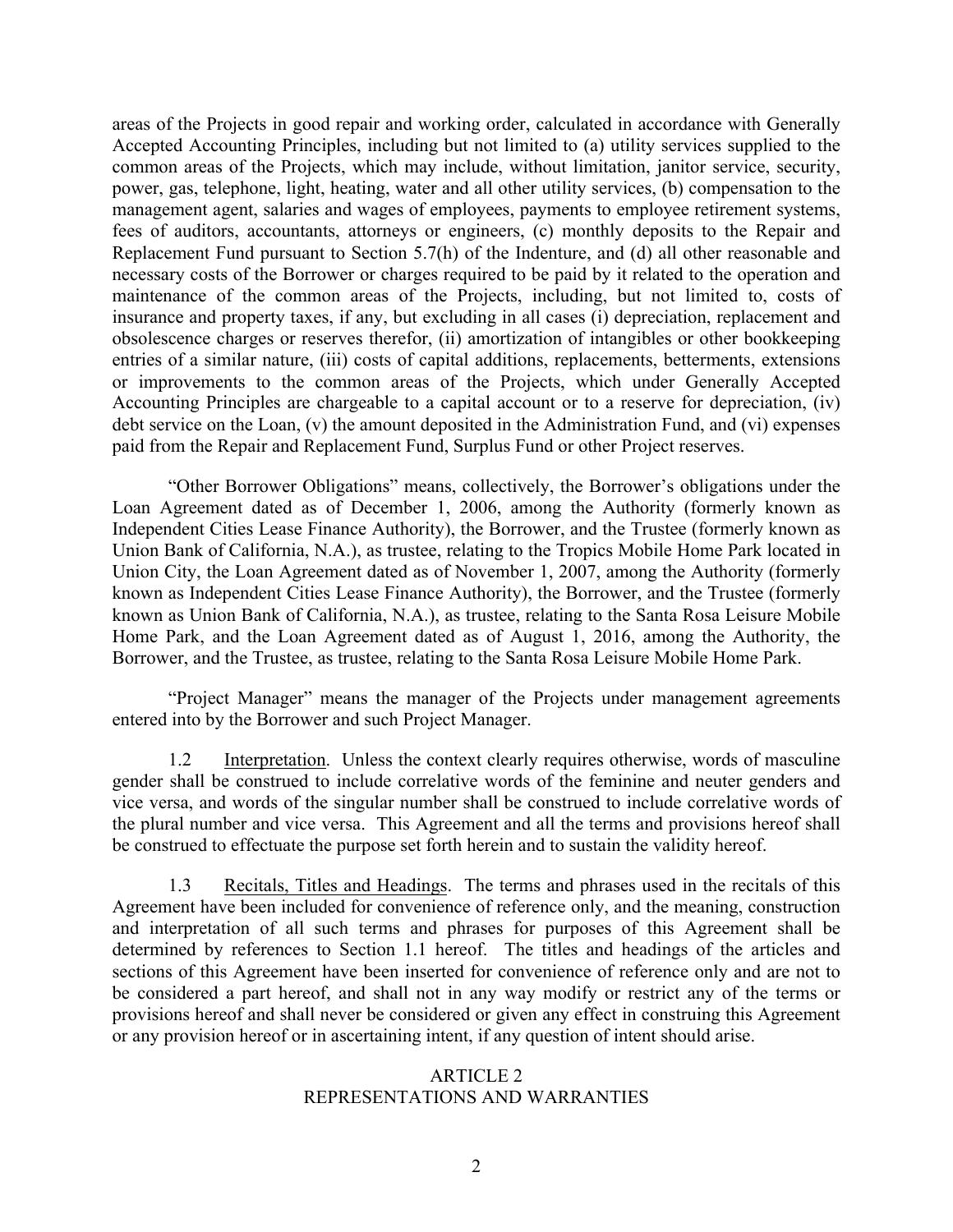2.1 Representations of the Authority. The Authority makes the following representations:

(a) The Authority is a joint exercise of powers authority, duly organized and existing under the Constitution and laws of the State.

(b) The Authority has full legal right, power and authority under the laws of the State and has taken all official actions necessary (i) to enter into this Agreement, the Regulatory Agreements and the Indenture, (ii) to issue, execute and deliver the Bonds, (iii) to perform its obligations hereunder and thereunder and (iv) to consummate all other transactions on its part contemplated by this Agreement and such other documents, including, without limitation, the loaning of the proceeds of the Bonds to the Borrower.

(c) This Agreement has been duly executed and delivered by the Authority and constitutes a valid and binding obligation of the Authority, enforceable against the Authority in accordance with its terms, except as limited by bankruptcy, insolvency, reorganization, moratorium and other similar laws affecting the rights of creditors generally and equitable principals. Upon the execution and delivery thereof, the Regulatory Agreements, the Indenture and the Bonds will constitute valid and binding obligations of the Authority, enforceable against the Authority in accordance with their respective terms, except as limited by bankruptcy, insolvency, reorganization, moratorium and other similar laws affecting the rights of creditors generally and equitable principals.

(d) The execution and delivery of this Agreement, the Regulatory Agreements, and the Indenture, the issuance, execution and delivery of the Bonds, the performance by the Authority of its obligations hereunder and thereunder and the consummation of the transactions contemplated hereby and thereby, including, without limitation, the loaning of the proceeds of the Bonds to the Borrower, do not violate any law, rule, regulation or ordinance or any order, judgment or decree of any federal, state or local court by which the Authority is bound, and do not conflict with, or constitute a breach of, or a default under the terms and conditions of any Agreement, instrument or commitment to which the Authority is a party or by which the Authority or any of its property is bound.

(e) There is no action, suit, proceeding, inquiry or investigation pending or, to the knowledge of the Authority, threatened against the Authority by or before any court, governmental agency or public board or body which (i) questions the existence or the territorial jurisdiction of the Authority or the title to any Authority office of any member of the Authority, (ii) seeks to prohibit, restrain or enjoin the execution and delivery of this Agreement, the Regulatory Agreements or the Indenture, the issuance, execution or delivery of the Bonds or the loaning of the proceeds of the Bonds to the Borrower; (iii) questions the validity or enforceability of this Agreement, the Regulatory Agreements, the Indenture, or the Bonds; (iv) questions the exclusion from gross income for federal income tax purposes of interest on the Bonds; or (v) questions the power or authority of the Authority to carry out the transactions contemplated by this Agreement, the Indenture, the Regulatory Agreements, or the Bonds.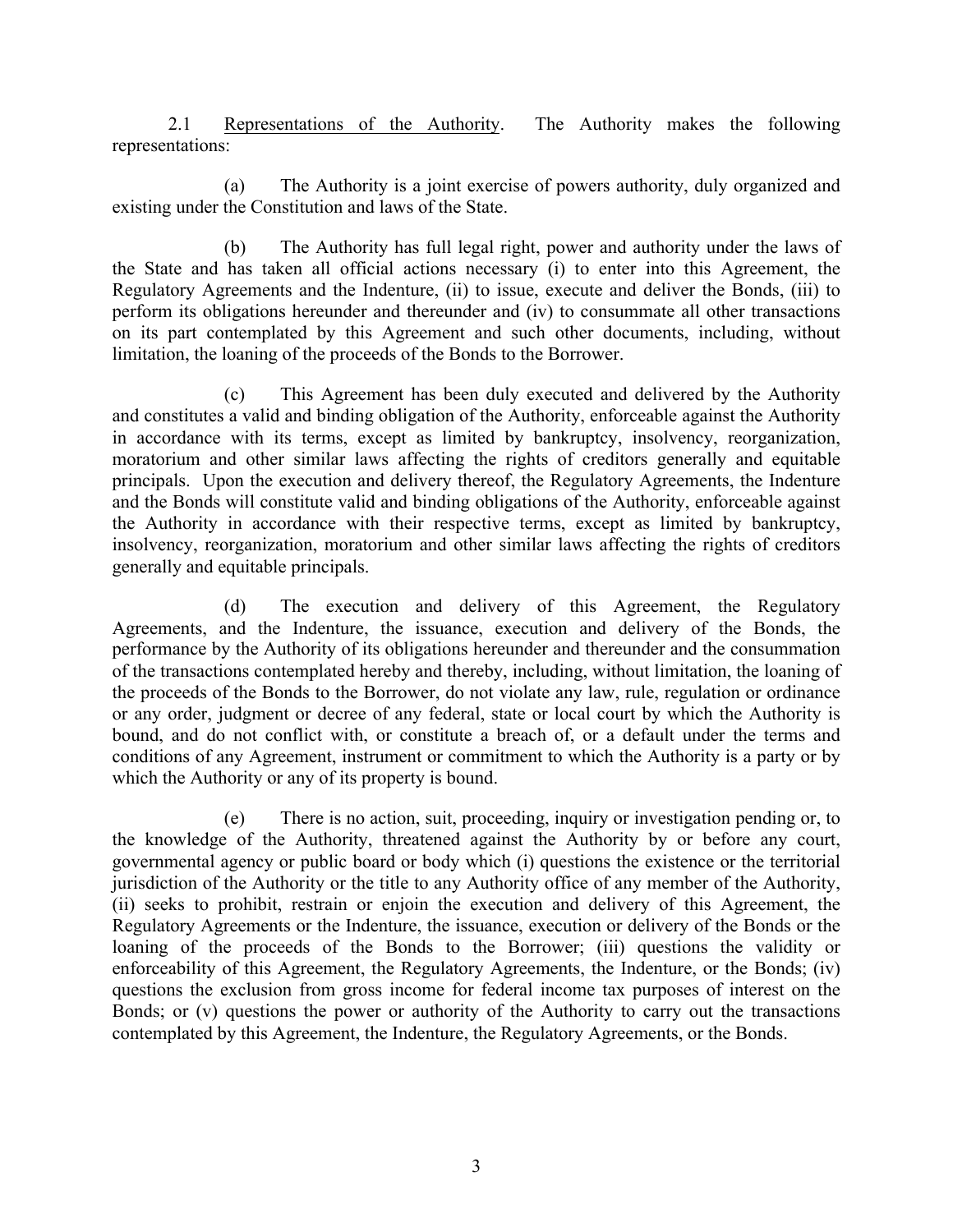(f) The Authority has determined that the financing of the Projects and the issuance of the Bonds to obtain moneys to carry out the purposes of the Projects will serve the public interest and will further the purposes of the Act.

2.2 Representations, Warranties and Covenants of the Borrower. The Borrower as of the date hereof, represents, warrants and covenants that:

(a) The Borrower is a California nonprofit public benefit corporation duly formed under the laws of the State with full legal right, power and authority (i) to own its properties and assets and to carry on its business as now being conducted, (ii) to enter into this Agreement, the Regulatory Agreements, the Note, the Deeds of Trust, the Administration Agreement and the Continuing Disclosure Agreement, (iii) to be bound by the terms of this Agreement and the Indenture to the extent that they apply to the Loan, (iv) to perform its obligations hereunder and thereunder and (v) to consummate the transactions contemplated by this Agreement, the Indenture, the Regulatory Agreements, the Note, the Deeds of Trust, the Administration Agreement and the Continuing Disclosure Agreement.

(b) (i) The Borrower is qualified as an organization described in Section 501(c)(3) of the Code and has received a Determination Letter (the "Determination Letter") from the Internal Revenue Service to the effect that it is an organization described in Section  $501(c)(3)$ of the Code; (ii) the Determination Letter has not been modified, limited or revoked; (iii) the Borrower is in compliance with all terms, limitations and conditions, if any, contained in its Determination Letter; (iv) the facts and circumstances which form the basis of the Determination Letter as represented to the Internal Revenue Service continue substantially to exist, and the Borrower is exempt from federal income taxes under Section 501(a) of the Code.

(c) The Borrower is a corporation (i) organized and operated exclusively for educational or charitable purposes and not for pecuniary profit; and (ii) no part of the net earnings of the Borrower inures to the benefit of any person or private individual, all within the meaning, respectively, of Section 3(a)(4) of the Securities act of 1933, as amended, and of Section  $12(g)(2)(d)$  of the Securities Exchange Act of 1934, as amended.

(d) The Borrower will maintain its status as an organization described in Section 501(c)(3) of the Code and its exemption from federal income taxation under Section 501(a) of the Code.

(e) All property financed with the proceeds of the Bonds at all times will be owned (as ownership is determined for purposes of federal income taxation) by the Borrower, or by an organization described in Section  $501(c)(3)$  of the Code and operated in such a manner as to not constitute an unrelated trade or business of such organization or by a governmental unit (as described in Section 145 of the Code). The Borrower agrees to limit any use of the Projects (other than by tenants or owners as contemplated by the Regulatory Agreements) by other than (i) an organization described in Section  $501(c)(3)$  of the Code in a manner so as to not constitute an unrelated trade or business of such organization or (ii) a governmental unit described in Section 145 of the Code to no more than the allocable portion of the overall cost of the Projects not paid from the proceeds of the Bonds, or pursuant to an agreement which complies with the requirements of Revenue Procedure 97-13, as the same are now in effect or as later modified.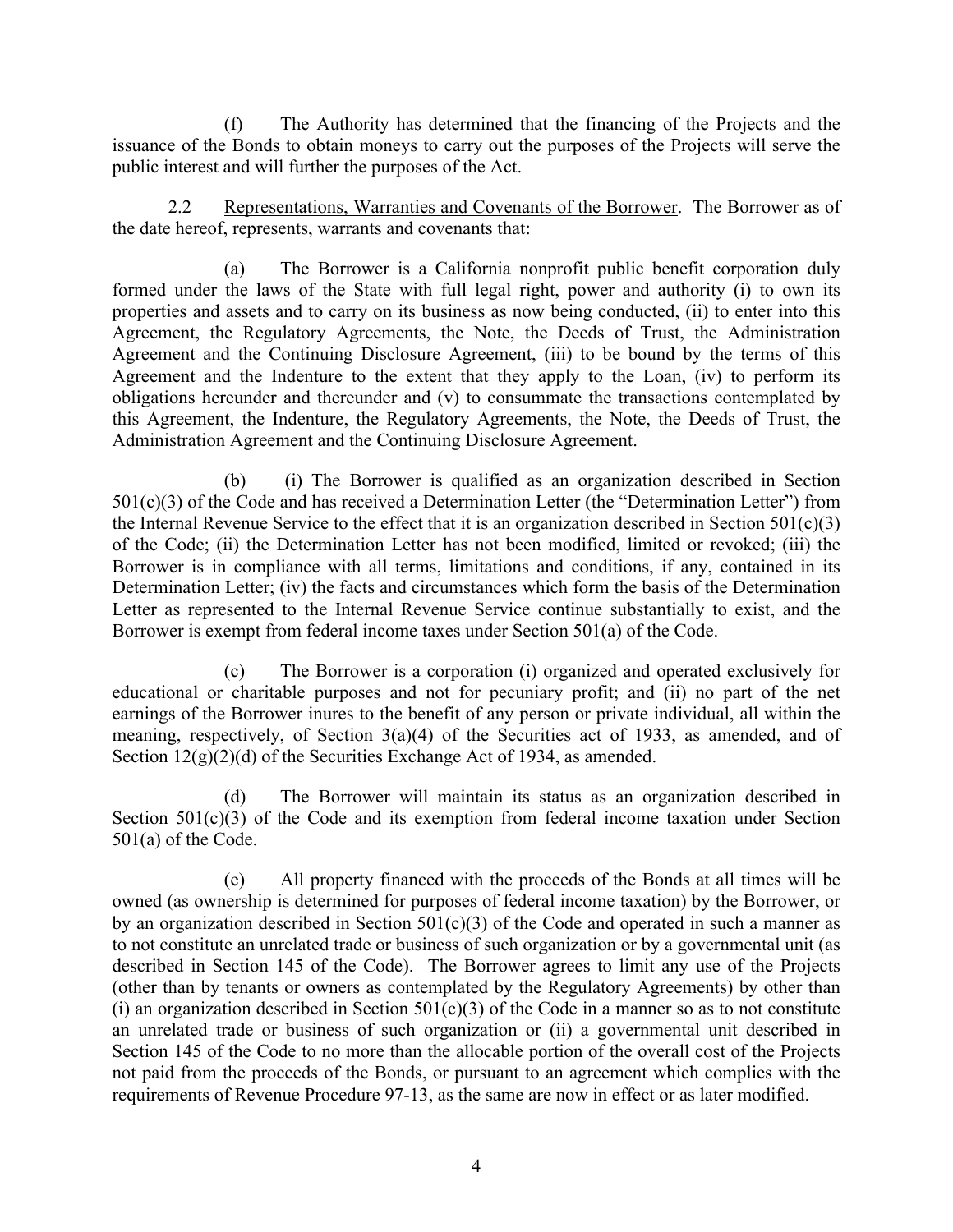(f) This Agreement has been duly executed and delivered by the Borrower and constitutes a valid and binding obligation of the Borrower, enforceable in accordance with its terms, except as limited by bankruptcy, insolvency, reorganization, moratorium or other similar laws or judicial decisions affecting the rights of creditors generally. Upon the execution and delivery thereof, the Regulatory Agreements, the Note, the Deeds of Trust, the Administration Agreement, and the Continuing Disclosure Agreement, will constitute valid and binding obligations of the Borrower, enforceable in accordance with their terms, except as limited by bankruptcy, insolvency, reorganization, moratorium or other similar laws or judicial decisions affecting creditors' rights generally and by judicial discretion in the exercise of equitable remedies.

(g) The execution and delivery of this Agreement, the Regulatory Agreements, the Note, the Deeds of Trust, the Administration Agreement, and the Continuing Disclosure Agreement, the performance by the Borrower of its obligations hereunder and thereunder and the consummation of the transactions contemplated hereby and thereby will not violate any law, regulation, rule or ordinance or any order, judgment or decree of any federal, state or local court and do not conflict with, or constitute a breach of, or a default under, any document, instrument or commitment to which the Borrower is a party or by which the Borrower or any of its property is bound.

(h) The Borrower has not been served with and, to the knowledge of the Borrower there is no action, suit, proceeding, inquiry or investigation by or before any court, governmental agency or public board or body pending or threatened against the Borrower which (i) affects or seeks to prohibit, restrain or enjoin the issuance, sale or delivery of the Bonds or the loaning of the proceeds of the Bonds to the Borrower or the execution and delivery of this Agreement, the Indenture, the Regulatory Agreements, the Continuing Disclosure Agreement, the Administration Agreement, the Note or the Deeds of Trust, (ii) affects or questions the validity or enforceability of this Agreement, the Bonds, the Indenture, the Regulatory Agreements, the Note, the Administration Agreement, the continuing Disclosure Agreement or the Deeds of Trust, (iii) questions the exclusion from gross income for federal income tax purposes of interest on the Bonds, or (iv) questions the power or authority of the Borrower to carry out the transactions contemplated by, or to perform its obligations under, this Agreement, the Regulatory Agreements, the Indenture, the Continuing Disclosure Agreement, the Note, the Deeds of Trust, the Administration Agreement or the powers of the Borrower to own and operate the Projects.

(i) The Borrower is not in default under any document, instrument or commitment to which the Borrower is a party or to which it or any of its property is subject which default would or could affect the ability of the Borrower to carry out its obligations under this Agreement, the Regulatory Agreements, the Administration Agreement, the Deeds of Trust, the Note or the Continuing Disclosure Agreement.

(j) The Borrower has filed or caused to be filed all federal, state and local tax returns, which are required to be filed, and has paid or caused to be paid all taxes as shown on said returns or on any assessment received by it, to the extent that such taxes have become due.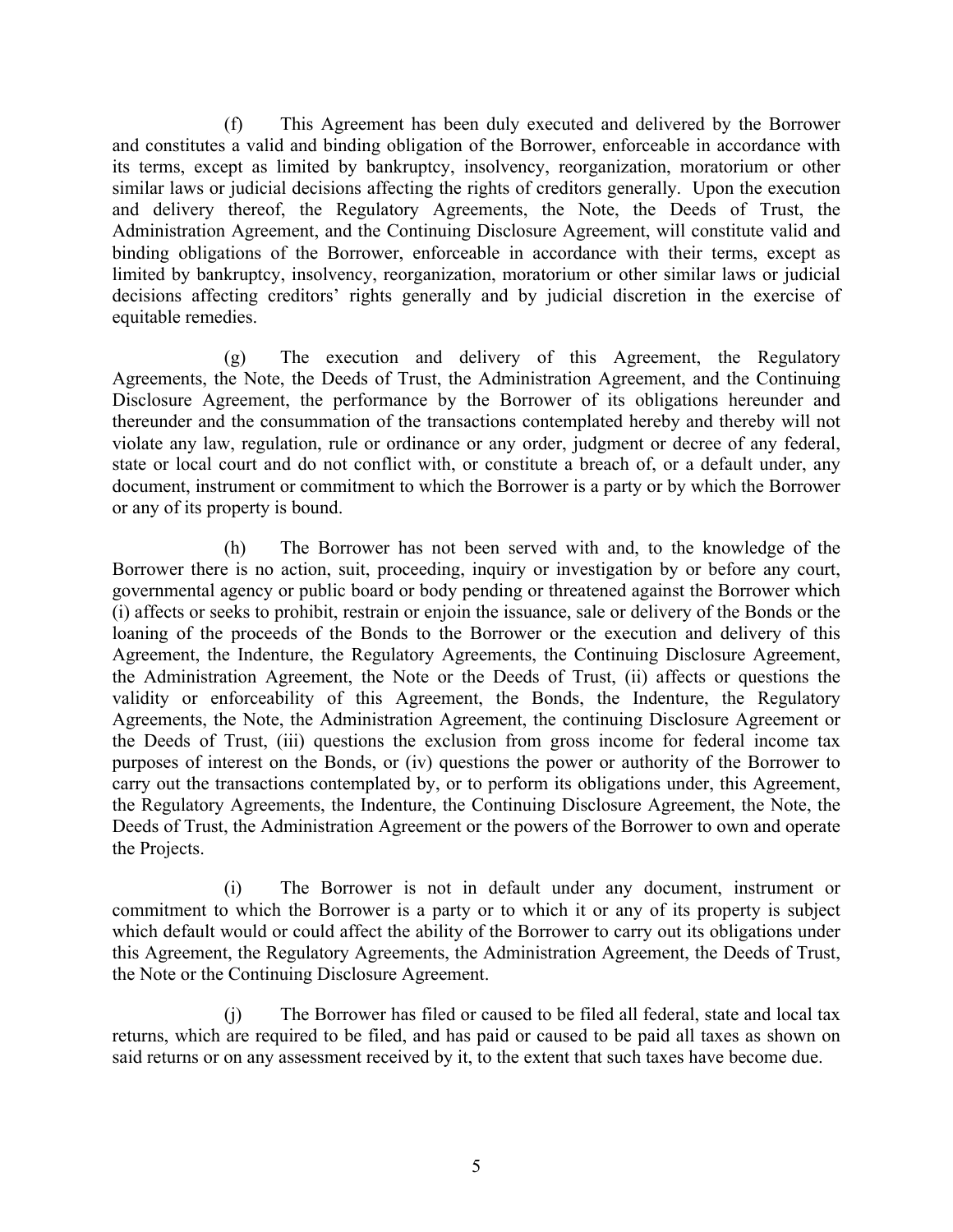(k) Any certificate signed by the Borrower or a Borrower Representative and delivered pursuant to this Agreement, the Regulatory Agreements, the Continuing Disclosure Agreement, the Indenture, the Administration Agreement, the Note or the Deeds of Trust shall be deemed a representation and warranty by the Borrower as to the statements made therein.

(l) All consents, approvals, authorizations, orders or filings of or with any court or governmental agency or body, if any, required for the execution, delivery and performance of this Agreement, the Regulatory Agreements, the Continuing Disclosure Agreement, the Administration Agreement, the Note and the Deeds of Trust by the Borrower have been obtained or made.

## ARTICLE 3 ISSUANCE OF THE BONDS

3.1 Agreement to Issue Bonds. In order to provide funds for the purpose of making the Loan, the Authority agrees that it will use its best efforts to sell the Bonds and cause them to be delivered to the initial purchasers thereof and deposit the proceeds thereof with the Trustee for application in accordance with Section 5.4 of the Indenture.

3.2 Delivery of the Bonds and Closing of the Loan. The delivery of the Bonds and the closing of the Loan shall not occur until the following conditions, in addition to those required by Section 2.2 of the Indenture, are met:

(a) the Trustee shall have received an original executed counterpart of this Agreement, the Note, the Continuing Disclosure Agreement, the Regulatory Agreements and the Deeds of Trust;

(b) no Event of Default nor any event which with the passage of time and/or the giving of notice would constitute an Event of Default under this Agreement shall have occurred as evidenced by a certificate received from the Borrower; and

(c) all legal matters incident to the transactions contemplated by this Agreement shall be concluded to the reasonable satisfaction of Bond Counsel.

3.3 Commitment to Execute the Note. The Borrower agrees to execute and deliver the Note simultaneously with the execution of this Agreement.

## 3.4 Limited Liability.

(a) All obligations of the Authority incurred hereunder shall be special obligations of the Authority, payable solely and only from the Trust Estate. The Bonds, and the interest thereon, do not constitute a debt, liability, general or moral obligation or pledge of the faith or loan of the credit of the Authority, members of the Authority, the State or any other political subdivision of the State, within the meaning of any constitutional or statutory limitation or provision. Neither the faith and credit nor the taxing power of the State or any political subdivision thereof (including the Authority) is pledged to the payment of the principal of or premium, if any, or interest on the Bonds or any other costs incident thereto. The Authority's liability hereunder is further limited to the extent set forth in Section 14.3 of the Indenture.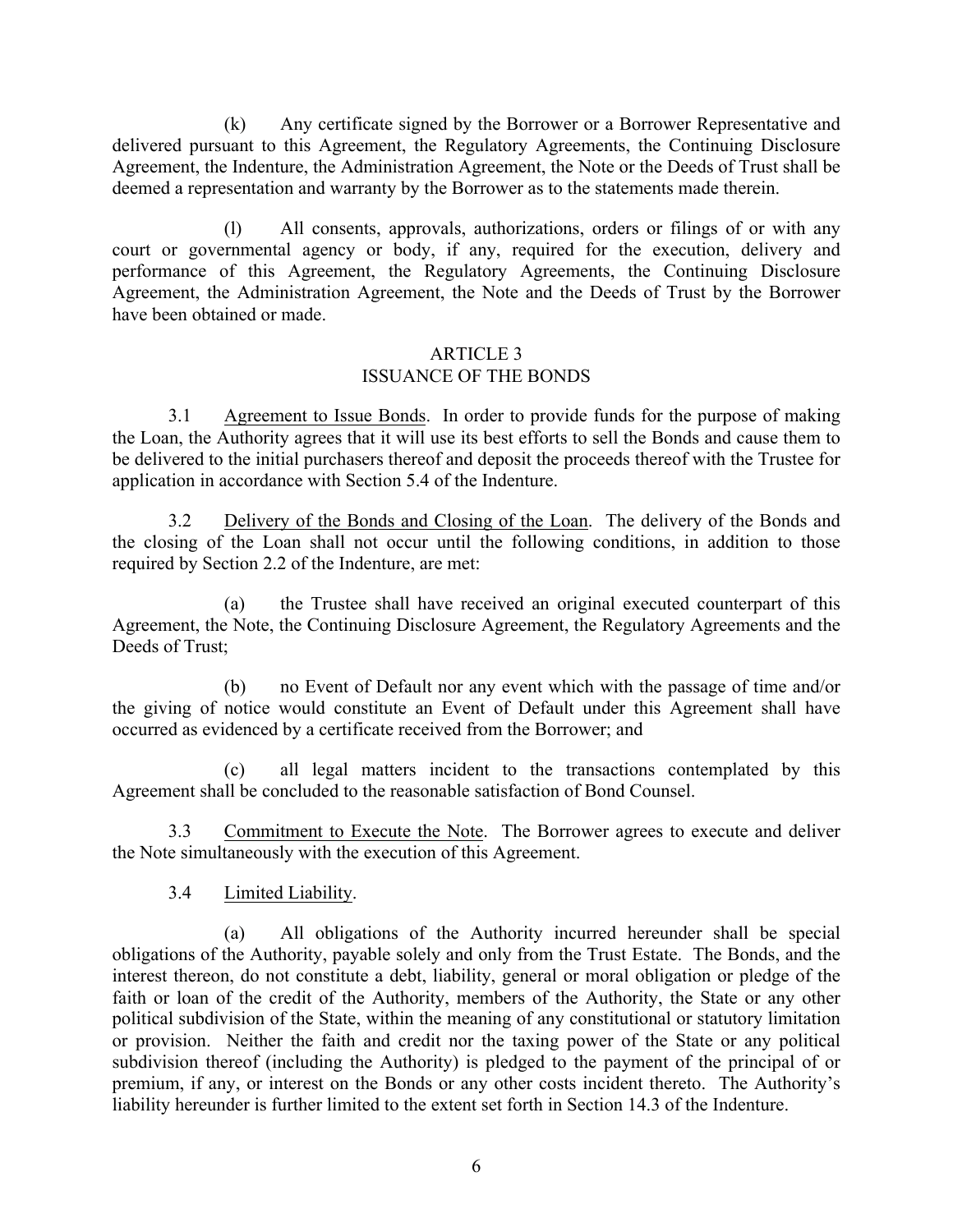(b) Neither the Borrower's directors, officers, employees and agents, nor any of its other affiliates, has or is intended to have any liabilities, with the exception for any liability arising as the result of fraud or misappropriation of funds by the Borrower, under or in respect of this Loan Agreement, the Indenture of Trust, the Continuing Disclosure Agreement, the Note, the Deeds of Trust, the Regulatory Agreements or any of the other documents or transactions contemplated by any of them.

3.5 The Trustee. The Trustee acts hereunder solely as trustee for the benefit of the registered Bondowners and not in its individual capacity. The Trustee shall perform such acts as specifically and expressly provided herein and in the Indenture; provided, however, that the Trustee shall not do anything which is not permitted by the Indenture. The Trustee may act as the agent of and on behalf of the Authority and any act required to be performed by the Authority as herein provided shall be deemed taken if such act is performed by the Trustee. Neither the Trustee nor any of its officers, directors or employees shall be liable for any action taken or omitted to be taken by it hereunder or in connection herewith except for its or their own negligence or willful misconduct. The Trustee may consult with legal counsel selected by it (the reasonable fees of which counsel shall be paid by the Borrower) and any action taken or suffered by it in good faith in accordance with the opinion of such counsel shall be full justification and protection to it. The rights of the Trustee to rely on documents, the manner in which it may prove or establish a matter and the scope of its liabilities and protections shall be as set forth in Article VIII of the Indenture.

3.6 Borrower Accepts Obligations. The Borrower acknowledges, by execution of this Agreement, that it has read and approved the Indenture and hereby agrees to all of the terms and provisions of the Indenture and accepts each of its obligations expressed or implied thereunder.

# ARTICLE 4

## THE LOAN

4.1 Amount and Source of Loan. The Authority hereby makes to the Borrower and agrees to fund, and the Borrower hereby accepts from the Authority, upon the terms and conditions set forth herein and in the Indenture, the Loan in an amount equal to the principal amount of the Bonds and agrees that the proceeds of the Loan shall be applied and disbursed in accordance with the Indenture and the written instructions of the Authority provided to the Trustee on the Closing Date and when the Trustee acknowledges receipt of the proceeds of the Bonds and the conditions specified in Section 3.2 hereof and in Section 2.2 of the Indenture have been satisfied.

## ARTICLE 5 REPAYMENT OF THE LOAN

5.1 Loan Repayment. The Loan shall be evidenced by the Note which shall be executed by the Borrower in the form attached hereto as Exhibit A. The Borrower agrees to pay to the Trustee, on behalf of the Authority, the principal of, premium (if any) and interest on the Loan at the times, in the manner, in the amount and at the rates of interest provided in the Note and this Agreement. To secure its obligations to repay the Loan, the Borrower will grant the Authority a security interest in the Projects pursuant to the terms of the Deeds of Trust and will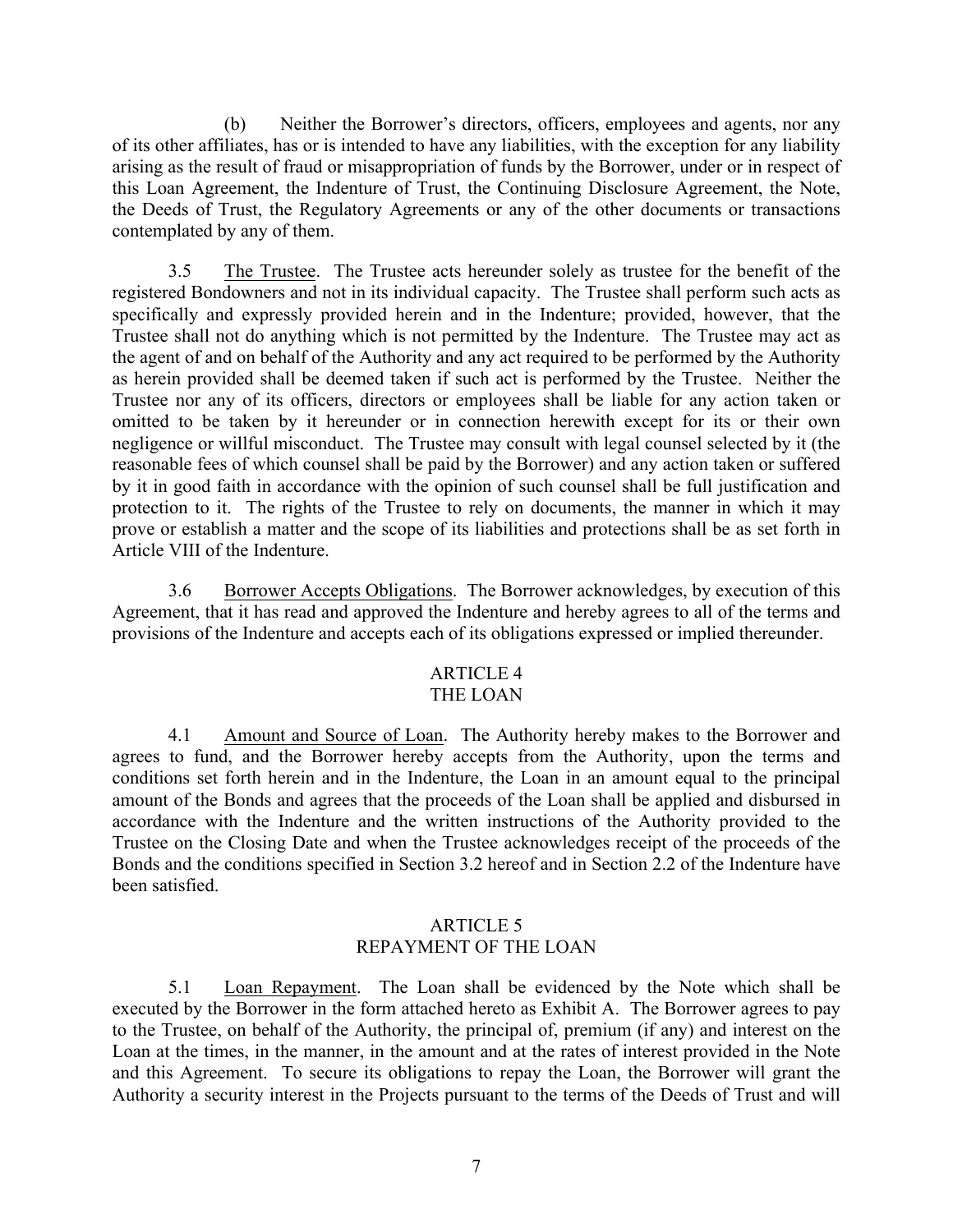take all actions necessary to perfect such security interest. In order to satisfy its obligations under this Section 5.1 and Section 5.2, the Borrower agrees to pay to the Trustee (i) on or prior to the thirteenth (13th) day of each month, commencing in January 2018, from budgeted Net Operating Revenues from the prior month, amounts sufficient to make the monthly deposits required by paragraphs (a) through (f) of Section 5.7 of the Indenture and (ii) on or prior to the date that is 45 days following the end of each Bond Year, all remaining budgeted Net Operating Revenues from such prior Bond Year.

Notwithstanding the foregoing, so long as the Borrower has Net Operating Revenues that are at least equal to said month's portion of items (a) through (f) of Section 5.7 of the Indenture, then the Borrower may retain from Net Operating Revenues for such month the Borrower Administration Fee for such month.

(a) The Borrower agrees to pay, in repayment of the Loan, the amounts set forth in Section 5.1 above to the Trustee for the account of the Authority until the principal of, premium (if any) and interest on the Bonds shall have been paid or provision for payment shall have been made in accordance with the Indenture, in federal or other immediately available funds at the corporate trust office designated by the Trustee, and to cause the Trustee to apply such amounts to pay (i) the interest on the Bonds as it becomes due and (ii) the principal of and redemption premium, if any, on the Bonds as it becomes due (whether at maturity, by prior redemption or otherwise) in accordance with the terms of the Indenture. The Borrower may remit such funds net of accrued interest on investments on the funds and accounts held under the Indenture. In addition, the Borrower agrees to repay the principal of the Loan, plus interest accrued thereon until the date fixed for redemption of the Bonds to be redeemed with such repayment, in the amounts and at the times specified in Section 5.4 hereof.

(b) The Borrower further agrees to pay or cause to be paid all taxes and assessments, general or special, including, without limitation, all ad valorem taxes, concerning or in any way related to the Projects, or any part thereof, and any other governmental charges and impositions whatsoever, foreseen or unforeseen, and all utility and other charges and assessments; provided, however, that the Borrower reserves the right to contest in good faith the legality of any tax or governmental charge concerning or in any way related to the Projects.

(c) The Borrower further agrees to timely pay the premiums or other amounts required to be paid to maintain the insurance required by Sections 6.18, 6.19 and 6.20 hereof.

(d) The Borrower further agrees to pay, until the principal of and interest on all Outstanding Bonds shall have been fully paid, to the Trustee for deposit in the accounts of the Administration Fund established by the Indenture such amounts as the Trustee may from time to time request for deposit into the General Account of the Administration Fund the fees and ordinary expenses of the Trustee and the Paying Agent, the annual fees and expenses of the Oversight Agent as provided in the Administration Agreement, and into the Borrower Administration Fee Account of the Administration Fund the Borrower Administration Fee, all as provided in the Indenture; provided that the Trustee fees and expenses incurred in connection with the enforcement of the Regulatory Agreements and reasonable compensation or reimbursement for extraordinary services, indemnification, and expenses of the Trustee, as required by Section 8.5 of the Indenture shall be paid upon demand of the Trustee. The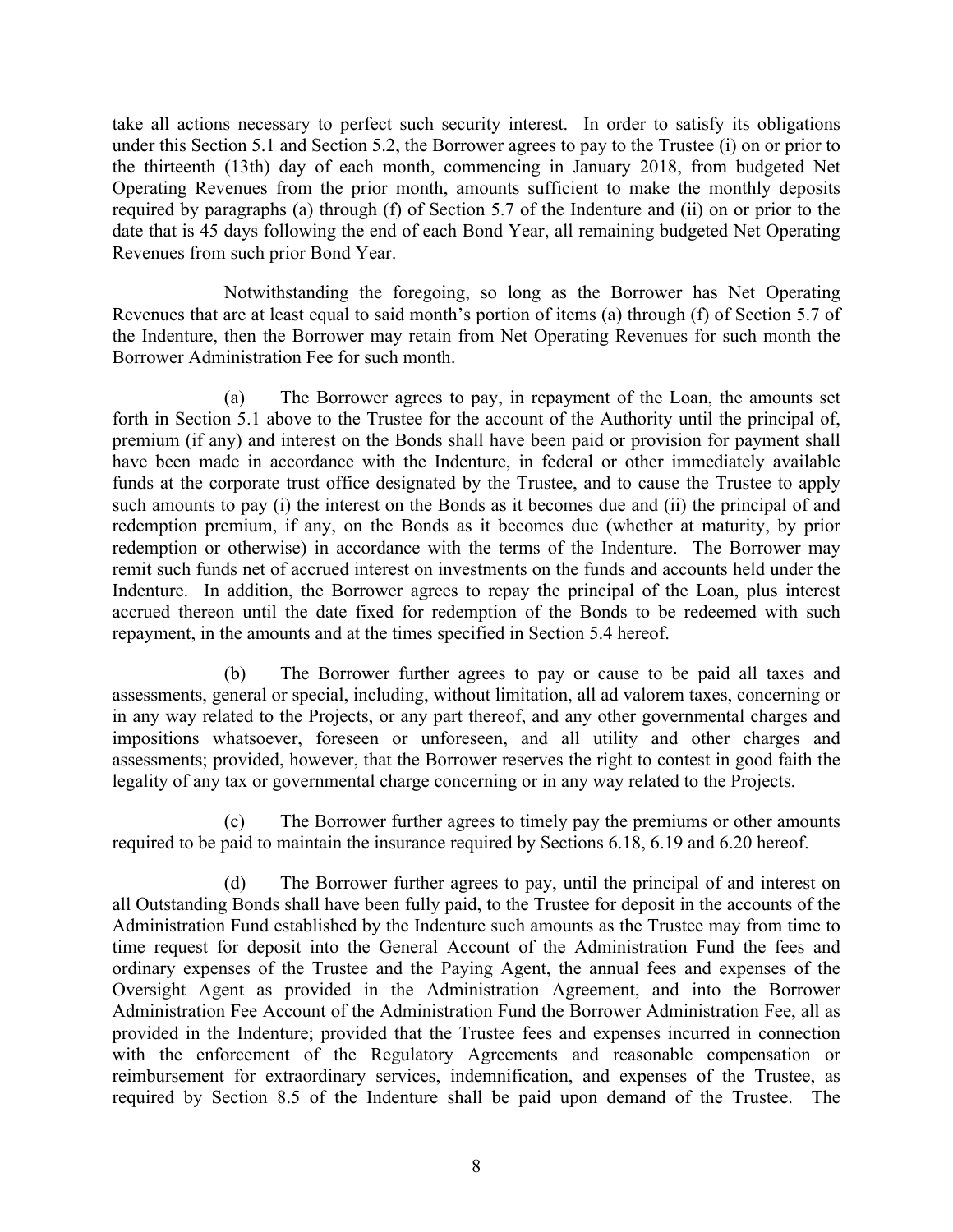Borrower agrees to pay the cost of any rebate analyst in connection with the calculation of rebate (within the meaning of Section 148(f) of the Code) and to pay to the Trustee all amounts required to be remitted to the United States.

(e) The Borrower agrees to the establishment of the Repair and Replacement Fund as set forth in the Indenture. The Trustee shall deposit \$ of the proceeds of the Bonds on the Closing Date into the Restricted Account of the Repair and Replacement Fund. The Trustee shall deposit \$ of funds available to the Borrower on the Closing Date into the Unrestricted Account of the Repair and Replacement Fund. Thereafter, there shall be deposited into the Unrestricted Account of the Repair and Replacement Fund the amounts required by Section 5.7(h) of the Indenture. Moneys on deposit in the Repair and Replacement Fund shall be disbursed as provided in Section 5.13 of the Indenture and Section 6.22 of this Agreement.

(f) The Borrower agrees to the establishment of the Surplus Fund into which all remaining Net Operating Revenues will be deposited and disbursed in accordance with the terms of the Indenture.

5.2 Authority Annual Fee. The Borrower agrees to pay the Authority Annual Fee to the Authority pursuant to the terms of the Regulatory Agreements.

5.3 Nature of the Borrower's Obligations. The Borrower shall repay the Loan pursuant to the terms of the Note irrespective of any rights of set off, recoupment or counterclaim the Borrower might otherwise have against the Authority, the Trustee or any other person. The Borrower will not suspend, discontinue or reduce any such payment or (except as expressly provided herein) terminate this Agreement for any cause, including, without limiting the generality of the foregoing, (i) any delay or interruption in the operation of the Projects; (ii) the failure to obtain any permit, order or action of any kind from any governmental agency relating to the Loan or the Projects; (iii) any event constituting force majeure; (iv) any acts or circumstances that may constitute commercial frustration of purpose; (v) the termination of this Agreement; (vi) any change in the laws of the United States of America, the state or any political subdivision thereof; or (vii) any failure of the Authority to perform or observe any covenant whether expressed or implied, or to discharge any duty, liability or obligation arising out of or connected with the Note, this Loan Agreement, the Regulatory Agreements or any other contract with the Borrower; it being the intention of the parties that, as long as the Note or any portion thereof remains outstanding and unpaid, the obligation of the Borrower to repay the Loan and provide such moneys shall continue in all events. This Section 5.3 shall not be construed to release the Authority from any of its obligations hereunder, the Trustee from any of its obligations under the Indenture, or, except as provided in this Section 5.3, to prevent or restrict the Authority from asserting any rights which it may have against the Borrower under the Note or the Deeds of Trust or under any provision of law or to prevent or restrict the Borrower, at its own cost and expense, from prosecuting or defending any action or proceeding by or against the Authority or the Trustee or taking any other action to protect or secure its rights.

5.4 Extraordinary Mandatory Prepayment of the Note. The Note is subject to extraordinary mandatory prepayment in whole or in part, at a price equal to 100% of the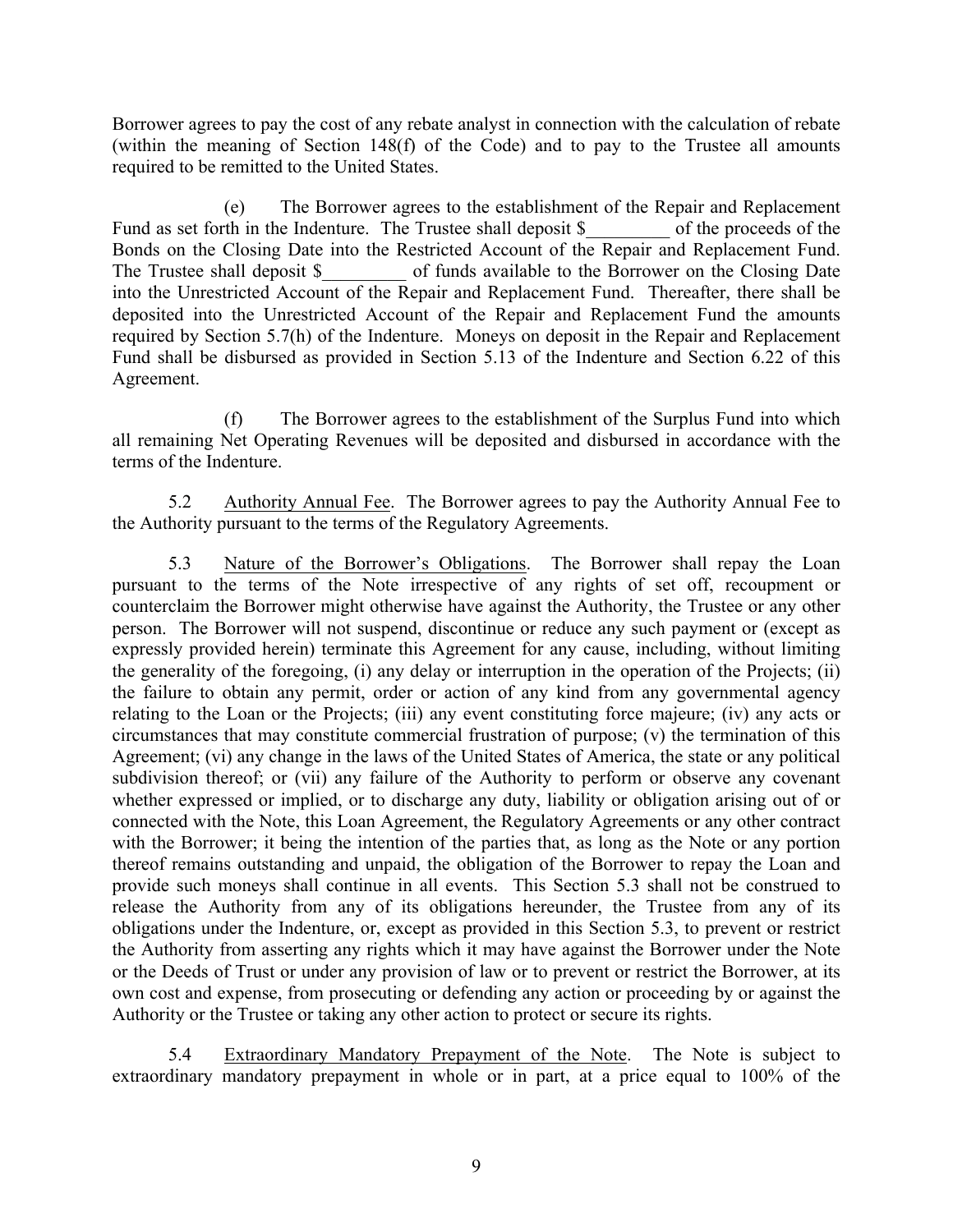principal amount thereof to be prepaid, together with accrued interest, if any, to the date fixed for redemption of the Bonds to be redeemed with such prepayment as follows:

(a) On the day selected by the Trustee for redemption of the Bonds after the Trustee has accelerated the amounts due with respect to the Bonds or the Note, as the case may be, as a result of an Event of Default under, and as defined in, the Indenture or this Agreement, in an amount equal to the then unpaid principal amount of the Note;

(b) On the day selected by the Borrower for redemption of the Bonds in the event of an involuntary loss or the substantial destruction of the Projects as a result of unforeseen events (e.g., fire, seizure, requisition, change in a federal law or an action of a federal agency after the date of issuance of the Bonds which prevents the Authority from enforcing the requirements of Section 1.103-8(b) of the regulations, or condemnation), upon receipt of Net Proceeds or, if there are to be no such payments, after the event giving rise to the involuntary loss or substantial destruction of the Projects, in an amount equal to the then unpaid principal amount of the Note. Notwithstanding the foregoing, the Note will not have to be prepaid in whole in such circumstances if (i) within 90 days of the event giving rise to the loss or destruction, the Borrower notifies the Trustee and the Authority in writing, that the Projects can be restored within 18 months to a condition permitting the conduct of normal business operations; (ii) within 180 days of the event giving rise to such taking, loss or destruction, the Borrower commences to use such amounts to reconstruct the Projects pursuant to the terms of this Agreement and the Indenture; and (iii) such amounts are disbursed for the restoration of the Projects within 18 months after the date of the notice from the Borrower referred to in clause (i) hereof, but, rather, the Note shall be prepaid, in part, to the extent of undisbursed funds on deposit in the Redemption Fund created pursuant to the Indenture at the expiration of the period described in (iii) above unless such period is extended with the consent of the Authority and receipt by the Trustee of an opinion of Bond Counsel to the effect that such extension will not result in interest on the Bonds becoming includable in the gross income of the recipients thereof for federal income tax purposes; provided, however, that prepayment in whole shall be immediately due and payable if in the written opinion of Bond Counsel filed with the Authority, the Borrower and the Trustee a failure to make such prepayment will cause interest on the Bonds to be includable in gross income for federal income tax purposes.

If the required principal amount of any prepayment in part pursuant to this Section 5.4 shall not be an authorized denomination of the Bonds to be redeemed with such prepayment, then the required principal amount of such prepayment shall be deemed to be the next greater integral multiple of an authorized denomination of the Bonds to be redeemed therewith, and any interest due with such prepayment shall be calculated using such higher amount.

The Trustee shall deposit and use prepayments of the Note pursuant to this Section and Section 5.5 in accordance with the Indenture.

In the event of a partial prepayment of the Note, pursuant to this Section or Section 5.5, the principal amount of the Borrower's obligation under the Note shall be reduced by the principal amount of Bonds to be redeemed with the proceeds of such prepayment.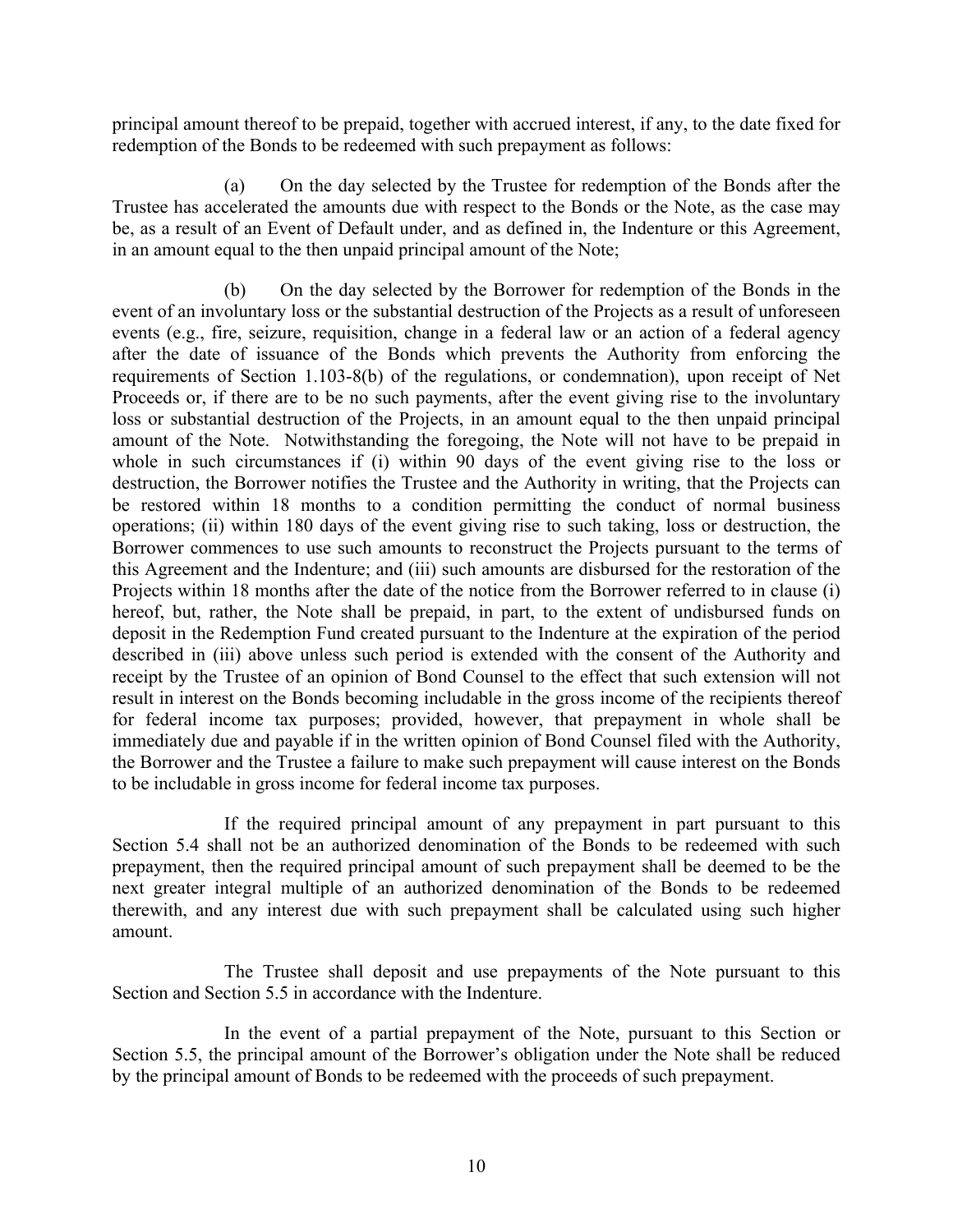5.5 Optional Prepayment of Note. The Borrower, at its option, may prepay the Note, in whole or in part on any date that Bonds are permitted to be optionally redeemed pursuant to Section 4.1(b) of the Indenture, following written notice of the Borrower's intention to do so as provided herein below, in authorized denominations and, at the redemption prices specified by Section 4.1(b) of the Indenture. The Borrower shall give 45 days written notice to the Authority and the Trustee of the principal amount to be optionally prepaid and the amount of the premium, if any.

5.6 Prepayment of Note From Mandatory Sinking Account Payments (Series A Bonds). The Note is also subject to mandatory prepayment in part at the principal amount thereof (without prepayment penalty), plus accrued interest thereon from mandatory sinking account payments on the dates and in the amounts with respect to mandatory sinking fund redemption of the Series A Term Bonds set forth in Section 4.1(a) of the Indenture.

## ARTICLE 6

## FURTHER AGREEMENTS

6.1 Successor to the Authority. The Authority shall at all times use its best efforts to maintain the powers, functions, duties and obligations now reposed in it pursuant to law or assure the assumptions of its obligations hereunder by any public trust or political subdivision succeeding to its powers.

## 6.2 Borrower Not to Dispose of Assets; Conditions Under Which Exceptions Permitted.

(a) The Borrower agrees that during the term of this Agreement it will not dispose of all or substantially all of its assets nor consolidate with nor merge into any entity unless: (i) the acquirer of its assets or the entity with which it shall consolidate or into which it shall merge shall be  $(A)$  an organization described in Section 501 $(c)(3)$  of the Code that agrees to operate the Projects in a manner that does not constitute an unrelated trade or business of such organization or a governmental unit (as described in Section 145 of the Code) or (B) an entity that will not, in the opinion of Bond Counsel, adversely affect the exclusion of interest on the Bonds from the gross incomes of owners of the Bonds for purposes of federal income taxation and is permissible under State law; (ii) such acquiring or remaining entity shall assume in writing all of the obligations of the Borrower under this Agreement, the Regulatory Agreements, the Continuing Disclosure Agreement, the Note and the Deeds of Trust; (iii) the Authority, after having consulted with such counsel or advisor as deemed by the Authority to be necessary shall have consented in writing to such transfer, such consent not to be unreasonably withheld; and (iv) the written instrument or instruments evidencing such assumption are provided to the Trustee and the Authority.

(b) In no event shall the Borrower sell the Projects for an amount that, when added to the amount of all moneys held in the funds and accounts established under the Indenture that are legally available to redeem Outstanding Series A Bonds, is less than the sum of onehundred percent (100%) of the Outstanding principal amount of the Series A Bonds plus accrued interest, unless the Borrower obtains and provides to the Trustee the written consent to such sale of one-hundred percent (100%) of the Owners of the Outstanding Series A Bonds. This Section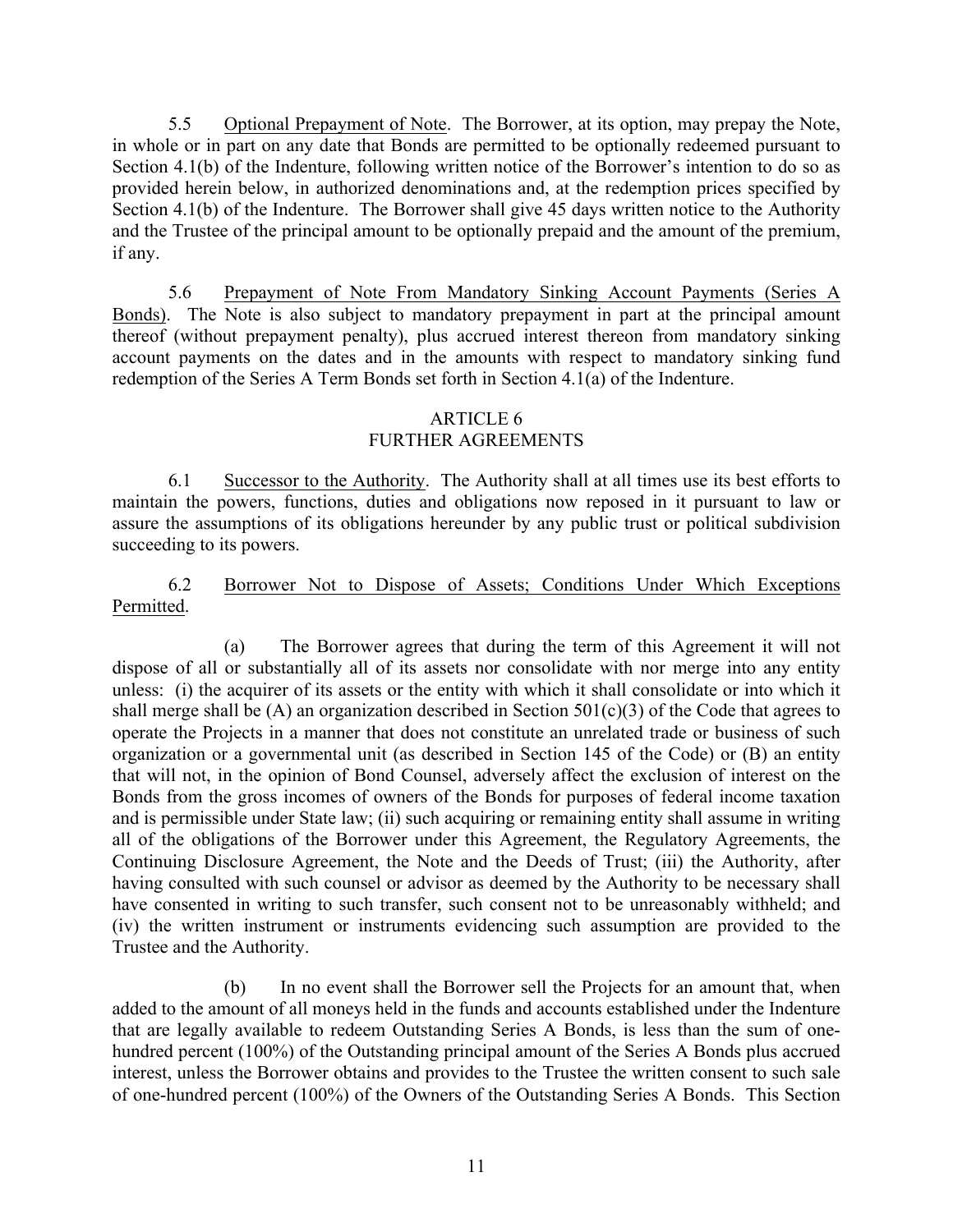6.2(b) shall not be amended without the written approval of one-hundred percent (100%) of the Owners of the Outstanding Series A Bonds. Notice of such proposed sale shall be provided to S&P if S&P is then rating the Series A Bonds.

6.3 Cooperation In Enforcement of Regulatory Agreements. The Borrower hereby covenants and agrees as follows:

(a) to comply with all provisions of the Regulatory Agreements;

(b) to advise the Authority, the Trustee and the Oversight Agent in writing promptly upon learning of any default with respect to the covenants, obligations and agreements of the Borrower set forth in the Regulatory Agreements;

(c) upon written direction by the Authority, the Oversight Agent or the Trustee, to cooperate fully and promptly with the Authority, the Oversight Agent and the Trustee in enforcing the terms and provisions of the Regulatory Agreements; and

(d) to file in accordance with the time limits established by the Regulatory Agreements all reports and certificates required thereunder.

Neither the Trustee nor the Authority shall incur any liability in the event of any breach or violation of the Regulatory Agreements by the Borrower, and the Borrower agrees to indemnify and hold harmless the Authority and the Trustee from any claim or liability, joint or several, for such breach pursuant to Section 6.8 hereof.

6.4 Tax Status of Bonds. The Borrower hereby covenants, represents and agrees as follows:

(a) the Borrower has not knowingly taken and will not knowingly take or permit to be taken any action that would have the effect, directly or indirectly, of causing interest on any of the Bonds to be included in gross income for federal income tax purposes and, if it should take or permit to be taken any such action, the Borrower shall take all lawful actions that it can take to rescind such action promptly upon having knowledge thereof;

(b) the Borrower will take such action or actions, including amending the Loan, the Note, and the Deeds of Trust as may be reasonably necessary in the opinion of Bond Counsel, to comply fully with all applicable rules, rulings, policies, procedures, regulations or other official statements promulgated or proposed by the United States Department of the Treasury or the Internal Revenue Service under Section 145 of the Code which are applicable to the Bonds;

(c) the Borrower will take no action or permit or suffer to be taken any action the result of which would cause the Bonds to be "federally guaranteed" within the meaning of Section 149(b) of the Code;

(d) no portion of the proceeds of the Bonds shall be used to provide any airplane, skybox or other private luxury box, facility primarily used for gambling, or store the principal business of which is the sale of alcoholic beverages for consumption off premises;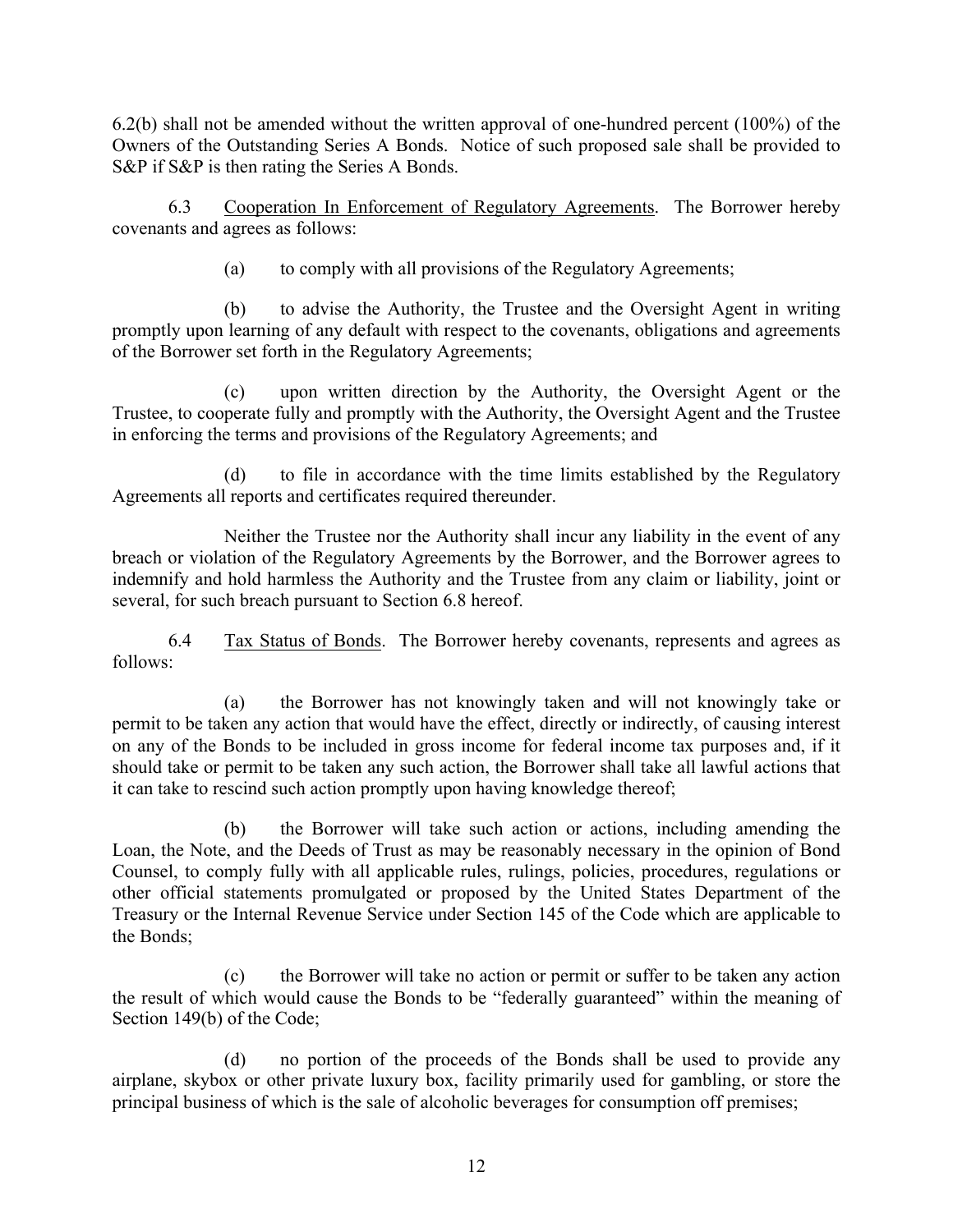(e) the Borrower is aware of the provisions of Section  $150(b)(3)$  of the Code and covenants that any use of the Projects by other than an organization described in Section 501(c)(3) of the Code or a governmental unit (as described in Section 145 of the Code) will not be such as to cause the Borrower to violate the covenant contained in Section 2.2(e) hereof;

(f) the Borrower covenants and agrees that it will not use or permit the use of any of the funds provided by the Authority hereunder or any other funds of the Borrower, directly or indirectly, or direct the Trustee to invest any funds held by it hereunder or under the Indenture, in such manner as would, or enter into, or allow any "related person" (as defined in Section  $147(a)(2)$  of the Code) to enter into, any arrangement, formal or informal, for the purchase of the Bonds that would, or take or omit to take any other action that would cause any Bond to be an "arbitrage bond" within the meaning of Section 148 of the Code or "federally guaranteed" within the meaning of Section 149(b) of the Code and applicable regulations promulgated from time to time thereunder;

(g) in the event that at any time the Borrower is of the opinion or becomes otherwise aware that for purposes of this Section 6.4 or Section 7.13 of the Indenture it is necessary to restrict or to limit the yield on the investment of any moneys held by the Trustee under the Indenture, the Borrower shall determine the limitations and so instruct the Trustee in writing (with a copy to the Authority) and cause the Trustee to comply with those limitations under the Indenture;

(h) the Borrower will take such action or actions as may be reasonably necessary in the opinion of Bond Counsel, or of which it otherwise becomes aware, to comply fully with Section 148 of the Code;

(i) the Borrower will take such action or actions as necessary to ensure compliance with Sections 7.13 and 7.14 of the Indenture; and

(j) the Borrower shall not, pursuant to an arrangement, formal or informal, purchase Bonds in an amount related to the amount of the Loan.

The Authority covenants that it will not knowingly take or knowingly permit to be taken any action which will cause interest on the Bonds to become includable in gross income for federal income tax purposes; provided that none of the covenants and agreements herein contained shall require any of the Borrower, the Trustee or the Authority to enter an appearance or intervene in any administrative, legislative or judicial proceeding in connection with any changes in applicable laws, rules or regulations or in connection with any decisions of any court or administrative agency or other governmental body affecting the exclusion from gross income for federal income tax purposes of interest on the Bonds; and provided further that the Authority's responsibility under this paragraph shall be limited to actions within its control and to only such actions as are permitted or required to be undertaken under the terms of the Indenture, this Agreement or the Regulatory Agreements.

6.5 Additional Instruments. The Borrower hereby covenants to execute and deliver such additional instruments and to perform such additional acts as may be necessary, in the opinion of the Authority, to carry out the intent of the Loan, the Note, or to perfect or give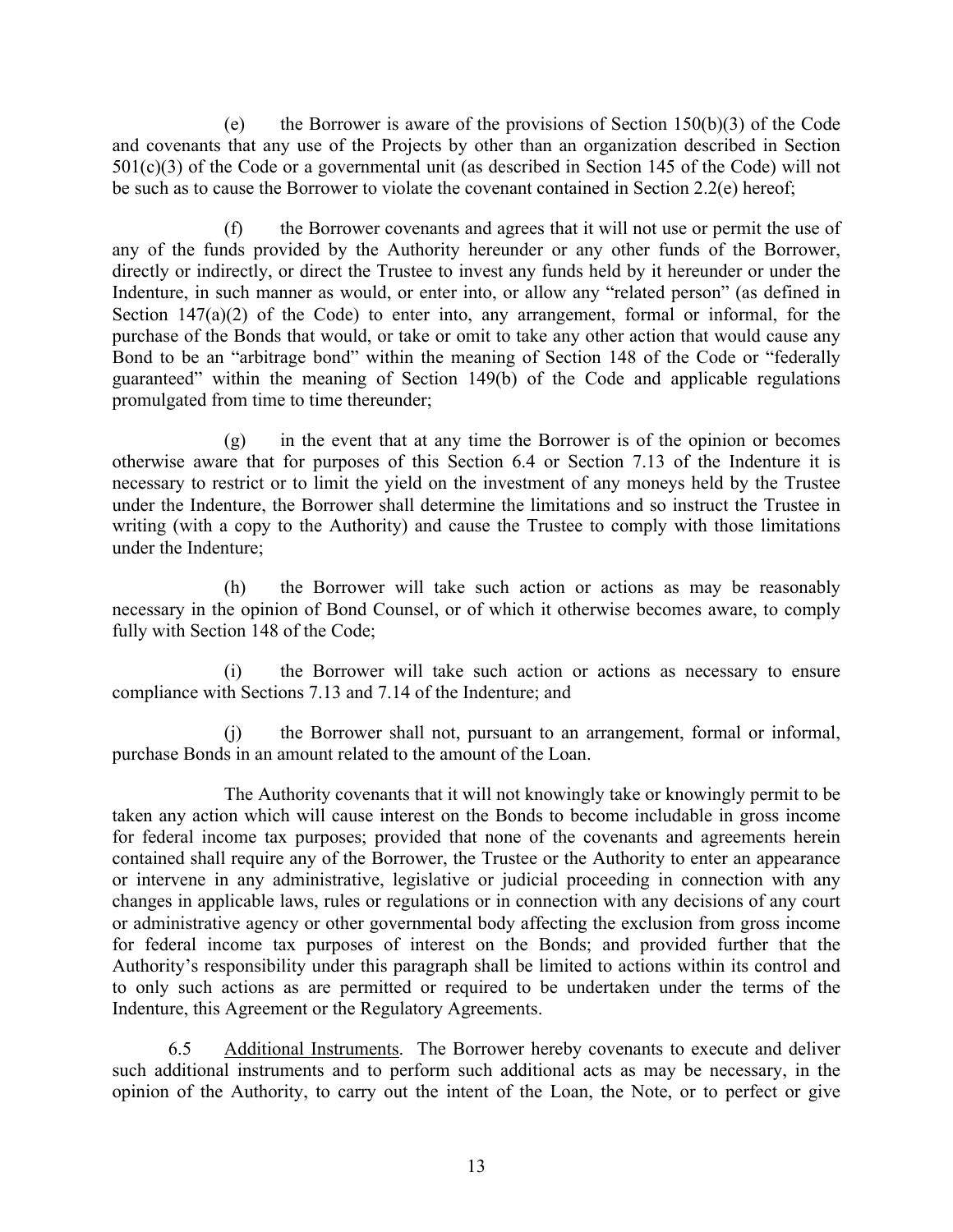further assurances of any of the rights granted or provided for in the Loan and the Note, including the filing of any continuation statements in connection with UCC statements delivered and filed at closing from the Borrower in favor of the Trustee.

#### 6.6 Books and Records; Annual Budget; Project Manager.

(a) The Borrower hereby covenants to grant the Authority, the Oversight Agent and the Trustee (who shall have no duty to audit or inspect), or their duly authorized representatives, access to the books and records of the Borrower pertaining to the Loan and the Projects during normal business hours and upon prior notice, and to make such books and records available for audit and inspection to the Authority, the Oversight Agent, the Trustee and their duly authorized representatives at reasonable times and under reasonable conditions.

(b) At least 60 days prior to the beginning of each fiscal year of the Borrower, beginning with the fiscal year ending June 30, 2018, the Borrower shall prepare an annual budget and submit such budget for approval by the Authority and the Oversight Agent. Such annual budget shall provide for Net Operating Revenues, including projected interest income on the Series A Bonds Debt Service Reserve Fund, at least equal to (i) 1.30 times scheduled debt service on the Series A Bonds in such fiscal year, (ii) 1.00 times the sum of (A) the aggregate scheduled debt service on the Series A Bonds in such fiscal year, and (B) the annual fees of the Trustee and the Oversight Agent for such fiscal year, (iii) amounts necessary to replenish the amount on deposit in the Repair and Replacement Fund to the amount required by Section 5.7(h) of the Indenture, (iv) amounts necessary to replenish any withdrawal from the Series A Bonds Debt Service Reserve Fund, and (v) an amount sufficient to pay the Authority Annual Fee and the fees and expenses of the Fiduciaries. Within 20 days of receiving such annual budget, the Authority, and the Oversight Agent shall provide comments (not inconsistent with the requirements of this Agreement and the Regulatory Agreements), if any (including any suggested changes acceptable to the Oversight Agent), in writing to the Borrower. The Borrower shall attempt in good faith to address comments and concerns of the Authority in its final budget. The Borrower shall prepare a revised annual budget and provide such revised budget to the Authority and the Oversight Agent for their review and comment. The Borrower shall provide a copy of the final annual budget to the Authority and the Oversight Agent prior to the beginning of the Borrower's fiscal year. In the event the annual budget as adopted does not provide for the coverage set forth in the second sentence of this paragraph (b), then in the case of a failure to meet the coverage requirement set forth in subsection (i) of said sentence, the Owners of a majority in Outstanding Principal Amount of the Series A Bonds each shall have the right, in addition to all other rights provided under this Loan Agreement and the Indenture, to direct the Borrower to remove the Project Manager and appoint a Project Manager acceptable to the Authority and such Owners.

(c) Within 20 days after the last day of each quarter, the Borrower shall prepare a statement for the immediately preceding quarter for review by the Authority and the Oversight Agent, which shall include statement of income, balance sheet, cashflow, budget variances, occupancy rates, rental activity and rental rates for the Projects.

(d) Within 60 days after the last day of each fiscal year of the Borrower, the Borrower shall provide a certificate to the Authority and the Oversight Agent that the Borrower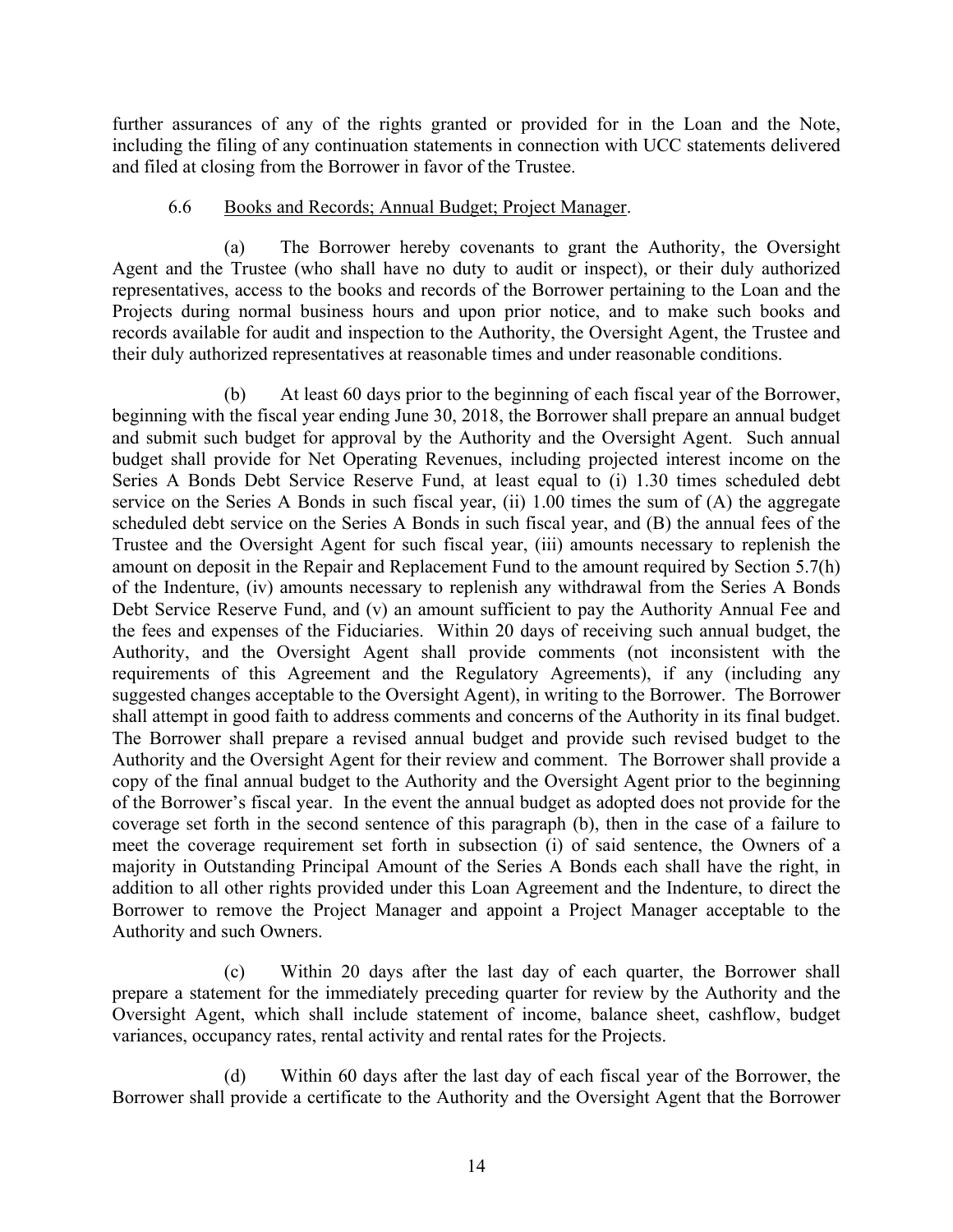has made a review of its activities during the preceding fiscal year for the purpose of determining whether or not the Borrower has complied with all of the terms, provisions and conditions of this Agreement, the Regulatory Agreements and the Deeds of Trust and shall certify that the Borrower has kept, observed, performed and fulfilled each and every covenant, provision and condition of this Agreement, the Regulatory Agreements and the Deeds of Trust on its part to be performed and is not in default in the performance or observance of any of the terms, covenants, provisions or conditions hereof or thereof, or if the Borrower shall be in default then such certificate shall specify all such defaults and the nature thereof. All affordability restrictions required under the Regulatory Agreements shall be subject to review by the Oversight Agent and the Authority.

(e) The Borrower agrees that Bond holders, upon written request, may request and receive information on the Projects and the Borrower, including audited financial statements, from the Oversight Agent.

6.7 Notice of Certain Events. The Borrower hereby covenants to advise the Authority, the Oversight Agent and the Trustee promptly in writing of the occurrence of any Event of Default hereunder or any event which, with the passage of time or service of notice, or both, would constitute an Event of Default hereunder, specifying the nature and period of existence of such event and the actions being taken or proposed to be taken with respect thereto. In addition, the Borrower hereby covenants to advise the Authority, the Oversight Agent and the Trustee promptly in writing of the occurrence of any default under the Loan or of the occurrence of an Act of Bankruptcy.

6.8 Indemnification of the Authority, the Oversight Agent and the Trustee. The Borrower hereby covenants and agrees to indemnify, hold harmless and defend the Authority, the Oversight Agent, the Trustee and their respective officers, members, directors, officials and employees and each of them (each, an "Indemnified Party") from and against any and all threats of a claim, claims, losses, damages, actions, liabilities, costs and expenses of any conceivable nature, kind or character, joint or several (including, without limitation, reasonable attorneys' fees, litigation and court costs, amounts paid in settlement and amounts paid to discharge judgments) to which the Indemnified Party, or any of them, may become subject under any statutory law (including federal or state securities laws) or at common law or otherwise, arising out of or based upon or in any way relating to or from any cause whatsoever in connection with: (i) the issuance of the Bonds or the making of the Loan; (ii) any act or omission of the Borrower or any of its agents, servants, employees or licensees, in connection with the Bonds, the Loan or the Projects; (iii) the presence on, under or about, or the release from, the Projects or the property of any substances, materials or wastes which are or which become regulated or classified as hazardous or toxic under state, federal or local law; (iv) any untrue statement or misleading statement or alleged untrue statement or alleged misleading statement of a material fact by the Borrower contained in any offering statement or disclosure or continuing disclosure document for the Bonds (except with respect to information related to the Authority, the underwriting and tax matters) or any of the documents relating to the Bonds to which the Borrower is a party, or any omission or alleged omission from any offering statement or disclosure or continuing disclosure document for the Bonds of any material fact necessary to be stated therein in order to make the statements made therein by the Borrower, in the light of the circumstances under which they were made, not misleading; (vi) any declaration of taxability of interest on the Bonds, or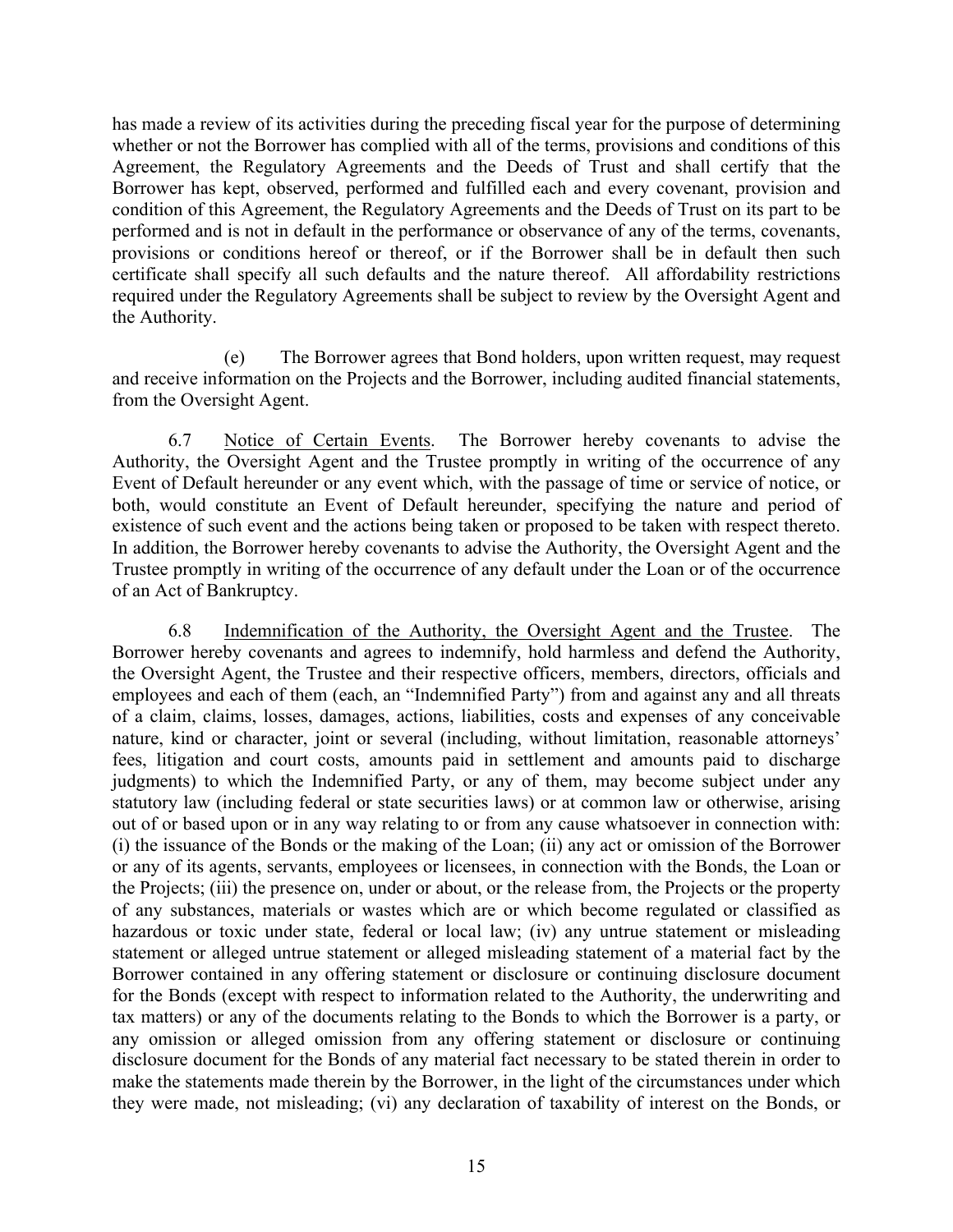allegations (or regulatory inquiry that interest on the Bonds is taxable, for federal tax purposes, including any audit of the Bonds or any series thereof by the Internal Revenue Service; and (vii) the Trustee's acceptance or administration of the trusts created by the Indenture and its exercise of powers or duties thereunder, or under this Agreement, the Regulatory Agreements or any other agreements in connection therewith to which it is a party, except as to the respective parties to the extent any of the foregoing are caused by the respective negligence or willful misconduct of the Trustee, the Oversight Agent or the Authority or any of their respective officers, members, directors, officials and employees. In the event that any action or proceeding is brought against the Authority, the Oversight Agent or the Trustee or any of their respective officers, members, directors, officials or employees, with respect to which indemnity may be sought hereunder, the Borrower, upon written notice from the Indemnified Party, shall assume the investigation and defense thereof, including the employment of counsel selected by the Indemnified Party and reasonably acceptable to the Borrower and the payment of all reasonable expenses related thereto, with full power to litigate, compromise or settle the same; provided that the Authority, the Oversight Agent and the Trustee, as the case may be, shall have the right to review and approve or disapprove any such compromise or settlement, such approval shall not be unreasonably withheld. The Authority shall have the right to employ separate counsel in any such action or proceeding and participate in the investigation and defense thereof, and the Borrower shall pay the costs incurred by the Authority in connection with any such action or proceeding, including the reasonable fees and expenses of such separate counsel, as such costs are incurred by the Authority. The determination by the Authority to retain such separate legal counsel shall be at the sole discretion of the Authority.

The rights of any persons to indemnity hereunder and rights to payment of fees and reimbursement of expenses pursuant to this Loan Agreement shall survive the final payment and defeasance of the Bonds and in the case of the Trustee and the Oversight Agent any resignation or removal. The provisions of this Section shall survive the termination of this Loan Agreement.

6.9 Consent to Assignment. The Authority has made an assignment to the Trustee under the Indenture for the benefit of the Owners of the Bonds of all rights and interest of the Authority in and to this Agreement (except its rights under Sections 6.6, 6.8 and 7.4 hereof), the Note, and the Deeds of Trust; and the Borrower hereby consents to all such assignments.

6.10 Compliance With Usury Laws. Notwithstanding any other provision of this Agreement, it is agreed and understood that in no event shall this Agreement, with respect to the Note or other instrument of indebtedness, be construed as requiring the Borrower or any other person to pay interest and other costs or considerations that constitute interest under any applicable law of the State which are contracted for, charged or received pursuant to this Agreement in an amount in excess of the maximum amount of interest allowed under any applicable law of the State.

In the event of any acceleration of the payment of the principal amount of the Note or other evidence of indebtedness, that portion of any interest payment in excess of the maximum legal rate of interest, if any, provided for in this Agreement or related documents shall be canceled automatically as of the date of such acceleration, or if theretofore paid, credited to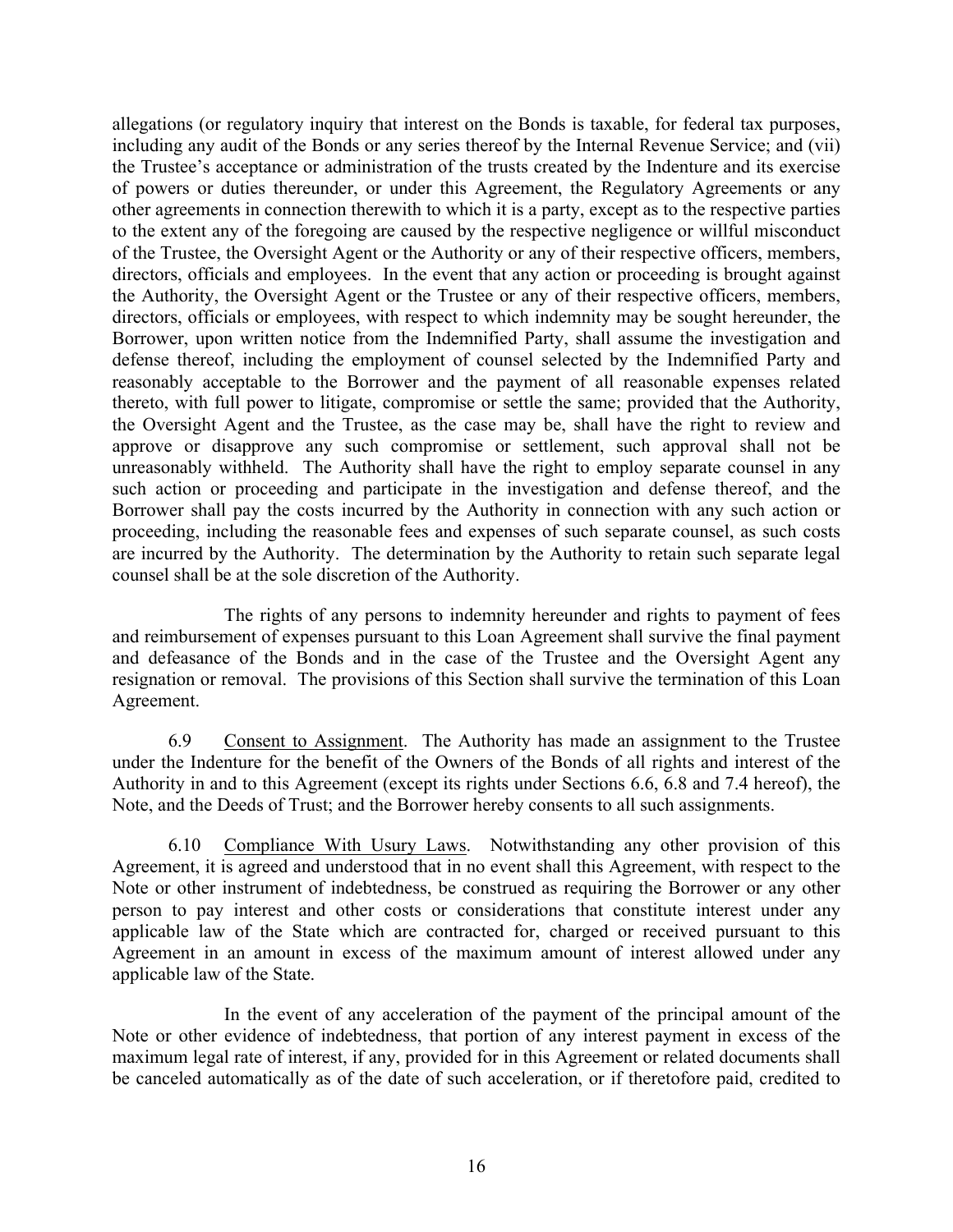the principal amount. The provisions of this section prevail over any other provision of this Agreement.

6.11 Title to the Projects. The Borrower has fee title to the Projects free and clear of any lien or encumbrance except for (i) liens for nondelinquent assessments and taxes not yet due or which are being contested in good faith by appropriate proceedings; (ii) the Regulatory Agreements; (iii) the Deeds of Trust; and (iv) Permitted Encumbrances. On or prior to the closing date as required by Section 6.20, the Borrower shall cause to be delivered to the Trustee and the Authority one or more ALTA title policies, insuring the lien interests of the Authority and the Trustee as the insureds, as their respective interests may appear under the Deeds of Trust.

6.12 Operation of the Projects. The operation of the Projects in the manner contemplated on the Closing Date and as described herein does not conflict with any zoning, water or air pollution or other ordinance, order, law or regulation applicable thereto; the Borrower will cause the Projects to be operated in accordance with all applicable federal, state and local laws or ordinances (including rules and regulations) relating to zoning, building, safety, and environmental quality and will obtain and maintain in effect any licenses, permits, franchises or other governmental authorizations necessary for the operation of the Projects.

6.13 No Untrue Statements. Neither this Agreement nor any other document, certificate or statement furnished to the Trustee or the Authority by or on behalf of the Borrower, contains to the best of its knowledge any untrue statement of a material fact or omits to state a material fact necessary in order to make the statements contained herein and therein not misleading or incomplete as of the date thereof and as of the Closing Date. It is specifically understood by Borrower that all such statements, representations and warranties shall be deemed to have been relied upon by the Authority as an inducement to make the Loan and that if any such statements, representations and warranties were materially incorrect at the time they were made or as of the Closing Date, the Authority may consider any such misrepresentation or breach an Event of Default.

6.14 Useful Life. Within the meaning of Section 147(b) of the Code, the average maturity of the Bonds does not exceed 120 percent of the average reasonably expected remaining economic life of the Projects.

6.15 Continuing Disclosure. The Borrower hereby covenants and agrees that it will comply with and carry out all of the provisions of the Continuing Disclosure Agreement. Notwithstanding any other provision of this Agreement, failure of the Borrower to comply with the continuing Disclosure Agreement shall not be considered an Event of Default under the Indenture or the Loan Agreement; however, any bondholder may, take such actions as may be necessary and appropriate, including seeking specific performance by court order, to cause the Borrower to comply with its obligations under this Section 6.15.

6.16 Minimum Rents; Coverage Requirement Certificate. The Borrower shall, at all times while any of the Series A Bonds remain outstanding, fix, prescribe and collect rents, fees and charges in connection with the Projects, so as to yield Net Operating Revenues, including any earnings on the Series A Bonds Debt Service Reserve Fund, for the immediately preceding 12 month period that will result in a Coverage Ratio at least equal to 1.30 (rounded up to the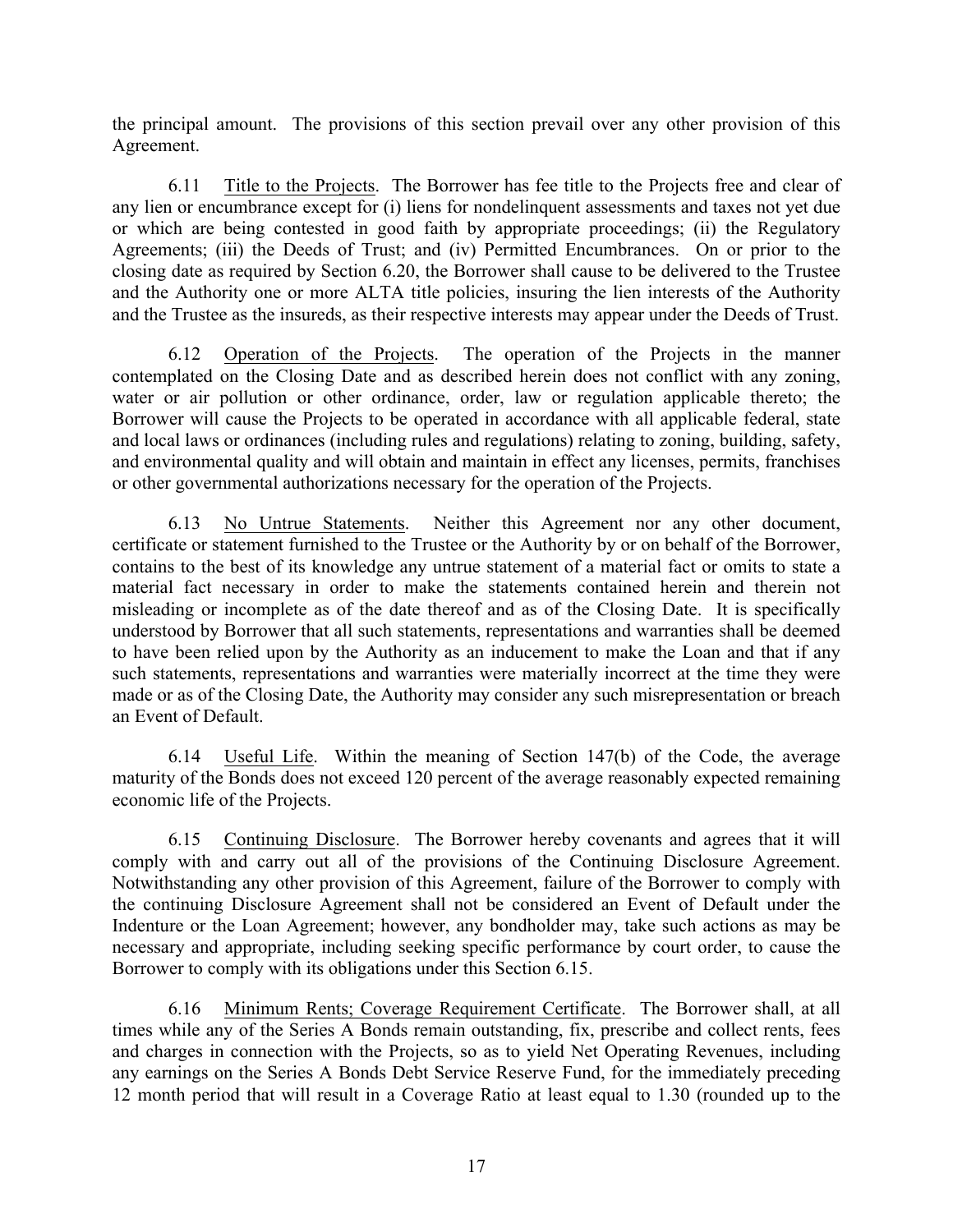nearest hundredth) with respect to the Series A Bonds debt service. The Borrower shall file with the Authority, the Oversight Agent, the Trustee and S&P (if S&P is then rating the Series A Bonds), a Coverage Requirement Certificate demonstrating compliance with this Section 6.16: (i) within 60 days after the last day of the first six months of each fiscal year based on unaudited financial statements, and (ii) within 100 days after the last day of each fiscal year beginning with the fiscal year ending June 30, 2018 based on audited financial statements. In the event such coverage requirements are not satisfied, then the Authority shall have the right to direct the Borrower to remove and replace the Project Manager in the same manner as set forth in Section  $6.6(b)$  hereof.

## 6.17 Public Liabilities and Workers' Compensation Insurance.

(a) Public Liability Insurance. The Borrower shall maintain or cause to be maintained so long as Bonds are Outstanding under the Indenture, a commercial general liability coverage, including products, completed operations, contractual, bodily injury, personal injury, and property damage in the amount of at least Five Million Dollars (\$5,000,000) combined single limits, naming the Authority, members of the Authority, the Trustee and their members, officers, officials, employees, volunteers, agents, and representatives as additional insureds. All such insurance (i) shall be primary insurance and not contributory with any other insurance which the Authority, the Trustee or their members, officers, officials, employees, volunteers, agents, or representatives may have; (ii) shall contain no special limitations on the scope of protection afforded to the Authority, the Trustee and their members, officers, officials, employees, volunteers, agents, and representatives; (iii) shall be "per occurrence" rather than "claims made" insurance (in the event the Borrower is unable to obtain such policy, or believes that such policy's premium is not reasonable, the Borrower shall submit proof of such contention to the Authority, upon which event the Authority may, after review of such information, authorize a "claims made" policy for the Projects); (iv) shall apply separately to each insured against whom claim is made or suit is brought, except with respect to the limits of the insurer's liability; (v) shall provide that the policy will not be canceled or limited in scope by the insurer or the Borrower's contractor unless there is a minimum of thirty (30) days prior written notice by certified mail, return receipt requested to the Authority and Oversight Agent; (vi) shall be written by an insurer with a Best rating of not less than B+ (and if the Series A Bonds are then rated by S&P, at least "BBB-" by S&P); and (vii) shall be endorsed to state that any failure to comply with the reporting provisions of the policies shall not affect coverage provided to the Authority and its officers, officials, employees, volunteers, agents, and representatives.

None of the above described policies shall include a deductible or self insured retention amount of more than Ten Thousand Dollars (\$10,000) unless approved in writing by an authorized representative of the Authority upon the advice of the Oversight Agent.

Such insurance may be maintained as part of or in conjunction with any other insurance coverage carried by the Borrower. The Net Proceeds of such liability insurance shall be applied by the Borrower toward extinguishment or satisfaction of the liability with respect to which the Net Proceeds of such insurance shall have been paid.

Workers' Compensation Insurance. The Borrower shall maintain or cause to be maintained to the extent required by law so long as Bonds are Outstanding under the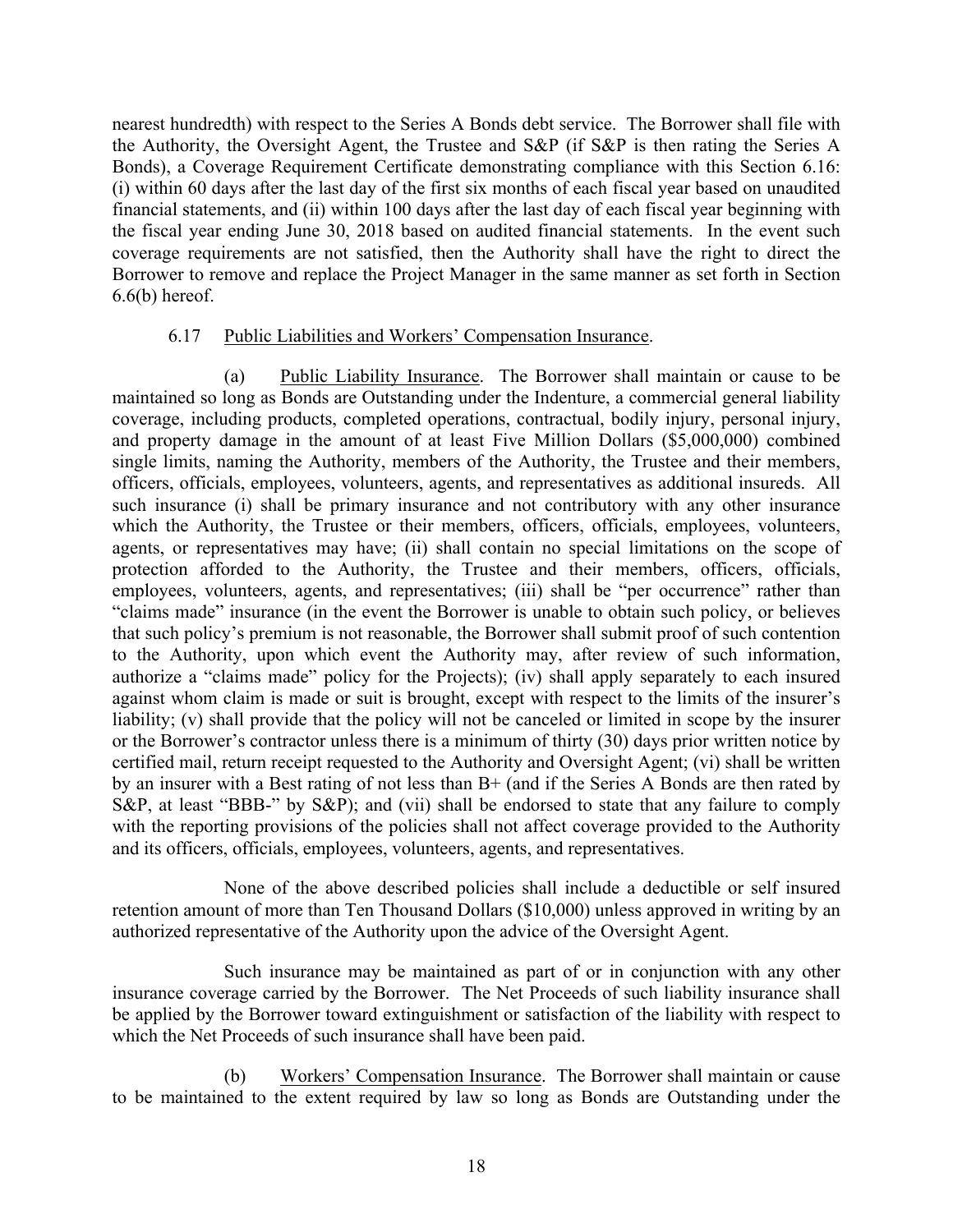Indenture, workers' compensation insurance, including Employer's Liability Coverage, with limits not less than \$1,000,000 per accident, issued by a responsible carrier authorized under the laws of the State to insure employers against liability for compensation under the Labor Code of the State, or any act enacted as an amendment or supplement thereto or in lieu thereof, such workers' compensation insurance to cover all persons (if any) employed by the Borrower in connection with the Projects and to cover full liability for compensation under such act. Such insurance shall be endorsed to include a waiver of subrogation rights against the Authority and its members, officers, officials, employees, volunteers, agents and representatives, and notice of cancellation as described in (v) under Section 6.17(a) above. Such insurance shall be underwritten by California licensed insurers with Best ratings of not less than B+ (and if the Series A Bonds are then rated by S&P, at least "BBB-" by S&P). Such insurance may be maintained as part of or in conjunction with any other insurance coverage carried by the Borrower.

6.18 Casualty Insurance. The Borrower shall procure and maintain, or cause to be procured and maintained, so long as Bonds are Outstanding under the Indenture, all risk property and casualty insurance against loss or damage to the Improvements located on the Projects, in an amount at least equal to one hundred percent (100%) of the replacement value of the Improvements. Such insurance shall, as nearly as practicable, cover loss or damage by explosion, windstorm, riot, aircraft, vehicle damage, smoke, fire, and such other hazards (excluding earthquake and flood coverage) as are normally covered by such insurance. Such insurance shall be subject to such deductibles as are customarily maintained by municipalities with respect to works and properties of like character, but in any case shall not exceed \$100,000. Such insurance may be maintained as a part of or in conjunction with any other insurance coverage carried by the Borrower. Any insurer providing such insurance must be rated at least "B+" by A.M. Best (and if any Series A Bonds are then rated by S&P, at least "BBB-" by S&P). Such insurance shall be reviewed by an independent insurance consultant retained by the Borrower at least once every other year, and shall be maintained as recommended by the consultant as customarily obtained by similarly situated entities. The Net Proceeds of such insurance shall be applied as provided in Section 7.9 of the Indenture. Any such insurance policy shall provide that it shall not be changed, modified, amended or cancelled without at least 30 days written notice to the Borrower and the Trustee.

6.19 Rental Interruption Insurance. The Borrower shall procure and maintain, or cause to be procured and maintained, so long as Bonds are Outstanding under the Indenture, rental interruption or use and occupancy insurance to cover the Borrower's loss, total or partial, of payments for the Loan resulting from the loss, total or partial, of the use of the Improvements located on the Projects as a result of any of the hazards covered in the insurance required by Section 6.18, in an amount at least equal to the sums of (i) Maximum Annual Debt Service on the Bonds and (ii) budgeted Operation and Maintenance Costs coming due and payable during the current Fiscal Year; provided, however, that with respect to budgeted Operation and Maintenance Costs, in the first Fiscal Year such amount shall be as agreed to by the Borrower and the Oversight Agent and that in any future Fiscal Year such amount shall be the greater of the budgeted Operation and Maintenance Costs or the prior Fiscal Year's actual Operation and Maintenance Costs. Such insurance may be maintained as part of or in conjunction with any other insurance coverage carried by the Borrower. Any insurer providing such insurance must be rated at least "B+" by A.M. Best (and if any Series A Bonds are then rated by S&P, at least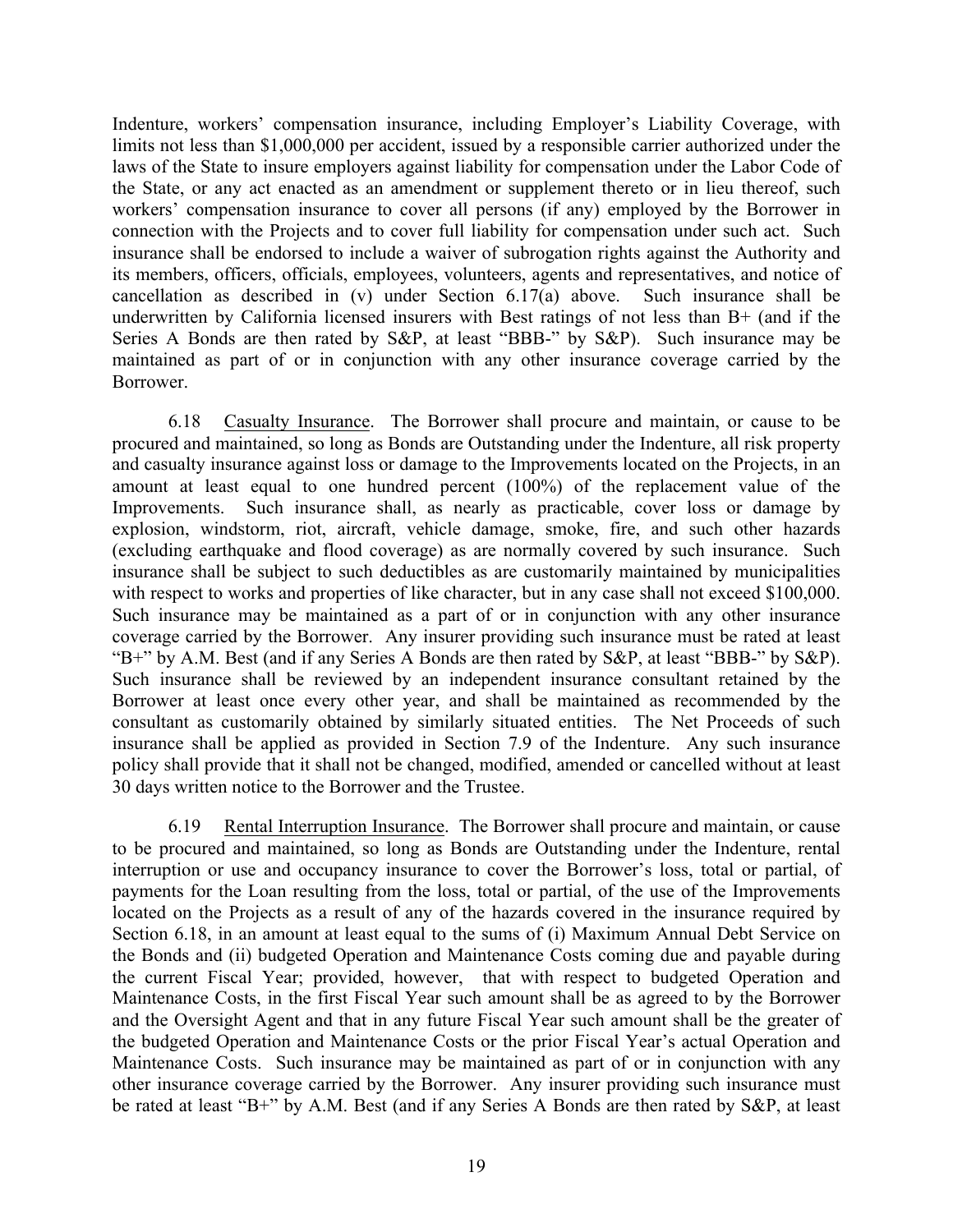"BBB-" by S&P). The Net Proceeds of such insurance, if any, shall be paid to the Trustee and deposited in the Series A Bonds Debt Service Fund, and shall be credited towards the payment of the Bonds as the same become due and payable. Any such insurance policy shall provide that it shall not be changed, modified, amended or cancelled without at least 30 days written notice to the Borrower and the Trustee.

6.20 Recordation; Title Insurance. On or before the Closing Date the Borrower shall, at its expense, (a) cause the Deeds of Trust, to be recorded in the Office of the Fresno County Recorder, and (b) obtain an ALTA title insurance policy naming the Trustee as its interests may appear under the Deeds of Trust and insuring the Borrower's fee simple title to the Projects, subject only to Permitted Encumbrances, in an amount at least equal to the aggregate principal amount of the Bonds. All Net Proceeds received under any such title insurance policy shall be deposited with the Trustee, as assignee of the Borrower under the Indenture, and applied as set forth in Section 7.9 of the Indenture. The following shall be true with respect to such policy: (i) the policy is in full force and effect, (ii) the policy is assignable to and will inure to the benefit of the duly authorized and qualified transferee (subject to recordation of assignment of mortgage) without the consent or any notification to the insurer, (iii) the premium for such policy was paid in full, (iv) such policy is issued by a title insurance company licensed to issue policies in the state in which the related mortgaged property is located, (v) no claims have been made under any title insurance policy and no other action has been taken that would materially impair such policy and (vi) such policy contains no exclusions for any of the following circumstances, or it affirmatively insures (unless the related mortgage property is located in a jurisdiction where such affirmative insurance in not available,) (a) that the related mortgaged property has access to a public road, and (b) that the area shown on the survey, reviewed or prepared in connection with the origination of the related mortgage loan, is the same as the property legally described in the related mortgage.

6.21 Insurance Net Proceeds; Form of Policies. Each policy of insurance maintained pursuant to Sections 6.18, 6.19 and 6.20 shall name the Trustee as mortgagee and loss payee so as to provide that all proceeds thereunder shall be payable to the Trustee. The Borrower shall pay or cause to be paid when due the premiums for all insurance policies required by this Indenture. All such policies shall provide that the Trustee shall be given thirty (30) days' prior notice of each expiration, and intended cancellation thereof or reduction of the coverage provided thereby. The Trustee shall not be responsible for the sufficiency, adequacy or amount of any insurance herein required and shall be fully protected in accepting payment on account of such insurance or any adjustment, compromise or settlement of any loss. The Borrower shall cause to be delivered to the Trustee, the Authority and the Oversight Agent annually evidence of insurance issued by the involved insurance companies demonstrating that all of the insurance policies required by this Agreement are in full force and effect and that the Trustee has been named as mortgagee and loss payee in all policies required to be maintained under Sections 6.18 and 6.19. The Trustee shall receive such materials for file-keeping purposes only and shall have no duty to be familiar with, investigate or validate the contents. Failure to comply with the above requirements shall constitute an Event of Default hereunder.

## 6.22 Repair and Replacement.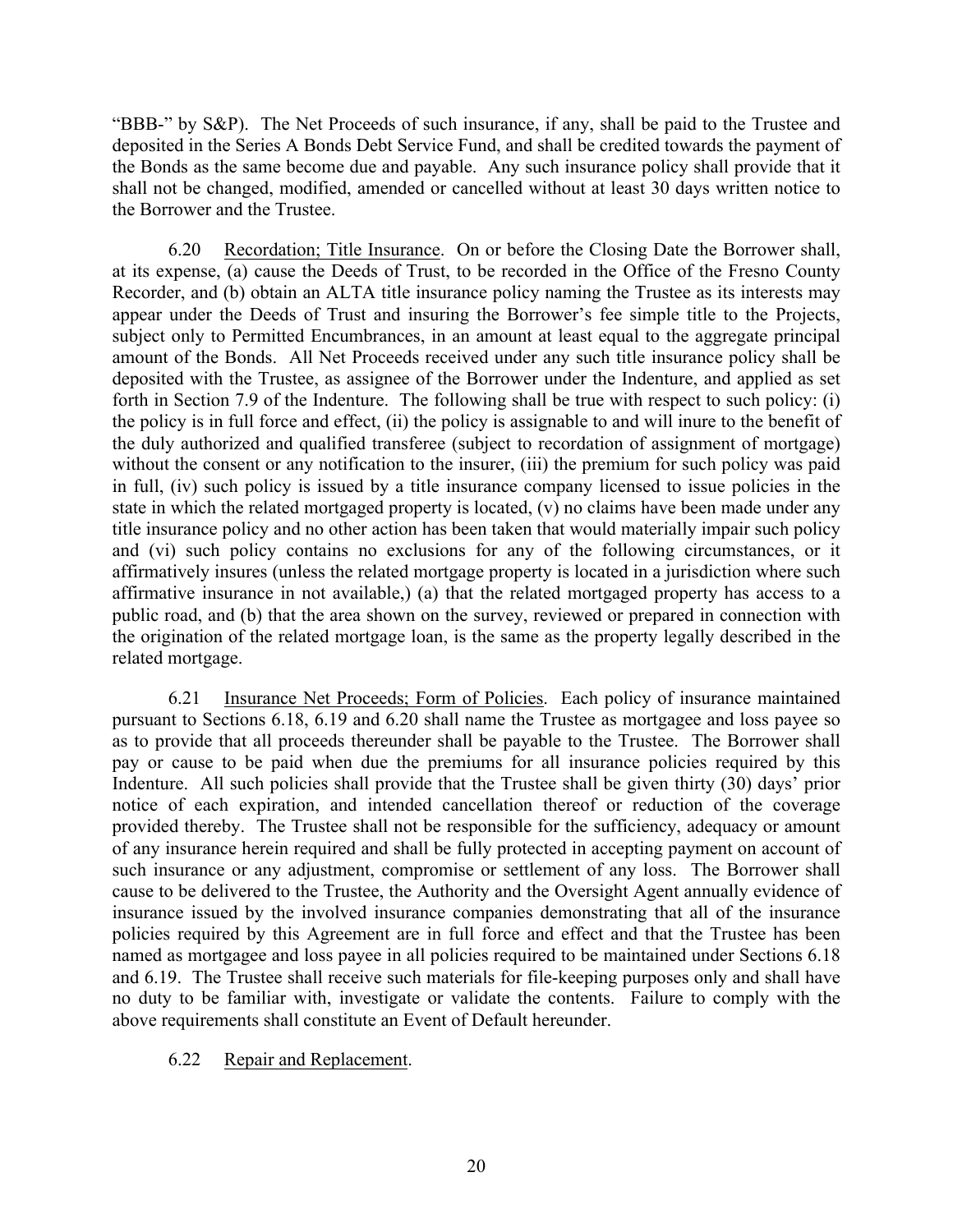(a) The Borrower agrees to cause to be performed a preliminary inspection by a consultant experienced in mobilehome parks, selected by the Borrower and approved by the Authority, which approval shall not be unreasonably withheld, of the Projects at such time or times as the Oversight Agent may reasonably determine to be necessary based on information with respect to the Projects available to the Oversight Agent, and if it is determined that further inspection is needed after a preliminary inspection, such further inspection, providing a report of a licensed contractor qualified to do the type of work proposed to be performed, to identify any repairs, replacements or capital improvements required to maintain the Projects as a safe and sanitary mobile home park in accordance with the requirements of this Agreement, the Regulatory Agreements and all associated agreements. Any such inspections shall be at the expense of the Borrower. All such repairs, replacements or capital improvements and costs of inspections shall be paid from moneys on deposit in the Repair and Replacement Fund to the extent of the monies deposited in such Fund.

(b) In the event that expenses are incurred, or in the opinion of the Borrower ought properly be incurred for replacement or additional improvements on the Projects, for other capital facilities which may be of direct or indirect benefit to the Projects which are not identified in a report of a licensed contractor qualified to do the type of work proposed to be performed (pursuant to Section 6.22(a) herein), beyond ordinary and necessary maintenance and repairs which are paid as part of the Operation and Maintenance Expenses, the Borrower shall submit to the Oversight Agent a request for payment or reimbursement of such costs. The request shall (a) identify the total amount of such costs to be paid pursuant to such requisition, including all items of cost in such details as may be available to the Borrower, (b) state with respect to such disbursement (i) the amount to be disbursed for payment of such costs, and (ii) that each item of costs identified therein has been properly incurred and has not been the basis of any previous disbursement; and (c) to be accompanied by an invoice, if any. Upon approval by the Oversight Agent of such a request from the Borrower, the Oversight Agent shall submit or cause to be submitted the request to the Trustee pursuant to the Indenture for payment of such costs from the Repair and Replacement Fund.

(c) Moneys deposited in the Restricted Account of the Repair and Replacement Fund on the Closing Date, if any, shall be applied to pay for or reimburse the Borrower for initial capital improvements, if any, to the Projects as set forth in Exhibit C hereto, as said Exhibit C may be amended from time to time with the approval of the Borrower and the Oversight Agent, or as described in the preceding paragraph (b). Moneys deposited in the Unrestricted Account of the Repair and Replacement Fund pursuant to Section 5.7 of the Indenture may be used for any expense described in the preceding subsections (a) and (b).

(d) With respect to each expenditure from the Repair and Replacement Fund, the Borrower shall file a requisition with the Oversight Agent. The requisition shall (a) identify the total amount of such costs to be paid pursuant to such requisition, including all items of cost in such details as may be available to the Borrower, (b) state with respect to such disbursement (i) the amount to be disbursed for payment of such costs, and (ii) that each item of costs identified therein has been properly incurred and has not been the basis of any previous disbursement; and (c) to be accompanied by an invoice, if any. Upon approval by the Oversight Agent of such a requisition from the Borrower, the Oversight Agent shall submit or cause to be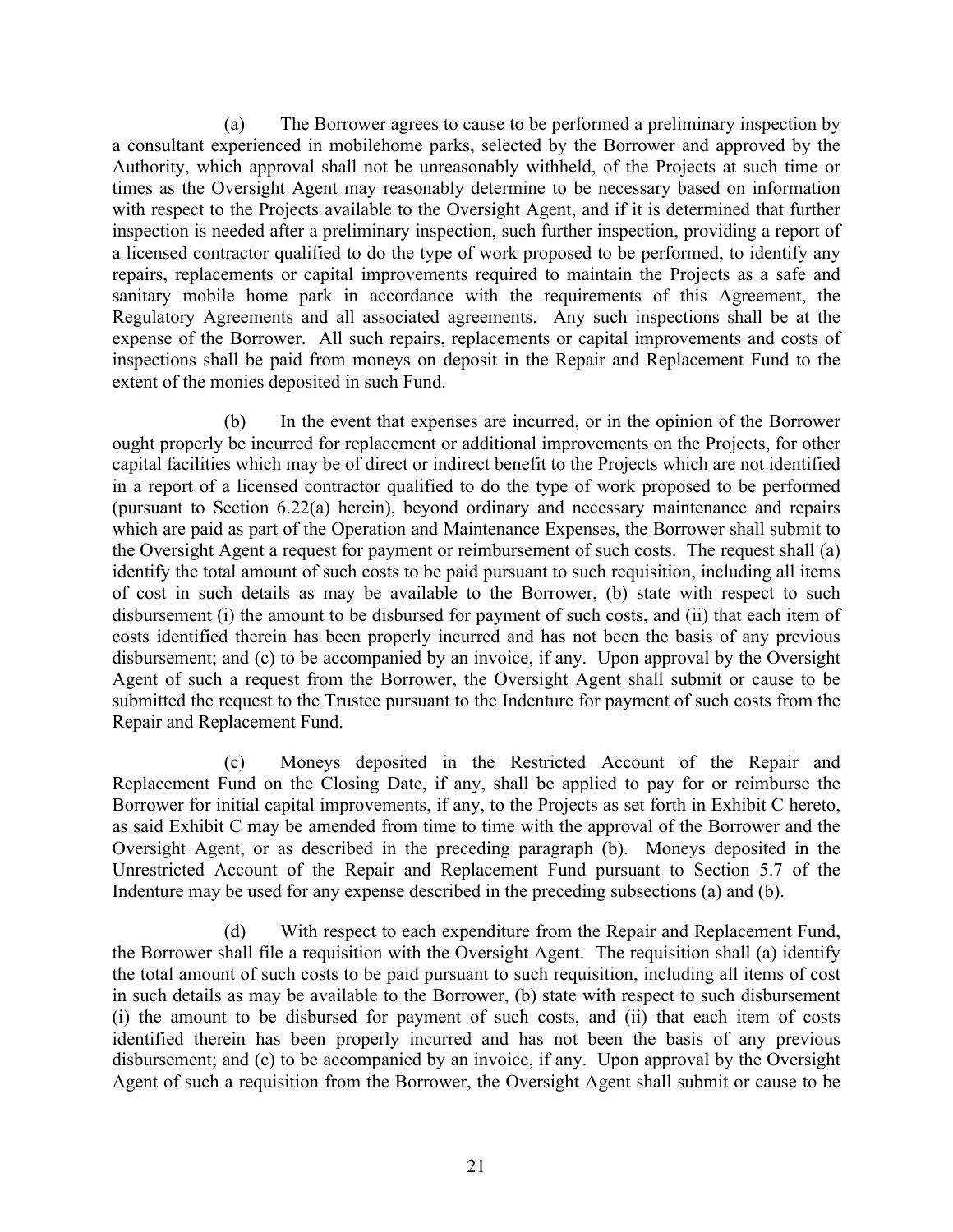submitted the requisition to the Trustee pursuant to the Indenture for payment of such costs from the Repair and Replacement Fund.

(e) If requested by the Oversight Agent pursuant to Section 6.22(a) above, the Borrower shall cause an updated report with respect to the physical needs of the Projects (the "Updated Physical Assessment Report") to be prepared by a qualified professional approved by the Oversight Agent and a copy of said Updated Physical Assessment Report shall be filed with the Oversight Agent and the Authority. Thereafter, to the extent specified in the Updated Physical Assessment Report, the Borrower shall cause to be deposited into the Repair and Replacement Fund pursuant to Section 5.7(h) of the Indenture the amount specified in said Updated Physical Assessment Report.

(f) Moneys in the Unrestricted Account of the Repair and Replacement Fund may also be used, if necessary as determined by the Borrower and the Oversight Agent, to make payments for debt service on the Bonds.

6.23 Other Debt, No Recourse Debt; Other Limitations on Borrower

(A) The Borrower represents, covenants and warrants that:

(a) Other than the Loan and the Other Borrower Obligations, there are no other debt obligations of the Borrower with a maturity of greater than one year.

(b) The Borrower is not a debtor, guarantor or otherwise an obligor under any loan arrangement, promissory note or other evidence of indebtedness that is a recourse obligation against the Borrower.

(c) The Borrower shall not incur any recourse debt nor shall the Borrower act as guarantor or enter into any other arrangement if by doing so would subject the Borrower to recourse liability.

(d) In the event that the Borrower acquires additional assets not subject to the liens and pledges described in Sections 5.1(a) and (b) of the Indenture ("Other Assets"), such Other Assets shall not be pledged to the payment of the Bonds. If Other Assets are financed with the proceeds of other revenue bonds ("Other Bonds"), such Other Bonds (i) shall have separate trust accounts, (ii) shall bear their own trustee and other fees, and (iii) shall constitute a claim solely against the Other Assets pledged for the payment thereof and the holders of such Other Bonds shall have no recourse to any asset of the Borrower not pledged to the payment thereof.

(B) The Borrower further represents, covenants and warrants that:

(a) The Borrower will not engage in any business or activity other than those necessary for or incidental to its ownership and operation of the Projects and the ownership and operation of other mobile home park projects.

(b) The unanimous consent of the directors of the Borrower shall be required to (i) file, consent to the filing of, or join in any filing of, a bankruptcy or insolvency petition or otherwise institute insolvency proceedings; (ii) dissolve, liquidate, consolidate, merge, or sell all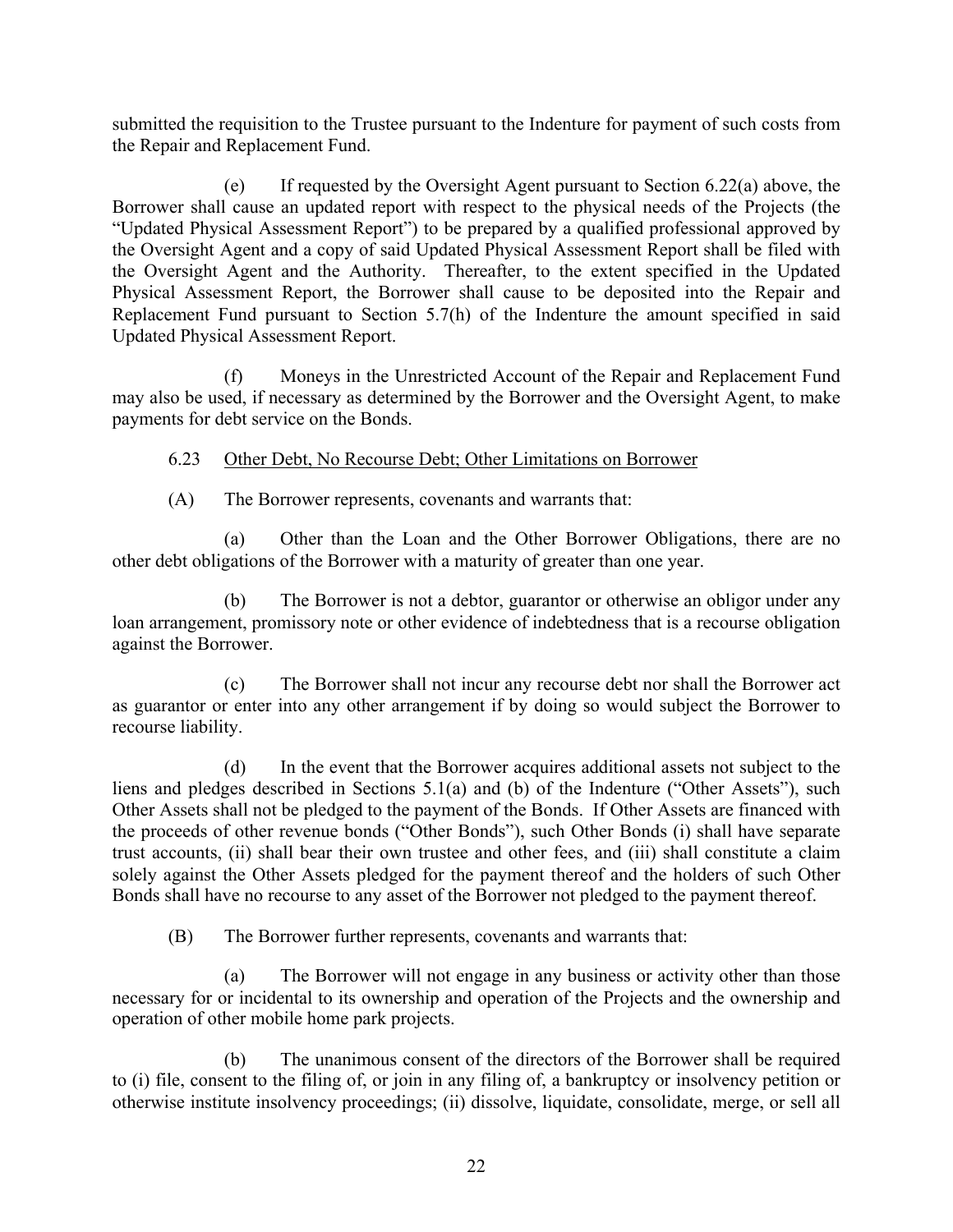or substantially all of the assets of the Borrower; (iii) engage in any other business activity other than described in (a) above; or (iv) amend the articles of incorporation of the Borrower.

(C) The Borrower further covenants:

(i) To maintain books and records separate from any other person or entity;

(ii) To maintain its accounts separate from those of any other person or entity;

(iii) Not to commingle assets with those of any other entity;

(iv) To conduct its own business in its own name;

(v) To maintain separate financial statements;

(vi) To pay its own liabilities out of its own funds;

(vii) To observe all corporate formalities and other formalities required by its articles and bylaws;

(viii) To maintain an arm's-length relationship with its affiliates, if any;

(ix) To pay the salaries of its own employees and maintain a sufficient number of employees in light of its contemplated business operations;

 $(x)$  Not to guarantee or become obligated for the debts of any other entity or hold out its credit as being available to satisfy the obligations of others;

(xi) Not to acquire obligations or securities of its members, directors, or employees;

(xii) To allocate fairly and reasonably any overhead for shared office space;

(xiii) To use separate stationery, invoices, and checks;

(xiv) Not to pledge its assets for the benefit of any other entity or make any loans or advances to any entity;

(xv) To hold itself out as a separate entity;

(xvi) To correct any known misunderstanding regarding its separate identity;

(xvii) To maintain adequate capital in light of its contemplated business operations; and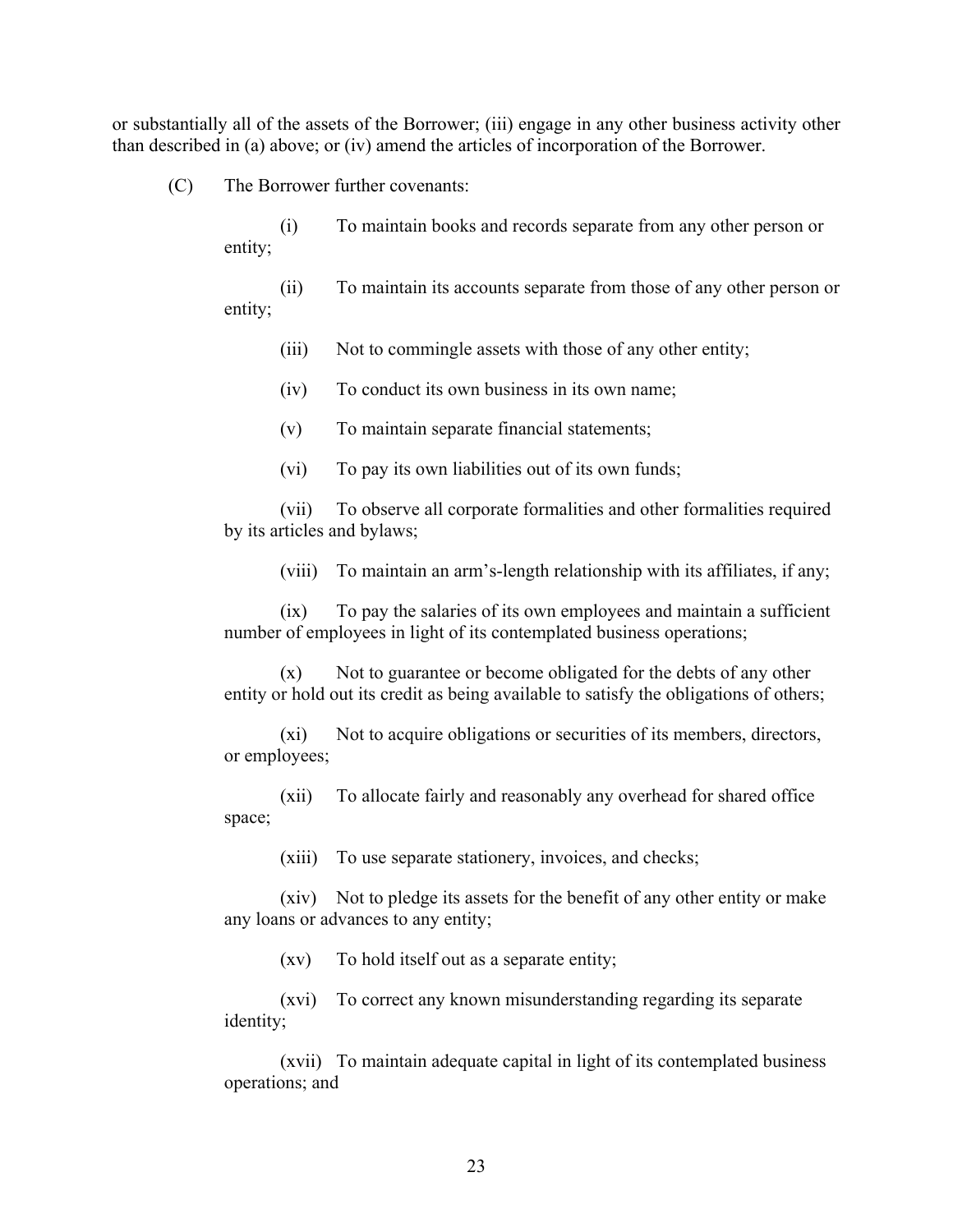(xviii) To maintain at least one independent director on its board.

(D) The Borrower also makes the following representations and warranties:

(a) There is no proceeding threatened or pending for the total or partial condemnation, appropriation, or recapture of any material portion of the Projects that would materially affect the Borrower's performance under the Loan Agreement, Deeds of Trust or Regulatory Agreements, or the use, value, or operation of the Projects.

(b) The Projects are (a) free and clear of any damage that would materially and adversely affect the use or value of the Projects as security for the Loan, (b) in good repair and condition so as not to materially and adversely affect the use or value of the Projects as security for the Loan, and (c) all building systems contained therein are in good working order so as not to materially and adversely affect the use or value of the Projects as security for the Loan.

(c) The Projects constitute one or more separate tax parcels.

## 6.24 Intentionally Omitted.

6.25 Replenishment of Series A Bonds Debt Service Reserve Fund. The Borrower agrees to make payments sufficient to restore the Series A Bonds Debt Service Reserve Fund to the Series A Bonds Debt Service Reserve Fund Requirement (a) in 12 consecutive equal monthly installments beginning in the month following any withdrawal from the Series A Bonds Debt Service Reserve Fund which causes the amount therein to be less than the Series A Bonds Debt Service Reserve Fund Requirement, or (b) in four consecutive equal monthly installments beginning in the month following any calculation of the value of the Series A Bonds Debt Service Reserve Fund at an amount less than the Series A Bonds Debt Service Reserve Fund Requirement.

6.26 Project Management Agreements. Any project management agreement shall permit the Borrower to remove the Project Manager (without penalty) for nonperformance or if the Borrower fails to meet the ratio covenant in Section 6.16 hereof (unless it could be established that causes outside the operator's control were causing the ratio covenant violation). If the Borrower removes the Project Manager, the Borrower, shall promptly appoint a replacement Project Manager acceptable to the Oversight Agent and the Authority, and pending such appointment, may act as Project Manager on a temporary basis.

6.27 Operating Fund. The Borrower shall have an operating cash balance for the Projects equal to at least 15 days of annual budgeted Operation and Maintenance Costs as of the Closing Date and as of the last day of each fiscal year (such cash balance shall be exclusive of any amounts in the funds and accounts held by the Trustee or funds representing resident security deposits).

6.28 Additional Representations and Warranties of the Borrower. The Borrower may make the following representations and warranties:

(a) **No Litigation.** There are no pending actions, suits or proceedings, arbitrations or governmental investigations against the Projects, an adverse outcome of which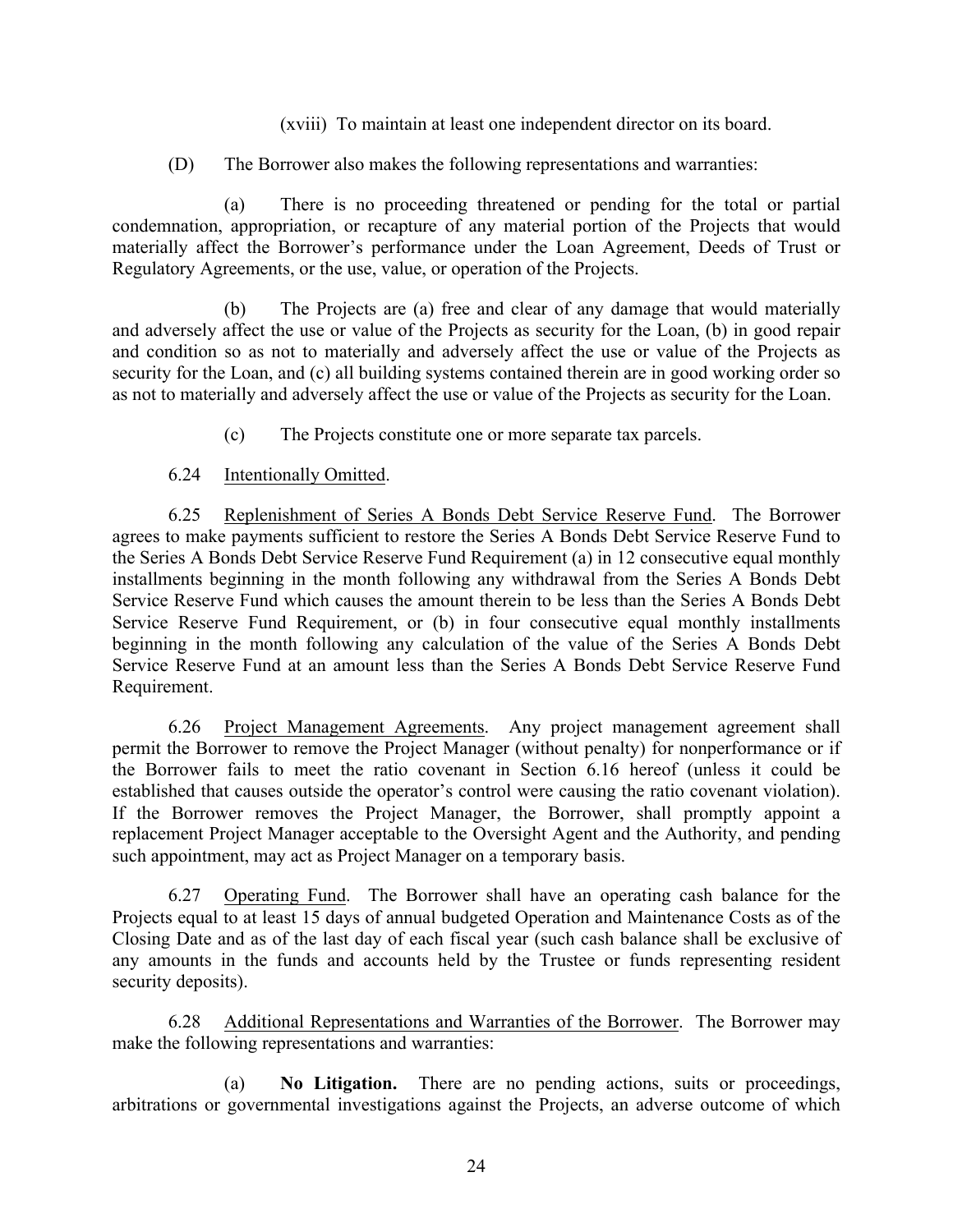would materially affect the Borrower's performance under this Loan Agreement, the Deeds of Trust or the Regulatory Agreements (collectively, the "Transaction Documents");

(b) **Title.** The Borrower has good and marketable fee simple title to the Property and good title to the personal property constituting a part of the Projects, subject to no liens, charges or encumbrances other than the Permitted Encumbrances;

(c) **Permitted Encumbrances.** The Permitted Encumbrances do not and will not materially and adversely affect (1) the ability of the Borrower to pay in full the principal and interest on the Loan in a timely manner or (2) the use of the Projects for the use currently being made thereof, the operation of the Projects as currently being operated or the value of the Projects;

(d) **First Lien.** Upon the execution by the Borrower and the recording of the Deeds of Trust, and upon the execution and filing of any required UCC-1 financing statements or amendments thereto, the Trustee will have a valid first lien on the Property and a valid security interest in the personal property constituting a part of the Projects subject to no liens, charges or encumbrances other than the Permitted Encumbrances;

(e) **ERISA.** The Borrower has made and shall continue to make all required contributions to all employee benefit plans, if any, and the Borrower has no knowledge of any material liability which has been incurred by the Borrower which remains unsatisfied for any taxes or penalties with respect to any employee benefit plan or any multi-employer plan, and each such plan has been administered in compliance with its terms and the applicable provisions of ERISA and any other federal or state law;

(f) **Contingent Liabilities.** The Borrower has no known material contingent liabilities;

(g) **No Other Obligations.** Other than debt financing for the Other Borrower Obligations, the Borrower has no material financial obligation under any indenture, mortgage, deed of trust, loan agreement or other agreement or instrument to which the Borrower is a party or by which the Borrower or the Projects is otherwise bound, other than obligations incurred in the ordinary course of the operation of the Projects and other than the obligations under the Loan, the Deeds of Trust and the Regulatory Agreements and under the Other Borrower Obligations.

(h) **No Other Debt.** Other than debt financing for the Other Borrower Obligations, the Borrower has not borrowed or received other debt financing that has not been heretofore repaid in full;

(i) **Fraudulent Conveyance.** The Borrower (1) has not entered into the transaction contemplated by this Agreement or any Transaction Document with the actual intent to hinder, delay, or defraud any creditor and (2) received reasonably equivalent value in exchange for its obligations under the Transaction Documents. Giving effect to the transactions contemplated by the Transaction Documents, the fair saleable value of the Borrower's assets exceeds and will, immediately following the execution and delivery of the Transaction Documents, exceed the Borrower's total liabilities, including, without limitation, subordinated,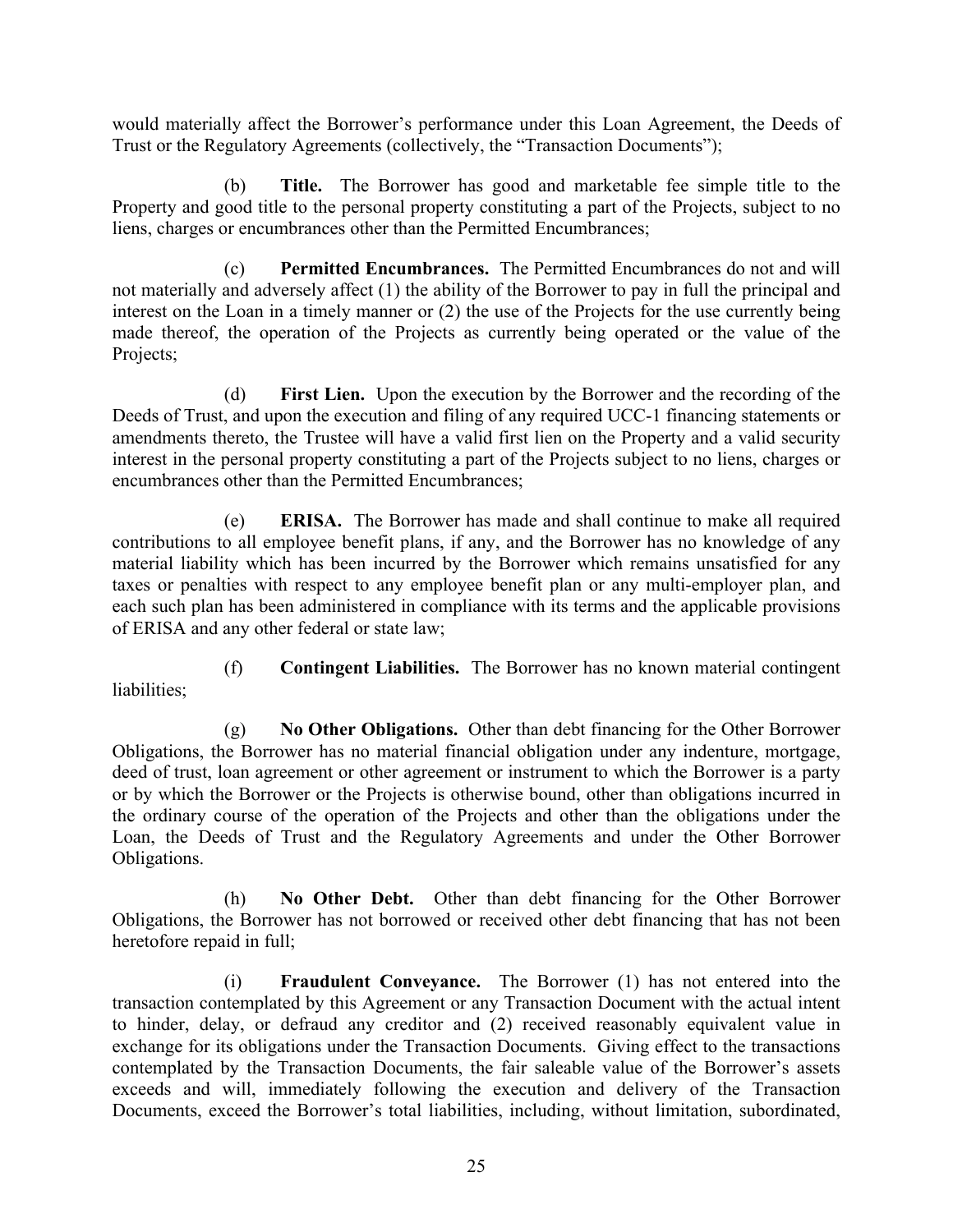unliquidated, disputed or contingent liabilities. The fair saleable value of the Borrower's assets is and will, immediately following the execution and delivery of the Transaction Documents, be greater than the Borrower's probable liabilities, including the maximum amount of its contingent liabilities or its debts as such debts become absolute and matured. The Borrower's assets do not and, immediately following the execution and delivery of the Transaction Documents will not, constitute unreasonably small capital to carry out its business as conducted or proposed to be conducted. The Borrower does not intend to, and does not believe that it will, incur debts and liabilities (including, without limitation, contingent liabilities and other commitments) beyond its ability to pay such debts as they mature (taking into account the timing and amounts to be payable on or in respect of obligations of the Borrower);

(j) **Investment Company Act.** The Borrower is not (1) an "investment company" or a company "controlled" by an "investment company," within the meaning of the Investment Company Act of 1940, as amended; (2) a "holding company" or a "subsidiary company" of a "holding company" or an "affiliate" of either a "holding company" or a "subsidiary company" within the meaning of the Public Utility Holding Company Act of 1934, as amended; or (3) subject to any other federal or state law or regulation which purports to restrict or regulate its ability to borrow money;

(k) **Access/Utilities.** The Projects have adequate rights of access to public ways and are served by adequate water, sewer, sanitary sewer and storm drain facilities. All public utilities necessary to the continued use and enjoyment of the Projects as presently used and enjoyed are located in the public right-of-way abutting the Projects, and all such utilities are connected so as to serve the Projects without passing over other property. All roads necessary for the full utilization of the Projects for their current purpose have been completed and dedicated to public use and accepted by all governmental authorities or are the subject to access easements for the benefit of the Projects;

(l) **Special Assessments.** Except as disclosed in the title insurance policy relating to the Property, there are no pending or, to the knowledge of the Borrower, proposed special or other assessments for public improvements or otherwise affecting the Property, nor, to the knowledge of the Borrower, are there any contemplated improvements to the Property that may result in such special or other assessments;

(m) **Flood Zone.** The Property is not located in a flood hazard area as defined by the Federal Insurance Administration; and

(n) **Misstatements of Fact.** No statement of fact made by the Borrower in the Transaction Documents contains any untrue statement of a material fact or omits to state any material fact necessary to make statements contained herein or therein not misleading. There is no fact presently known to the Borrower which has not been disclosed which adversely affects, nor as far as the Borrower can foresee, might adversely affect the business, operations or condition (financial or otherwise) of the Borrower.

6.29 Property Tax-Exemption. The Borrower covenants to timely apply and re-apply for, and pursue, property tax-exemption for all qualifying spaces in the Projects.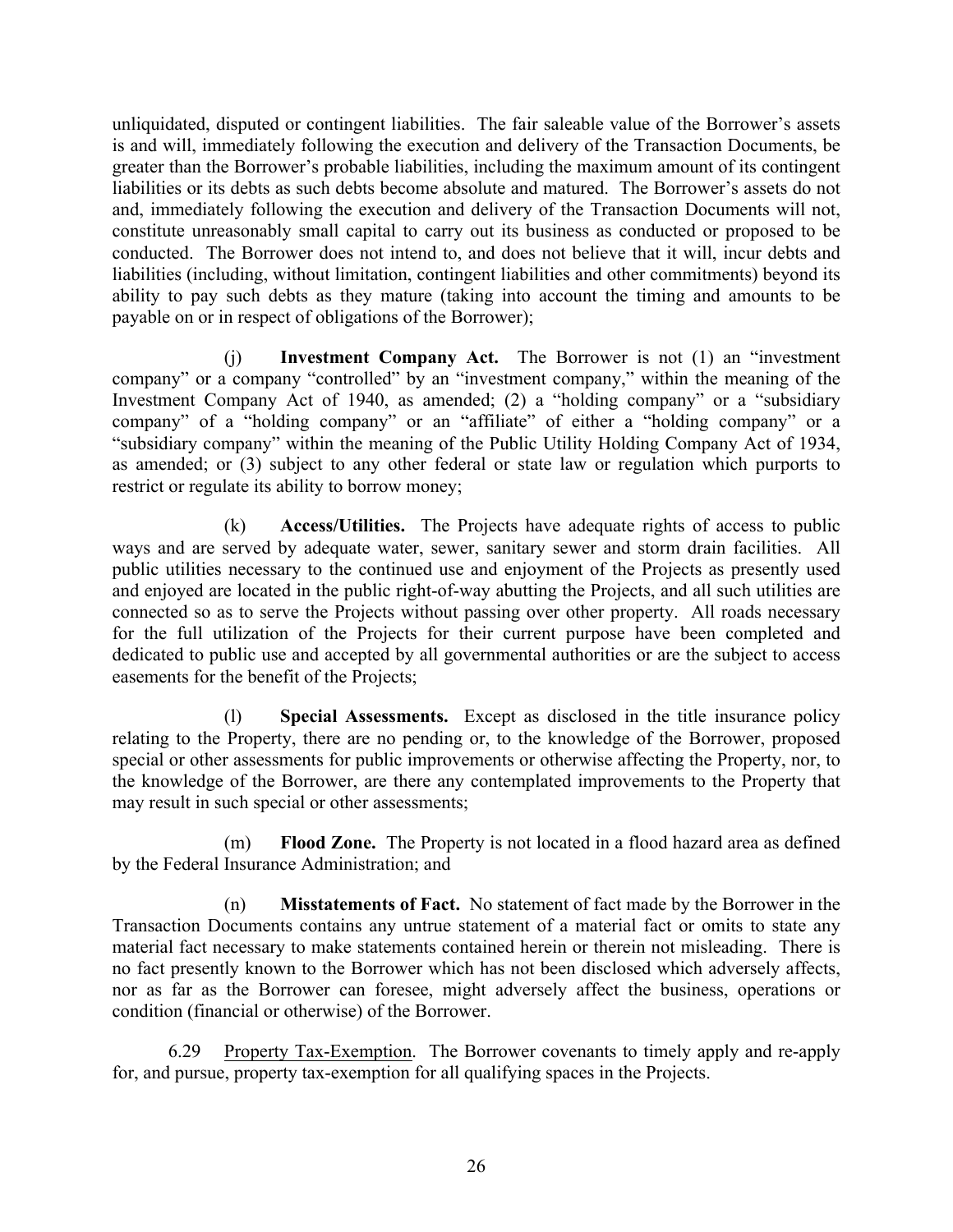6.30 Redemption at the Request of Series B Bondholders. The Borrower agrees to make a good faith effort to cause the Series B Bonds to be redeemed on a date reasonably requested by the Holders of 100% of the Series B Bonds Outstanding; provided that such redemption is, in the sole discretion of Borrower, economically feasible.

## ARTICLE 7 EVENTS OF DEFAULT AND REMEDIES

## 7.1 Events of Default. Each of the following shall be an "Event of Default":

(a) The Borrower shall fail to pay when due the amounts required to be paid under this Agreement or the Note when the same shall become due and payable in accordance with the terms of this Agreement or the Note, including a failure to repay any amounts which have been previously paid but are recovered, attached or enjoined pursuant to any insolvency, receivership, liquidation or similar proceedings; or

(b) The Borrower shall fail to perform or observe any of its covenants or agreements contained in this Agreement, the Regulatory Agreements, the Indenture, the Note or the Deeds of Trust, other than as specified in paragraph (a) above, and such failure shall continue during and after the period specified in Section 7.2;

(c) Any representation or warranty of the Borrower shall be determined by the Trustee or the Authority to have been false in any material respect when made;

(d) The Borrower shall generally not pay its debts as they become due, or shall admit in writing its inability to pay its debts generally, or shall make a general assignment for the benefit of creditors or shall institute any proceeding or voluntary case seeking to adjudicate it a bankrupt or insolvent or seeking liquidation, winding up, reorganization, arrangement, adjustment, protection, relief or composition of it or its debts under any law relating to bankruptcy, insolvency or reorganization or relief or protection of debtors, or seeking the entry of an order for relief or the appointment of a receiver, trustee, custodian or other similar official for it or for any substantial part of its property; or the Borrower shall take any action to authorize any of the actions described above in this paragraph (d), or any proceeding shall be instituted against the Borrower seeking to adjudicate it a bankrupt or insolvent or seeking liquidation, winding up, reorganization, arrangement, adjustment, protection, relief or composition of it or its debts under any law relating to bankruptcy, insolvency or reorganization or relief or protection of debtors, or seeking the entry of an order for relief or the appointment of a receiver, trustee, custodian or other similar official for it or for any substantial part of its property, and, if such proceeding is being contested by the Borrower in good faith, such proceeding shall remain undismissed or unstayed for a period of 60 days; or

(e) An event of default shall have occurred under Section 11.1 of the Indenture and the Series A Bonds shall have been declared due and payable pursuant to Section 11.2 of the Indenture.

7.2 Notice of Default; Opportunity to Cure. No default under Section 7.1(b) hereof shall constitute an Event of Default until: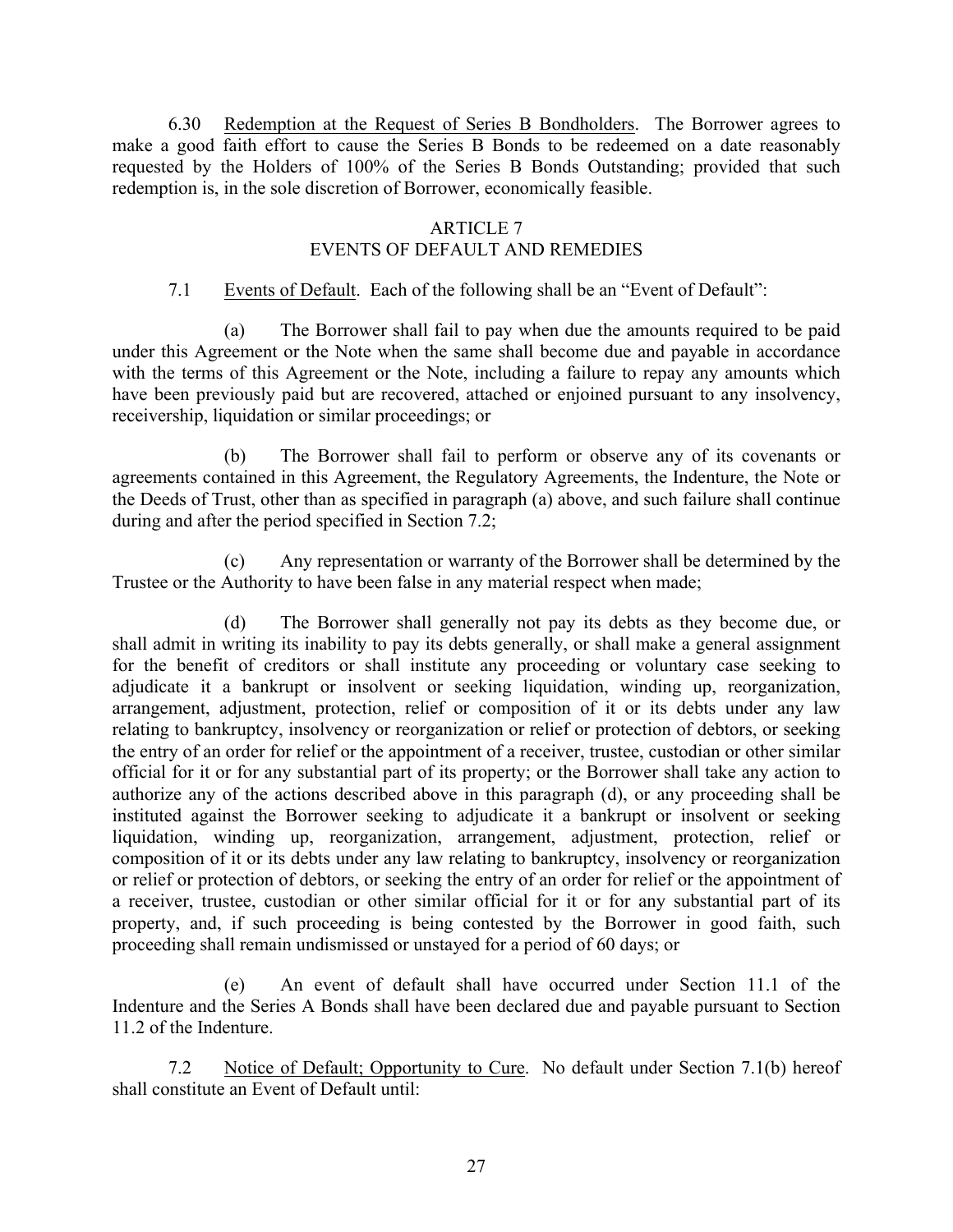(a) The Trustee, by registered, certified mail or overnight mail, shall give notice to the Borrower (with a copy to the Authority and S&P if S&P is then rating the Series A Bonds) of such default specifying the same and stating that such notice is a "Notice of Default"; and

(b) The Borrower shall have 60 days after receipt of such notice to correct the default and shall not have corrected it; provided, however, that if the default stated in the notice is of such a nature that it cannot be corrected within 60 days, such default shall not constitute an Event of Default hereunder so long as (i) the Borrower institutes corrective action within said 60 days and diligently pursues such action until the default is corrected, and (ii) in the opinion of Bond Counsel, the failure to cure said default within 60 days will not adversely affect the exclusion from gross income for federal income tax purposes of interest on the Bonds.

7.3 Remedies. Whenever any Event of Default under Section 7.1 hereof shall have happened and be continuing, the following remedial steps shall be taken:

(a) Immediately upon the occurrence of any Event of Default under Section 7.1 the Trustee shall declare all amounts due under this Agreement and the Note to be immediately due and payable; provided, however, that in the case of an Event of Default described in (b), (c) or (d) of Section 7.1 hereof, the amounts due under this Agreement and the Note shall not be accelerated unless the Trustee receives either (i) written notice from the Authority to accelerate the Loan and declare all amounts due under this Agreement and the Note or (ii) an opinion of Bond Counsel that the failure to accelerate the Loan under such circumstances will adversely affect the exclusion from gross income for federal income tax purposes of interest on the Bonds; provided, however, as is set forth in the Indenture, if any Series A Bonds are Outstanding and there has been no default with respect to the Series A Bonds under the Indenture, the Series A Bonds and the Series B Bonds shall not be subject to acceleration;

(b) Subject to the provisions of the Indenture (including Article 8 thereof) and Section 5.4 hereof, the Trustee shall take whatever action at law or in equity may appear necessary or desirable to collect the payments required to be made by the Borrower under this Agreement, the Deeds of Trust, and the Note, or to enforce performance and observance of any obligation or agreement of the Borrower under this Agreement, the Note, the Deeds of Trust or the Regulatory Agreements, but in no event shall the Trustee be obligated to take any such action which in its opinion will or might cause it to expend time or money or otherwise incur liability unless and until an indemnity bond satisfactory to it has been furnished to it;

(c) The Authority may, upon consultation with the Oversight Agent, terminate the Project Manager and shall upon the recommendation of the Oversight Agent or such other advice as the Authority deems appropriate, select a new Project Manager;

(d) Upon an Event of Default hereunder, either the Authority may operate and administer, or cause to be operated and administered, the Projects in the place and stead of the Borrower and in the manner required by the terms and provisions of the Regulatory Agreements. In so doing, the Authority or such party as it may appoint to operate and administer the Projects, to the extent it may have moneys available hereunder for such purposes, shall complete the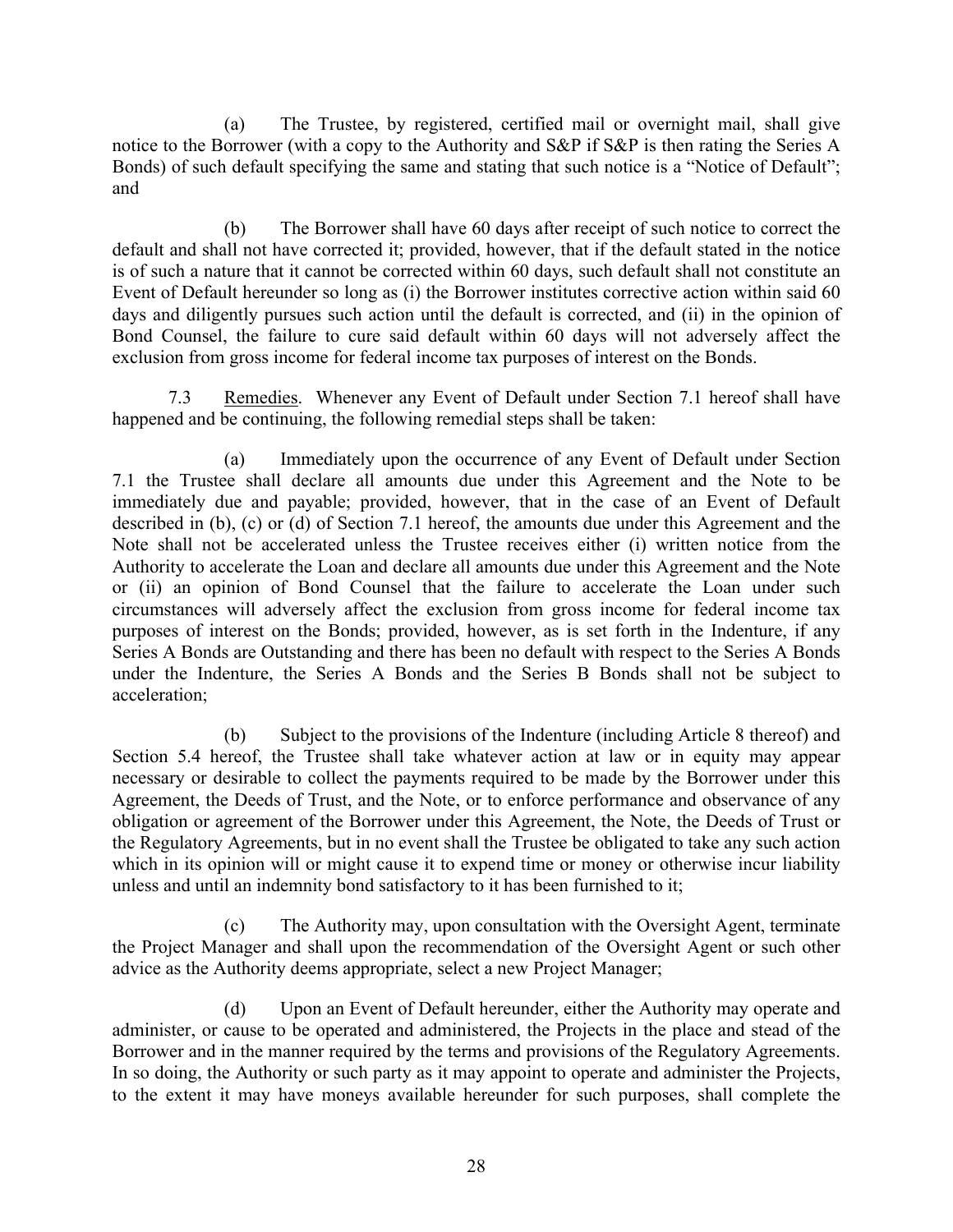rehabilitation and equipping of any incomplete component of the Projects to be funded with proceeds of the Bonds, and shall pay from the Operating Revenues received with respect to such Projects (to the extent available) the Loan repayments and Fees and Charges, if any, which the Borrower was obligated to pay pursuant to the terms and provisions of this Loan Agreement and the Deeds of Trust. The Trustee or other depository shall be authorized to pay the Authority or its designee as directed by an Officer's Certificate any moneys on deposit in the Project Fund to the extent that the Authority shall certify in writing that such moneys are required by the Authority or its designee to pay any items that would have been included in the Cost of Project had the Authority or its designee not acquired the same.

(e) The Authority may, upon the recommendation of the Oversight Agent or such other advice as it may deem appropriate, commence foreclosure proceedings as set forth in Section 7.10 of the Indenture;

(f) Upon an Event of Default and continuing until at least one year after all Events of Default have been cured, all Operating Revenues then on hand and thereafter received by the Borrower or otherwise shall be delivered to the Trustee, for deposit to a depository account for the benefit of the Bond Owners to be applied by the Trustee first to the payment of debt service on the Series A Bonds, then to the debt service on the Series B Bonds, and then to the payment of reasonable and necessary Operation and Maintenance Costs, with any remaining amounts used as provided in Section 5.7 of the Indenture.

Any amounts collected as payments made on the Note and pursuant to Article 5 hereof, or applicable to such payments, and any other amounts which would be applicable to payment of principal of, premium, if any, and interest on the Bonds collected pursuant to action taken under this Section shall be applied in accordance with the provisions of the Indenture. Upon payment in full of all amounts owing under the Indenture, including all fees and expenses of the Trustee, the Oversight Agent and the Authority, the Authority and the Trustee shall transfer any remaining right, title or interest that each has in the Indenture, this Agreement, the Note and the Deeds of Trust to the Borrower, except any rights to receive payment of fees and expenses and to be indemnified, as provided for herein and in the Indenture.

7.4 Attorneys' Fees and Expenses. If an Event of Default occurs and if the Authority or the Trustee should employ attorneys or incur expenses for the enforcement of any obligation or agreement of the Borrower contained herein, the Borrower on demand will pay to the Authority or the Trustee the reasonable fees of such attorneys and the reasonable expenses so incurred, including court appeals.

7.5 No Remedy Exclusive. No remedy herein conferred upon or reserved to the Authority or the Trustee is intended to be exclusive of any other available remedy or remedies, but each and every such remedy shall be cumulative and shall be in addition to every other remedy given under this Agreement or now or hereafter existing at law or in equity or by statute. No delay or omission to exercise any right or power accruing upon any default shall impair any such right or power or shall be construed to be a waiver thereof, but any such right and power may be exercised from time to time and as often as may be deemed expedient. In order to entitle the Authority or the Trustee to exercise any remedy reserved to either of them in this Article 7, it shall not be necessary to give any notice, other than such notice as may be herein expressly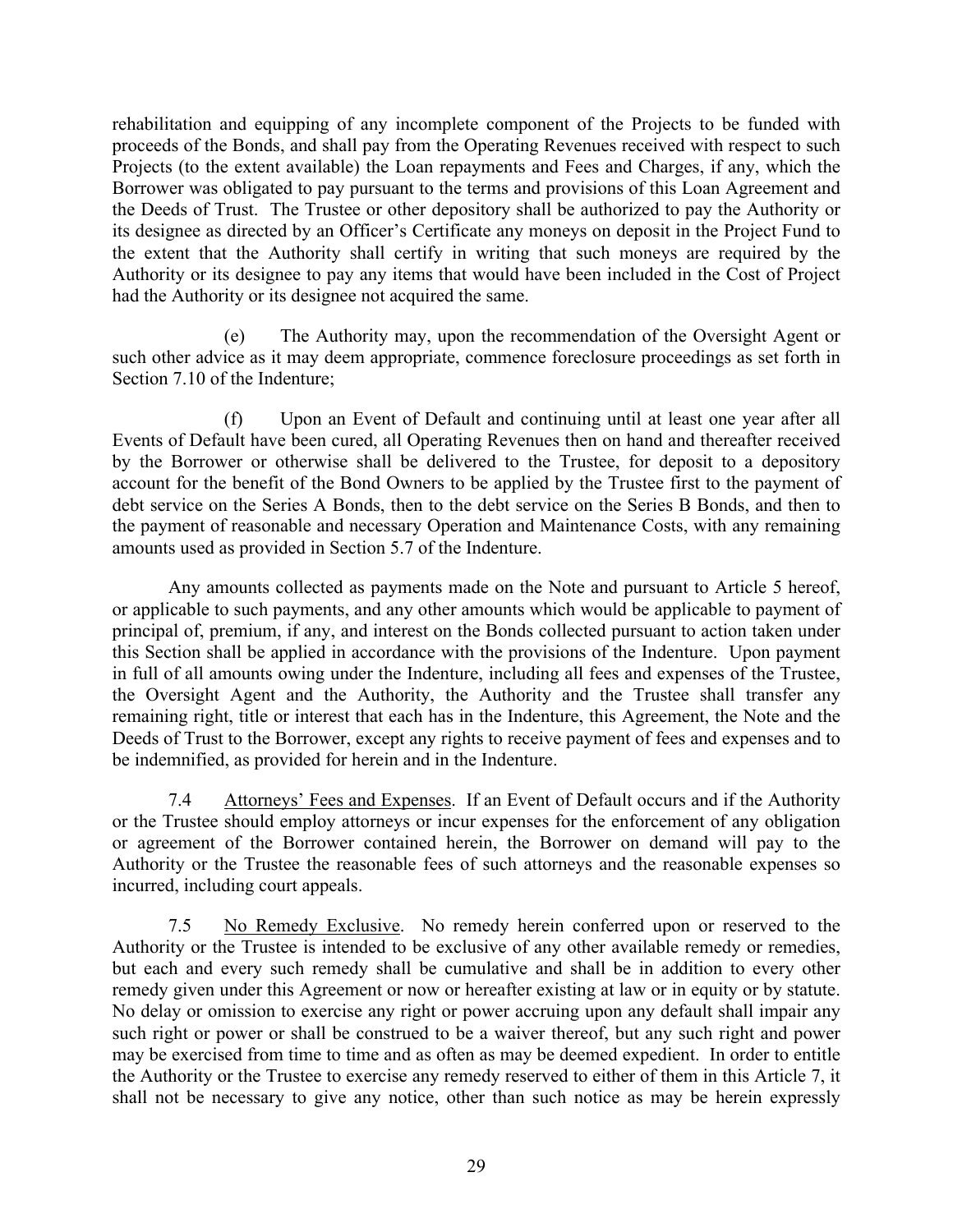required. Such rights and remedies as are given the Authority hereunder shall also extend to the Owners of the Bonds, and the Owners of the Bonds shall be deemed third party beneficiaries of all covenants and agreements herein contained.

7.6 No Additional Waiver Implied by One Waiver. In the event any agreement or covenant contained in this Agreement should be breached by the Borrower and thereafter waived by the Authority or the Trustee, such waiver shall be limited to the particular breach so waived and shall not be deemed to waive any other breach hereunder including any other breach of the same agreement or covenant.

## ARTICLE 8 **MISCELLANEOUS**

8.1 Entire Agreement. This Agreement, the Note, the Indenture, the Regulatory Agreements, the Continuing Disclosure Agreement, the Administration Agreement and the Deeds of Trust, constitute the entire agreement and supersede all prior agreements and understandings, both written and oral, between the Authority and the Borrower with respect to the subject matter hereof.

8.2 Notices. All notices, certificates or other communications shall be in writing and shall be sufficiently given and sent by: (i) mailed by certified mail, return receipt requested, postage prepaid; (ii) personal delivery, overnight delivery by a recognized courier or delivery service; or (iii) electronic transmission, which includes fax machine, email with an imaged or scanned attachment (such as a .pdf) or other similar electronic transmission, with confirmation of receipt of such transmission and shall be deemed given on the second day following the date on which the same have been personally delivered or mailed or when delivered when sent by electronic transmission to the addresses set forth below. to the Authority, to Independent Cities Finance Authority, Post Office Box 6740, Lancaster, California 93539-6740, Attention: Executive Director; if to the Borrower, to Millennium Housing of California, 20 Pacifica, Suite 1470, Irvine, CA 92618, Attention: George Turk; if to the Trustee, to MUFG Union Bank, N.A., 445 South Figueroa Street, Suite 401, Los Angeles, California 90071, Attention: Corporate Trust Department, Fax: (213) 972-5694, Email: AccountAdministration-CorporateTrust@unionbank.com; and if to the Oversight Agent and initial Dissemination Agent, to Wolf & Company Inc., 241 S. Figueroa Street, Suite 100, Los Angeles, California 90012, Attention: Wesley R. Wolf. A duplicate copy of each notice, certificate or other communication given hereunder shall also be given to each of the above. All other documents required to be submitted to any of the foregoing parties shall also be submitted to such party at its address set forth above. Any of the foregoing parties may, by notice given hereunder, designate any further or different addresses to which subsequent notices, certificates, documents or other communications shall be sent.

8.3 Assignments. This Agreement may not be assigned by any party without the prior written consent of the other, which consent shall not be unreasonably withheld, except that the Authority shall assign to the Trustee its rights under this Agreement and may assign its rights under this Agreement as provided in Section 7.3, the Trustee may assign its rights and duties to a successor trustee pursuant to Section 8.7 or 8.8 of the Indenture and the Borrower may assign its rights under this Agreement as provided by Section 6.2 hereof.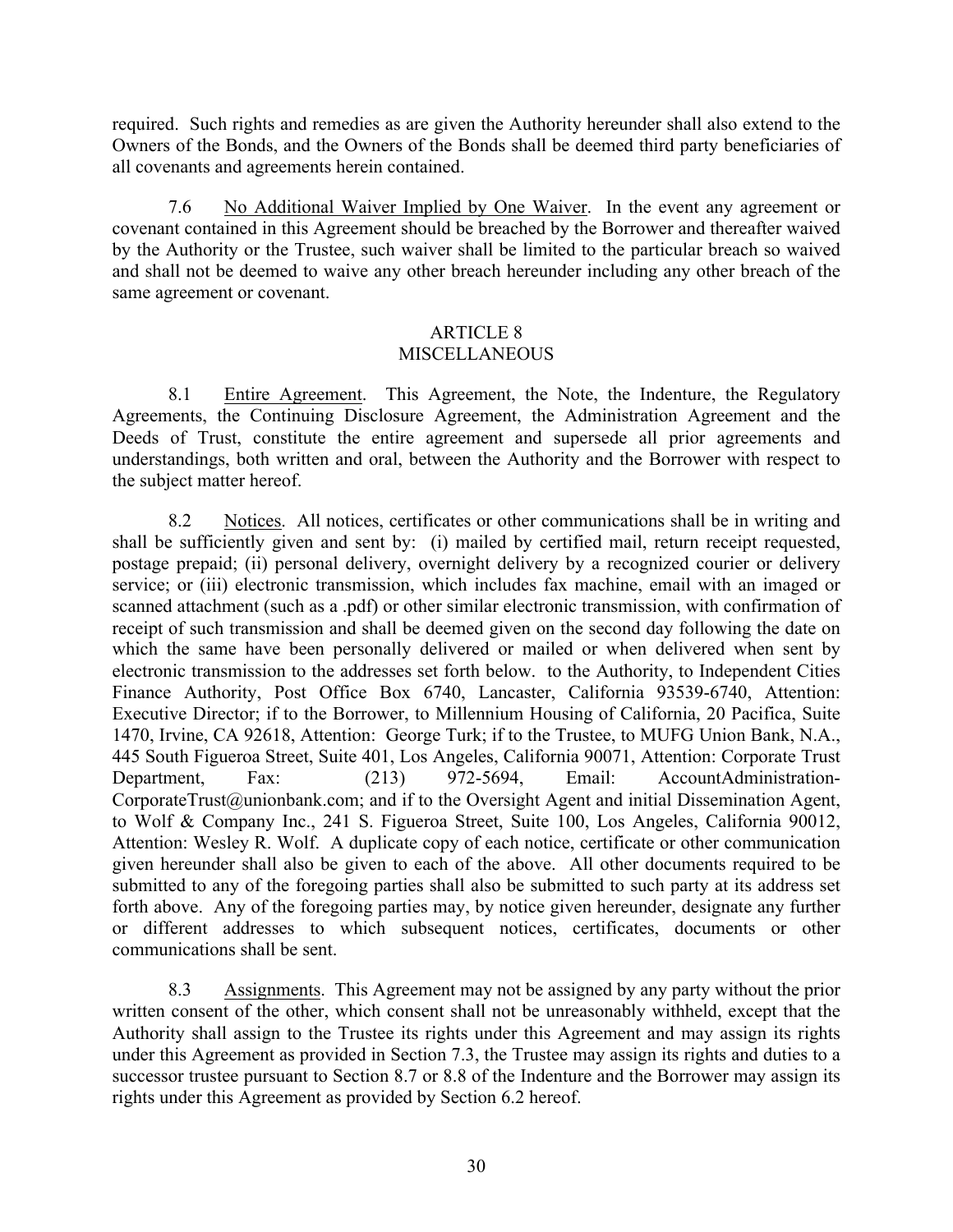8.4 Severability. If any provision of this Agreement shall be held or deemed to be or shall, in fact, be illegal, inoperative or unenforceable, the same shall not affect any other provision or provisions herein contained or render the same invalid, inoperative, or unenforceable to any extent whatever.

8.5 Execution of Counterparts. This Agreement may be executed in several counterparts, each of which shall be an original and all of which shall constitute but one and the same instrument.

8.6 Amendments, Changes and Modifications. Except as otherwise provided in this Agreement or in the Indenture, subsequent to the issuance of the Bonds and prior to their payment in full (or provision for payment thereof having been made in accordance with the provisions of the Indenture), this Agreement may not be effectively amended, changed, modified, altered or terminated without the written consent of all parties hereto.

8.7 Governing Law. This Agreement shall be governed exclusively by and construed in accordance with the applicable laws of the State.

8.8 Term of Agreement. This Agreement shall be in full force and effect from the date hereof until such time as all Bonds shall have been fully paid or provision made for such payment pursuant to the Indenture, whichever shall be earlier. Time is of the essence in this Agreement.

8.9 Survival of Agreement. All agreements, representations and warranties made herein shall survive the making of the Loan.

8.10 Survival of Rights. The Trustee's rights to indemnification and to the payment of fees and expenses properly owing under the Indenture, the Regulatory Agreements or hereunder shall survive its resignation or removal and final payment or defeasance of the Bonds, all as provided in Article VIII of the Indenture. The Authority's rights to indemnification and the Authority's rights to the payment of its expenses properly owing under the Indenture, the Regulatory Agreements or hereunder and the fees and expenses of the Oversight Agent, shall survive the final payment or defeasance of the Bonds.

8.11 Recordation. The Borrower covenants that it will cause the Regulatory Agreements, the Deeds of Trust, and any financing statement and all supplements thereto and any other such instruments as may from time to time be required to be kept, recorded and filed in such a manner and in such places as may be required by law in order to fully preserve and protect the security of the Owners of the Bonds and the rights of the Authority and the Trustee under the Regulatory Agreements, and the Deeds of Trust.

8.12 Authority as Beneficiary. So long as any Bonds are Outstanding and the Note has not been paid-in-full the Authority shall be intended as a third party beneficiary of this Agreement.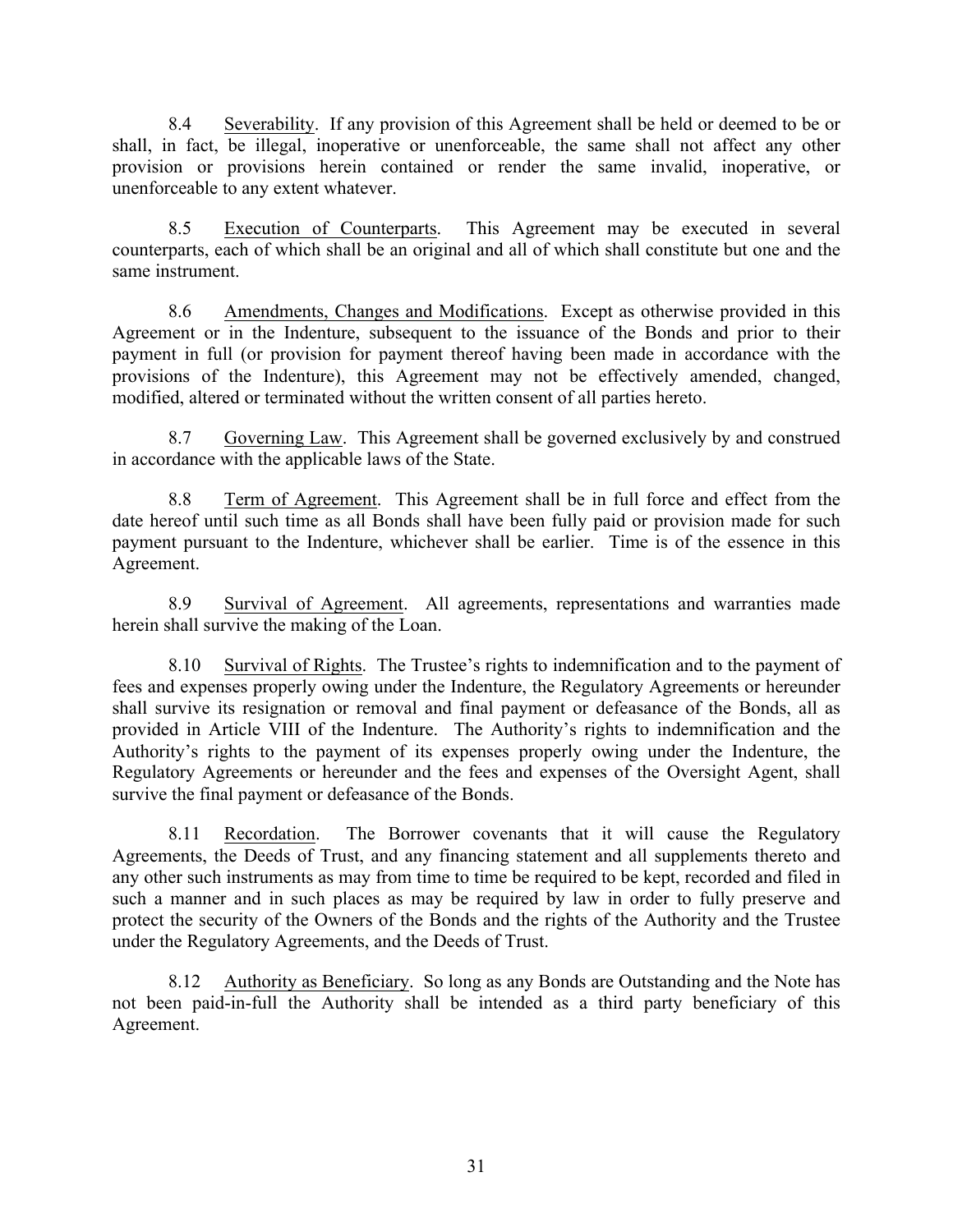IN WITNESS WHEREOF, the parties hereto have executed this Agreement, all as of the date first above written.

INDEPENDENT CITIES FINANCE AUTHORITY

By:

Sylvia Ballin, President

By:

Deborah J. Smith, Executive Director

MUFG UNION BANK, N.A., as Trustee

By:

Authorized Officer

MILLENNIUM HOUSING OF CALIFORNIA, a California nonprofit public benefit corporation

By:

Lorraine M. Carraway, Vice President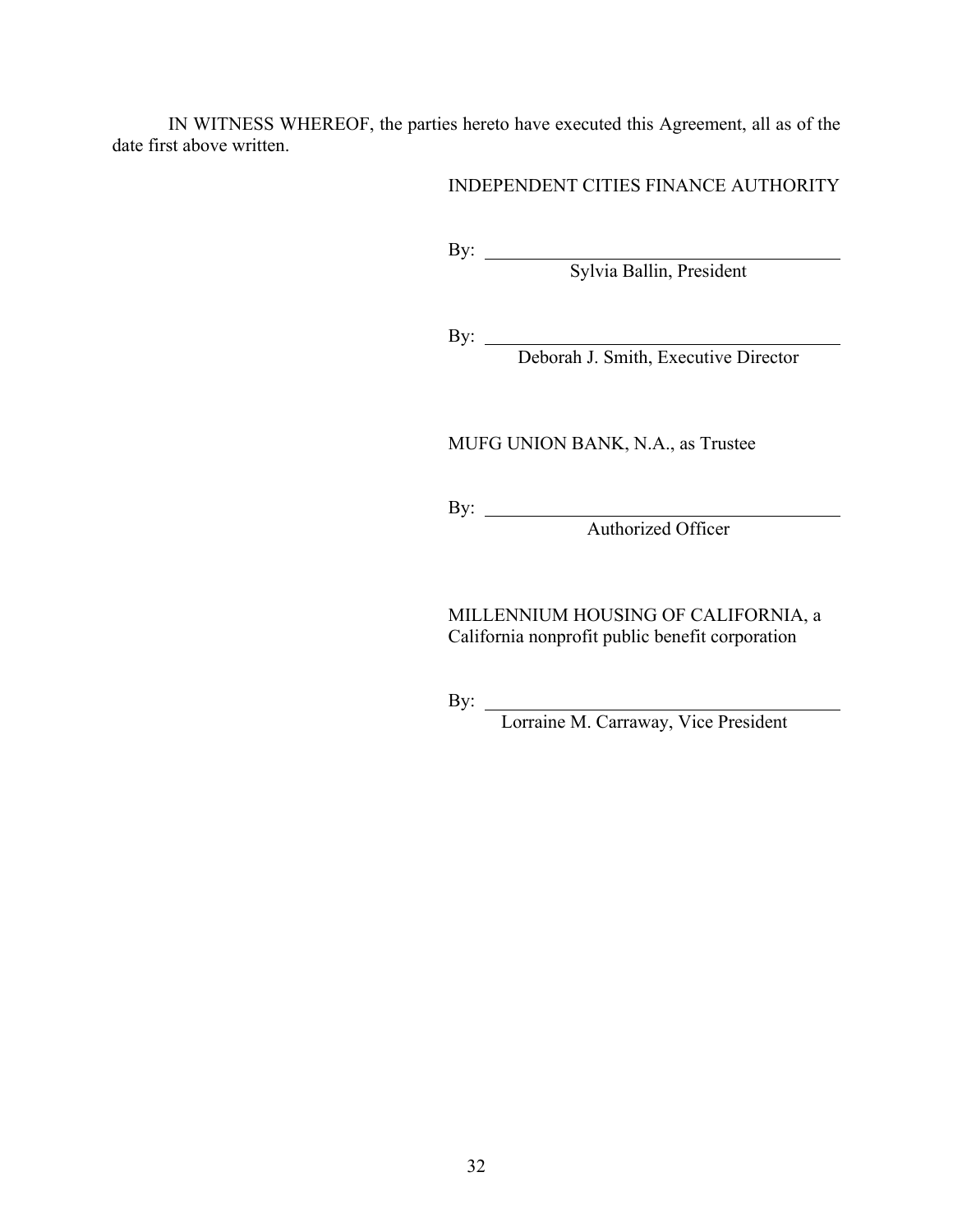#### EXHIBIT A

#### NOTE

\$ December  $, 2017$ 

Millennium Housing of California, a California nonprofit public benefit corporation (the "Borrower"), hereby PROMISES TO PAY TO THE ORDER OF THE INDEPENDENT CITIES FINANCE AUTHORITY (the "Authority"), a California joint exercise of powers authority duly organized and existing under the laws of the State of California, the principal sum of \$

(\_\_\_\_\_\_\_\_\_\_ AND NO/100 DOLLARS) together with interest from the date hereof on the unpaid principal balance owing hereunder at the rates set forth below per annum. This note (the "Note") is issued, executed and delivered pursuant to that certain Loan Agreement, dated as of December 1, 2017 (the "Loan Agreement"), by and among the Borrower, the Authority and MUFG UNION BANK, N.A., as trustee (the "Trustee"). All capitalized terms not otherwise defined herein have the meanings assigned to such terms in the Loan Agreement or in the Indenture of Trust, dated as of December 1, 2017 (the "Indenture"), by and between the Authority and the Trustee.

A portion of the principal amount of this Note reflecting the principal amount of the Series A Bonds issued and delivered under the Indenture  $(\text{S}$   $)$  shall be due and payable on January 15 in the years and in the amounts, and shall bear interest at the rates as follows:

#### SERIES A BONDS

| Principal | Maturity | Interest |
|-----------|----------|----------|
| Amount    | Date     | Rate     |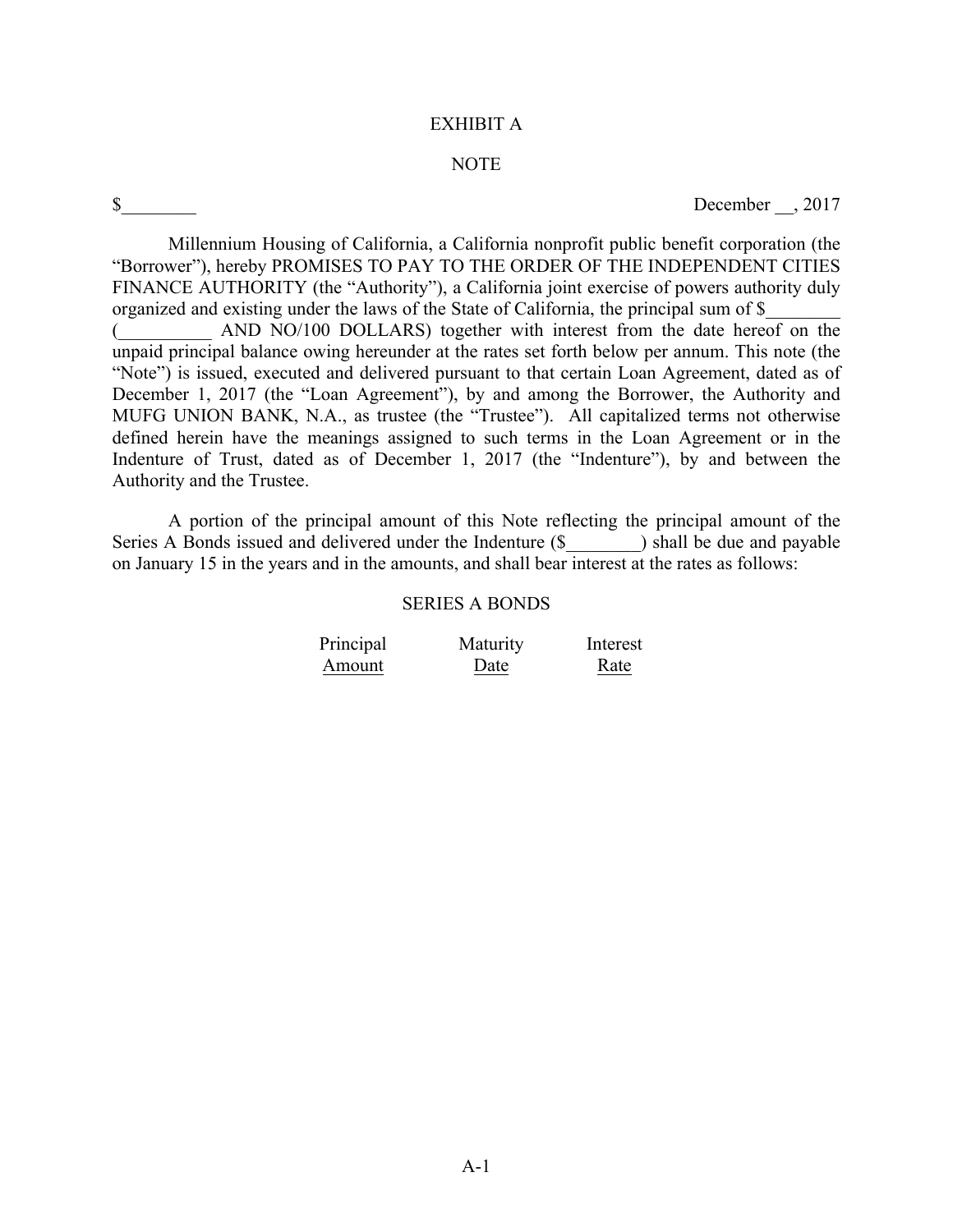In addition, the remaining portion of this Note in the amount of \$4,700,000 representing the principal amount of the Series B Bonds issued and delivered under the Indenture, shall be due and payable on January 17, 2043, and shall bear interest at the rate described in the following paragraph, but only to the extent of Subordinate Residual Revenues available for such payment.

From the Closing Date to and including January 16, 2023, the portion of this Note representing the principal amount of the Series B Bonds shall bear interest at the rate per annum of 4.50%. Beginning on January 17, 2023, such portion of this Note shall bear interest at the rate per annum of 4.75%, and the interest rate on such portion of this Note shall be increased by 0.25% every five years thereafter.

In the event that Subordinate Residual Revenues are not sufficient to pay the accrued interest due and payable on the Series B Bonds on an Interest Payment Date, such unpaid interest shall be deferred for payment on the following Interest Payment Date. Nonpayment of Interest on this Note representing the interest portion of payments with respect to the Series B Bonds on any Interest Payment Date due to insufficient Subordinate Residual Revenues, shall not be an Event of Default under the Loan Agreement.

Interest on this Note for the portion of the principal amount of this Note reflecting the principal amount of the Series A Bonds shall be computed on the basis of a 360-day year consisting of twelve 30-day months, payable on January 15 and July 15 of each year, commencing January 15, 2019.

Interest on this Note for the portion of the principal amount of this Note reflecting the principal amount of the Series B Bonds shall be computed on the basis of a 360-day year consisting of twelve 30-day months, payable on the eighth day of each month, commencing January 8, 2018.

In order to satisfy its obligations hereunder, the Borrower agrees to pay to the Trustee (i) on or prior to the thirteenth (13th) day of each month, commencing in January 2018, from budgeted Net Operating Revenues from the prior month, amounts sufficient to make the monthly deposits required by paragraphs (a) through (f) of Section 5.7 of the Indenture and (ii) on or prior to the date that is 45 days following the end of each Bond Year, all remaining budgeted Net Operating Revenues from such prior Bond Year.

All payments on this Note shall be made in lawful money of the United States of America at the principal corporate trust office of the Trustee. All sums paid hereon shall be applied first to the satisfaction of interest due and the balance to the unpaid principal owing hereunder, and shall be applied in accordance with the terms of the Loan Agreement.

Immediately following the execution hereof the Authority's interest in this Note will be assigned to MUFG Union Bank, N.A., as Trustee, and concurrently therewith, this Note will be secured by Deeds of Trust ("Deeds of Trust") each dated as of December 1, 2017, executed by the Borrower in favor of Authority's assignee, MUFG Union Bank, N.A., as Trustee.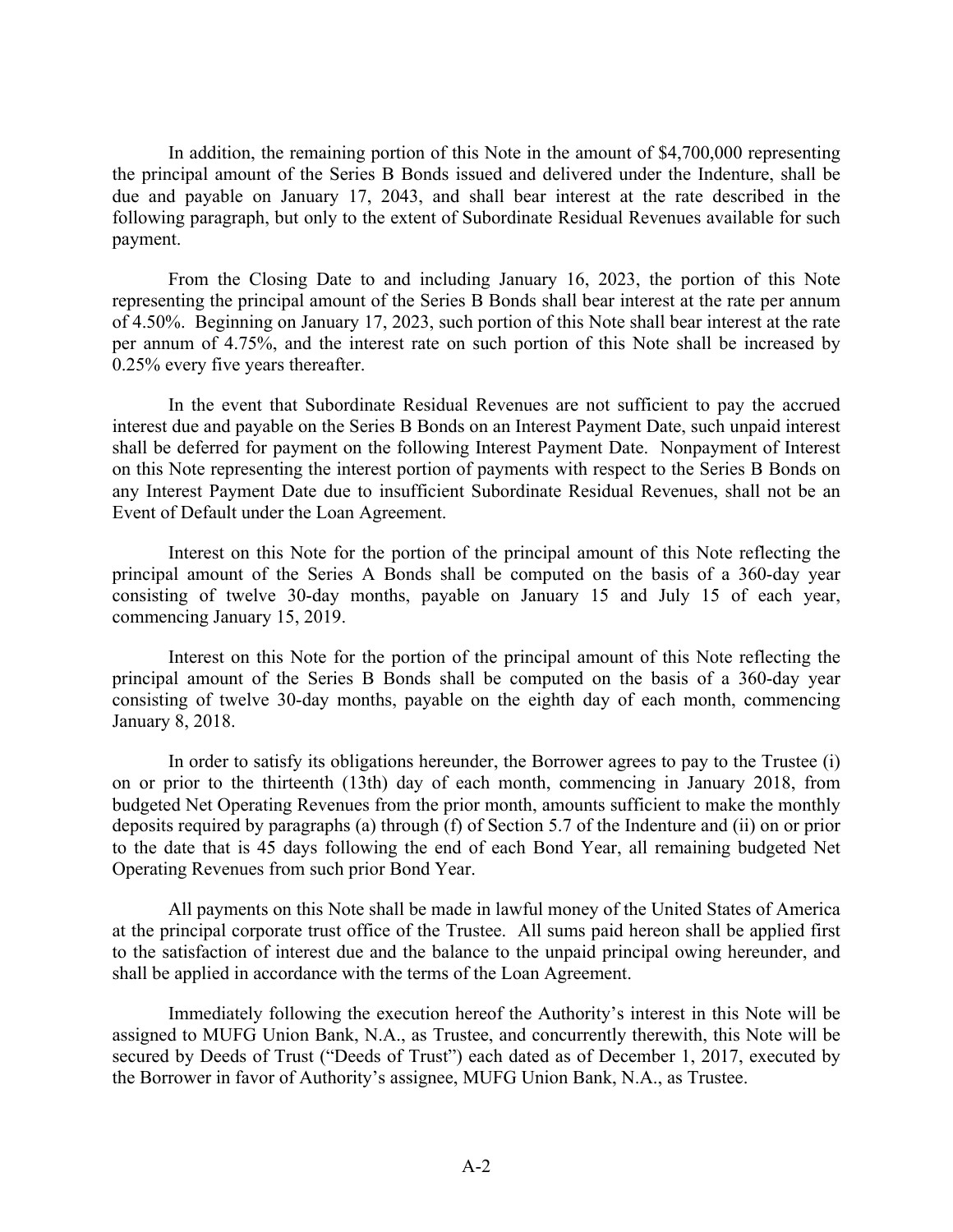This Note is subject to extraordinary mandatory prepayment in the following principal amounts, plus interest accrued to the date fixed by the Trustee for redemption of the Bonds to be redeemed with such prepayment:

(a) On the day selected by the Trustee for redemption of the Bonds after the Trustee has accelerated the Amounts due with respect to the Loan or this Note, as the case may be, as a result of an Event of Default under, and as defined in, the Indenture or the Loan Agreement, in an amount equal to the then unpaid principal amount of this Note, plus accrued interest to the date of redemption of the Bonds;

(b) On the day selected by the Borrower for the redemption of the Bonds in the event of an involuntary loss or the substantial destruction of the Projects as a result of unforeseen events (e.g., fire, seizure, requisition, change in a federal law or an action of a federal agency after the date of issuance of the Bonds which prevents the Authority from enforcing the requirements of Section 1.103-8(b) of the Regulations, or condemnation), upon receipt of insurance or other compensation or, if there are to be no such payments, after the event giving rise to the involuntary loss or substantial destruction of the Projects, in an amount equal to the then unpaid principal amount of this Note. Notwithstanding the foregoing, this Note will not have to be prepaid in whole in such circumstances if (i) within 90 days of the event giving rise to the loss or destruction, the Borrower notifies the Trustee and the Authority, in writing, that the Projects can be restored within 18 months to a condition permitting the conduct of normal business operations; (ii) within 180 days of the event giving rise to such taking, loss or destruction, the Borrower commences to use such amounts to reconstruct the Projects pursuant to the terms of the Loan Agreement and the Indenture; and (iii) such amounts are disbursed for the restoration of the Projects within 18 months after the date of the notice from the Borrower referred to in clause (i) hereof, but, rather, this Note shall be prepaid, in part, to the extent of undisbursed funds on deposit in the Redemption Fund created pursuant to the Indenture at the expiration of the period described in (iii) above unless such period is extended with the consent of the authority and an opinion of Bond Counsel is received the Trustee to the effect that such extension will not result in interest on the Bonds becoming includable in the gross income of the recipients thereof for federal income tax purposes; provided, however, that such prepayment in whole shall be immediately due and payable if in the written opinion of Bond Counsel filed with the Authority, the Borrower and the Trustee a failure to make such prepayment will cause interest on the Bonds to be included in gross income for federal income tax purposes;

If the required principal amount of any prepayment in part pursuant to Sections 5.4 and 5.5 of the Loan Agreement shall not be an Authorized Denomination of the Bonds to be redeemed with such prepayment, then the required principal amount of such prepayment shall be deemed to be the next greater integral multiple of an Authorized Denomination of the Bonds to be redeemed therewith, and any interest due with such prepayment shall be calculated using such higher amount.

The Trustee shall deposit and use prepayments of this Note pursuant to Sections 5.4 and 5.5 of the Loan Agreement in accordance with the Indenture.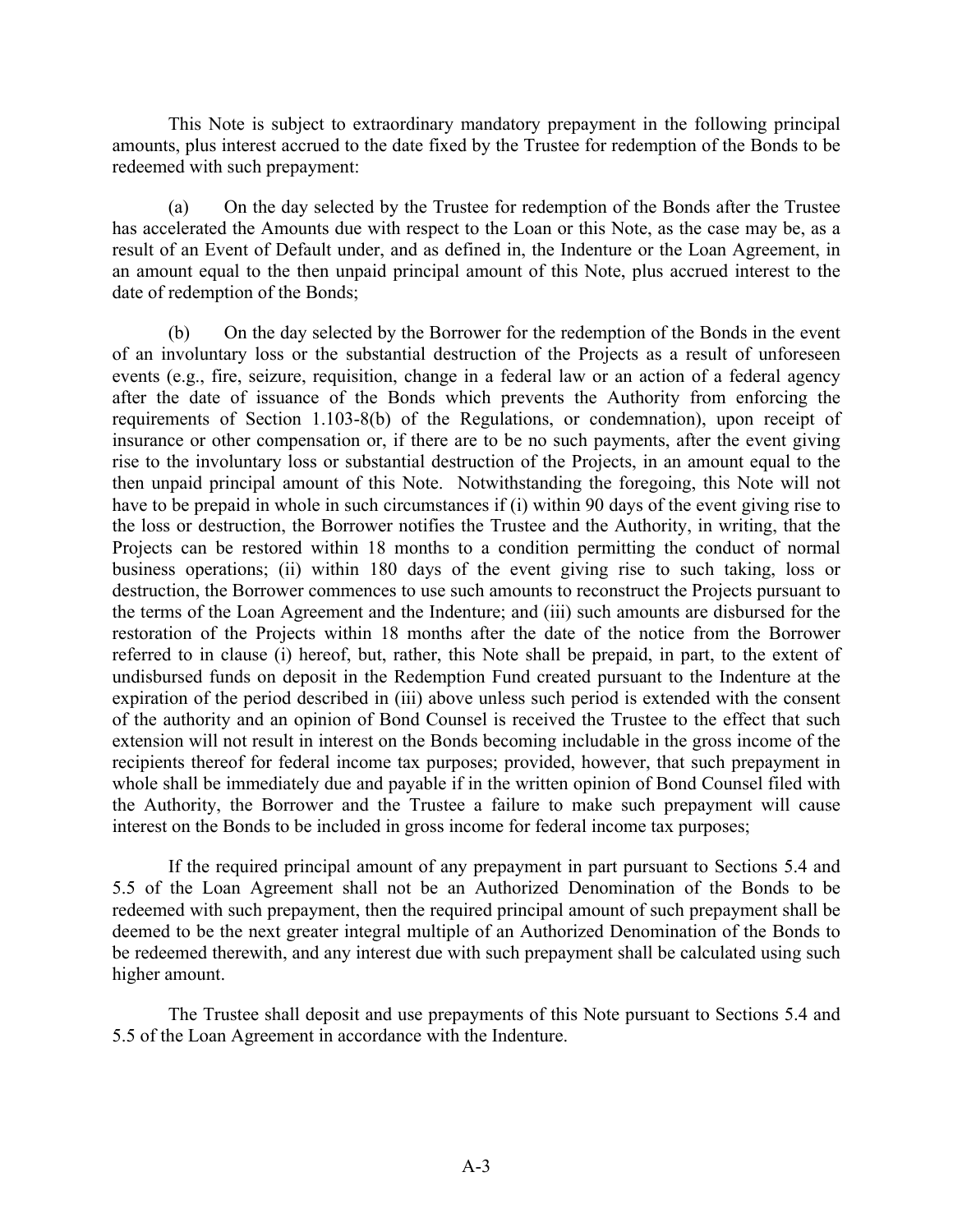In the event of a partial prepayment of this Note, pursuant to Section 5.4 or 5.5 of the Loan Agreement, the principal amount of the Borrower's obligation under this Note shall be reduced by the principal amount of Bonds to be redeemed with the proceeds of such prepayment.

The Borrower, at its option, may prepay this Note, in whole or in part on any date that Bonds are permitted to be optionally redeemed pursuant to Section 4.1(b) of the Indenture following written notice of the Borrower's intention to do so as provided therein, in Authorized Denominations, at the times and redemption prices permitted by such Section 4.1(b) of the Indenture.

This Note is also subject to mandatory sinking fund prepayment with respect to the Series A Bonds (without premium), by application of mandatory sinking account payments as set forth in Section 4.1(a) of the Indenture.

All amounts due under the Note shall be immediately due and payable following an Event of Default under the Loan Agreement, in accordance with and subject to the provisions of Section 7.3(a) of the Loan Agreement.

If default is made in the payment of the principal of or any installation of interest on this Note and the same is placed in the hands of an attorney for collection, or if suit is filed hereon, or proceedings are had in bankruptcy, probate, receivership, reorganization, arrangement or other judicial proceedings for the establishment or collection of any amount called for hereunder, or any amount payable or to be payable hereunder is collected through any such proceedings, the Borrower agrees to pay to the holder hereof all reasonable costs of collection, including reasonable attorneys' fees.

The Borrower expressly waives demand and presentment for payment, notice of nonpayment, protest, notice of protest, notice of dishonor, brining of suit, and diligence in taking any action to collect any amounts called for hereunder and in the handling of properties, rights or collateral at any time existing in connection herewith.

No previous waiver and no failure or delay by Authority in acting with respect to the terms of this Note or the Deeds of Trust shall constitute a waiver of any breach, default, or failure of condition under this Note, the Deeds of Trust or the obligations secured thereby. A waiver of any term of this Note, the Deeds of Trust or of any of the obligations secured thereby must be made in writing and shall be limited to the express written terms of such waiver. In the event of any inconsistencies between the terms of this Note and the terms of any other document related to the loan evidenced by this Note, the terms of this Note shall prevail.

The Deeds of Trust contains the following provision:

"Transfer of Trust Estate by Trustor. In the event of any Transfer (as defined below) of the Trust Estate, or any portion thereof or interest therein, which is not in accordance with Section 6.2 of the Loan Agreement, Trustee shall have the absolute right at its option, without prior demand or notice, to declare all sums secured hereby immediately due and payable. Upon a permitted Transfer under Section 6.2 of the Loan Agreement, the transferee shall assume all obligations hereunder and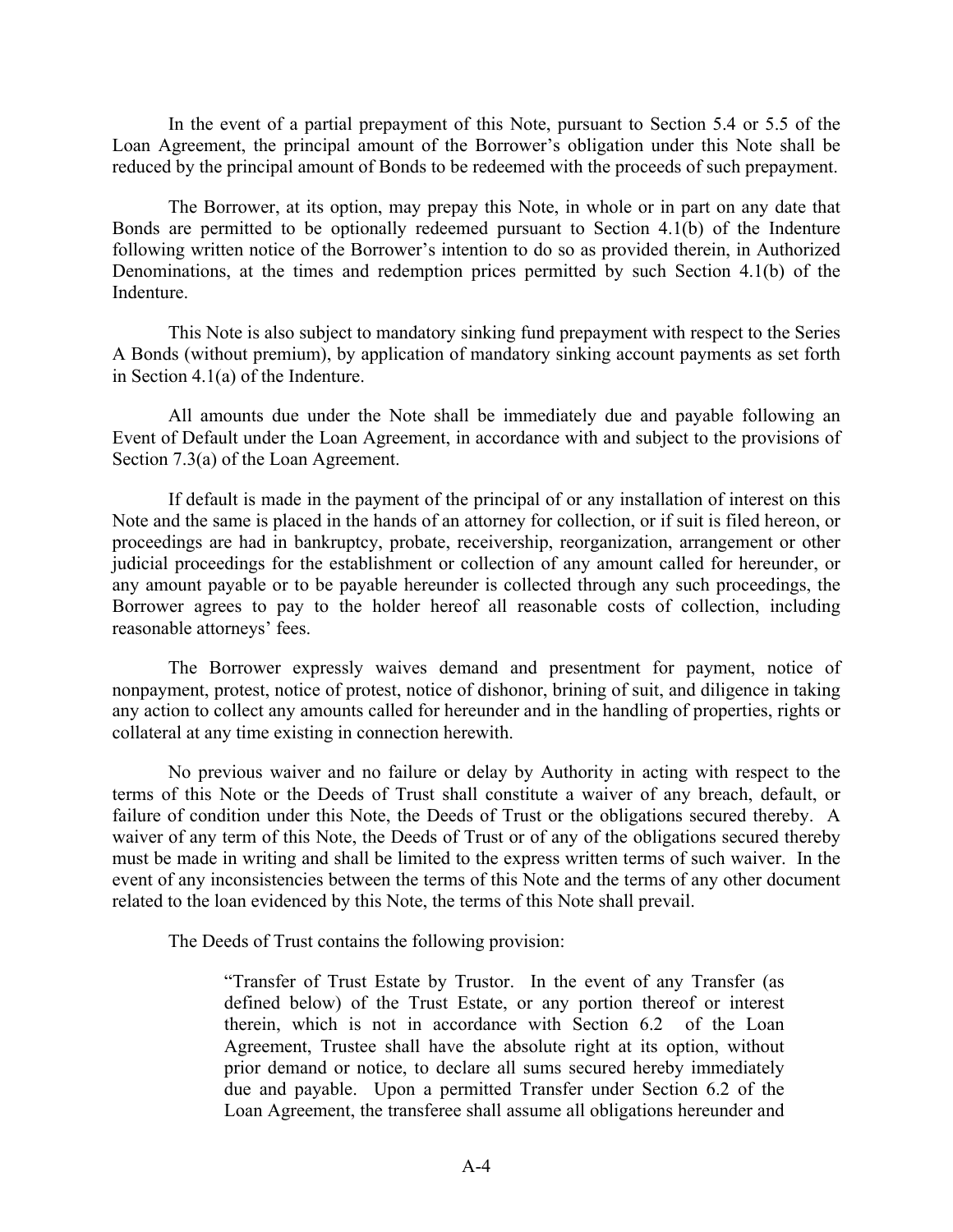agree to be bound by all provisions contained herein. As used herein, the term "Transfer" means and includes the direct or indirect sale, transfer, conveyance, assignment, or other alienation of the Trust Estate, or any portion thereof or interest therein, whether voluntary, involuntary, by operation of law or otherwise, the execution of any installment land sale contract, sales agreement or similar instrument affecting all or a portion of the Trust Estate, granting of an option to purchase any portion of or interest in the Trust Estate or any interest therein, or the lease of all or substantially all of the Land or of all or substantially all of the Improvements. "Transfer" shall not include the leasing of individual mobile home spaces acquired by Trustor on the Land so long as Trustor complies with the provisions of the Loan Agreement and the Regulatory Agreements relating to such leasing activity."

This Note has been issued pursuant to the Loan Agreement and is entitled to the benefit and security thereof. Reference is hereby made to the Loan Agreement for provisions relating to the acceleration of the indebtedness evidenced hereby upon the occurrence of certain events stated therein, and for all other relevant purposes. Time is of the essence of each and every provision hereof. This Note has been issued, executed and delivered in the State of California and shall be governed by and construed in accordance with the laws of the State of California, except to the extent that the laws of the United States of America may prevail.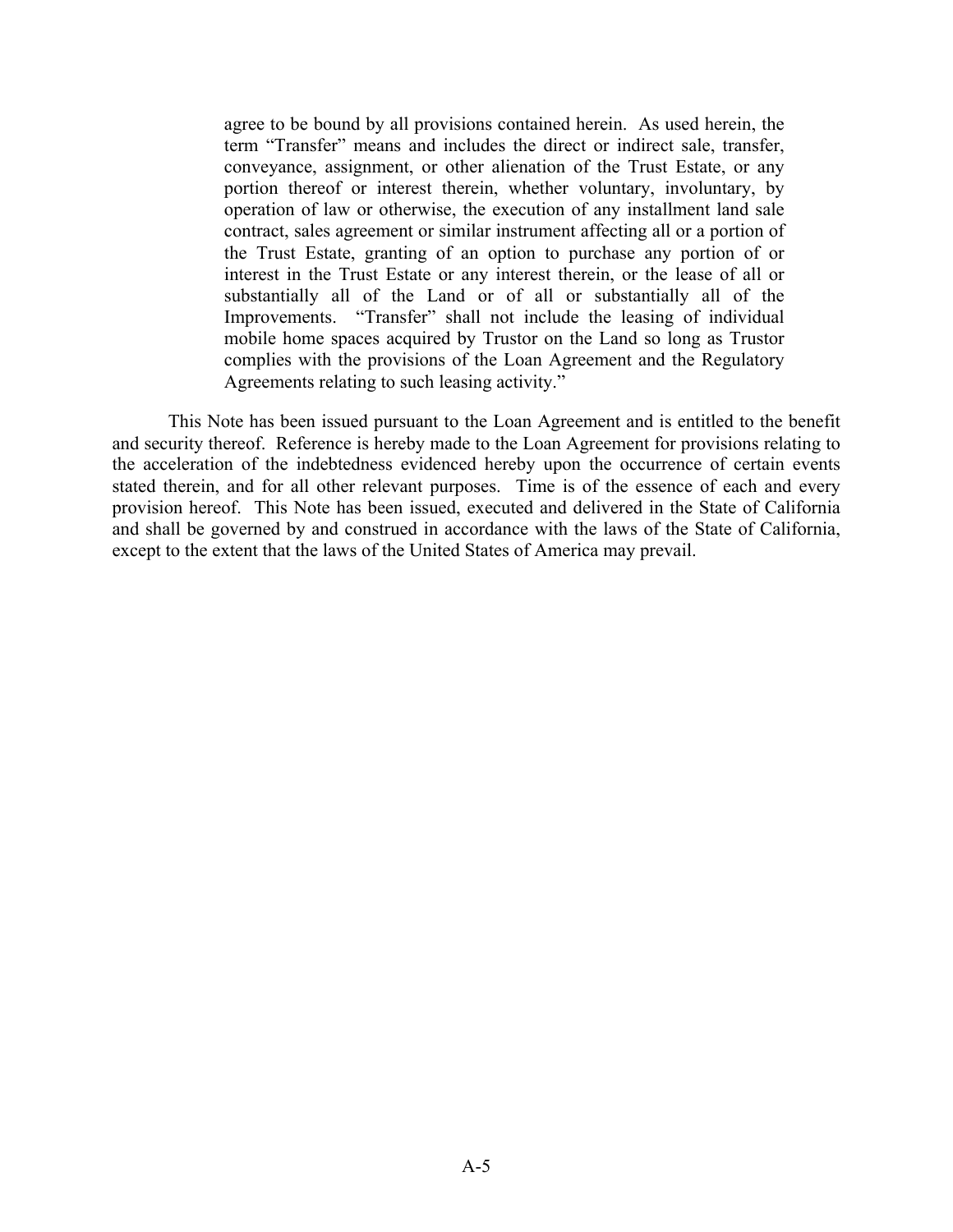This Note shall be construed to be a nonrecourse obligation of the Borrower. Neither the Borrower's directors, officers, employees and agents, nor any of its other affiliates, has or is intended to have any liabilities, except for any liability arising as the result of Fraud or misappropriation of funds, under or in respect of this Note, the Loan Agreement, the Indenture of Trust, the Continuing Disclosure Agreement, the Deeds of Trust, the Regulatory Agreements or any other document or transaction contemplated by the foregoing.

> MILLENNIUM HOUSING OF CALIFORNIA, a California nonprofit public benefit corporation

By:

Lorraine M. Carraway, Vice President

ENDORSEMENT TO NOTE, dated December, 2017, in the principal amount of \$ made by MILLENNIUM HOUSING OF CALIFORNIA payable to the order of INDEPENDENT CITIES FINANCE AUTHORITY.

PAY TO THE ORDER OF MUFG UNION BANK, N.A., as Trustee, without recourse.

Date: December , 2017 INDEPENDENT CITIES FINANCE AUTHORITY

By:  $\qquad \qquad$ 

Executive Director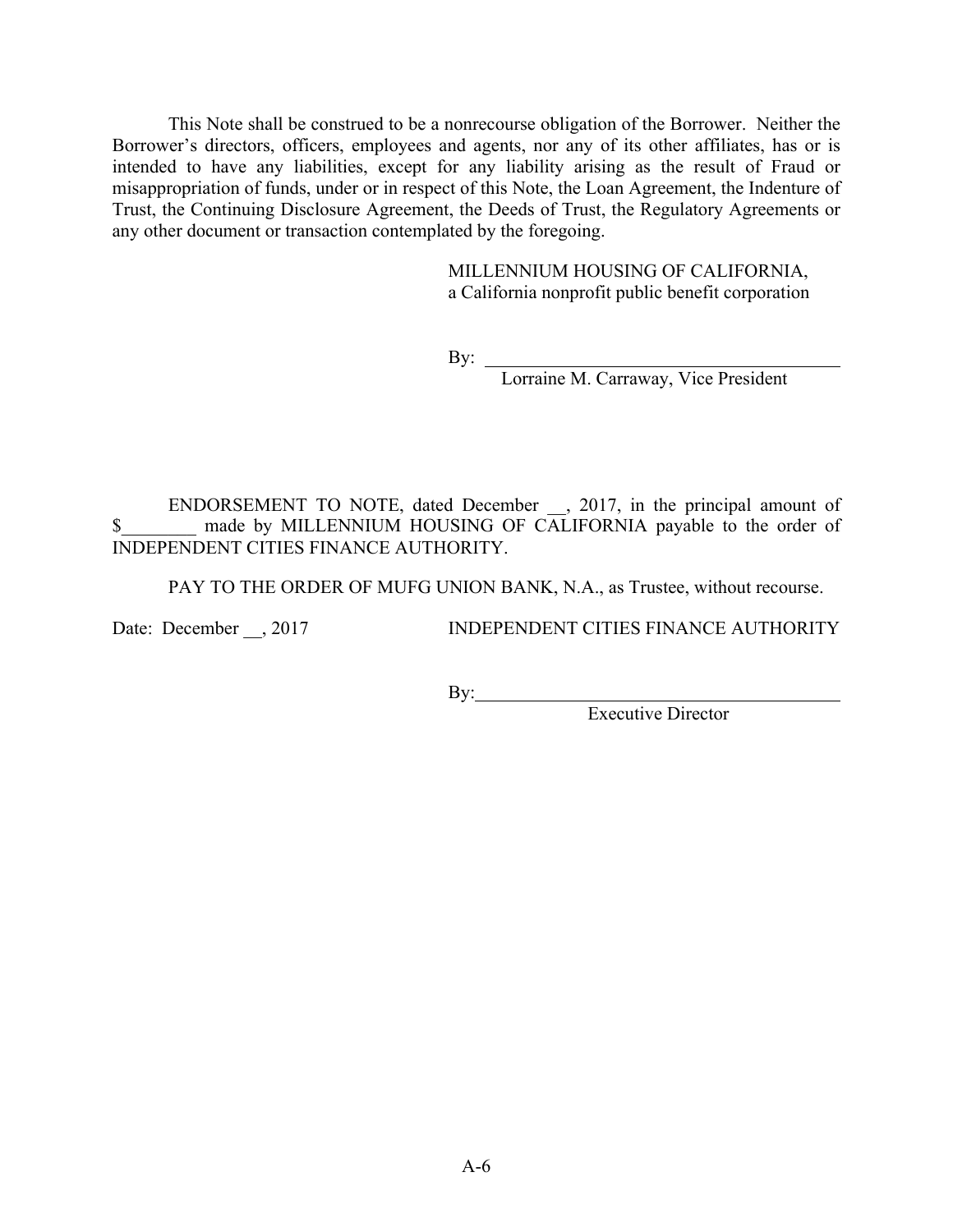## EXHIBIT B

## DEEDS OF TRUST

(See Transcript Documents No. \_\_ and \_\_)